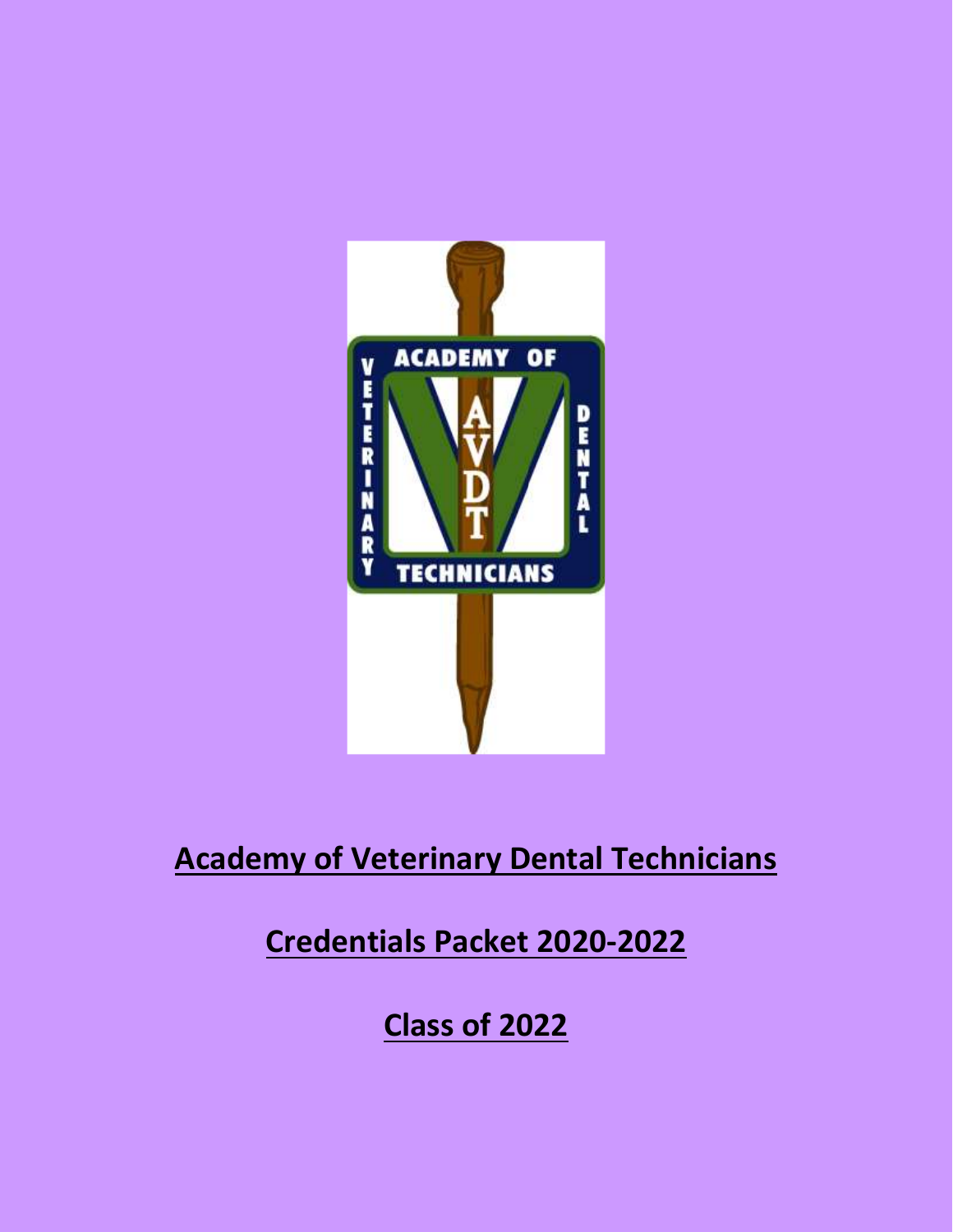### **Credentials Packet 2020-2022**

### **TABLE OF CONTENTS**

| <b>AVDT Extraction Position Statement</b>                     | Page 3          |
|---------------------------------------------------------------|-----------------|
| <b>AVDT Hours Requirements</b>                                | Page 4          |
| <b>Specialty (CE) Training Requirements</b>                   | <b>Page 5-6</b> |
| <b>Case Logs - Guidelines and Requirements</b>                | Page 7-12       |
| <b>Case Reports - Guidelines, Requirements, and Example</b>   | Page 13-28      |
| <b>Dental Radiography Requirement and</b>                     | Page 29-30      |
| <b>Equipment List Requirement</b>                             | Page 30         |
| <b>AVDT Required Reading List</b>                             | Page 31         |
| Form 1: Waiver, Release, and Indemnity Agreement              | Page 32         |
| Form 2: Skills Form                                           | Page 33         |
| Form 4: Equipment List                                        | Page 34-36      |
| Form 5: Case Log Cadaver Verification Form                    | Page 37         |
| Form 6: Dental Radiography Cadaver Use Form                   | Page 38         |
| Form 7: Mentor/Mentee Contacts and Case Log Verification Form | Page 39         |
| Form 8: Mentee Shadowing Hours Verification Form              | Page 40         |
| Form 9: Non-traditional CE Form                               | Page 41         |
| <b>Canine Dental Chart for Case Logs &amp; Case Reports</b>   | Page 42         |
| <b>Feline Dental Chart for Case Logs &amp; Case Reports</b>   | Page 43         |
| <b>Credentials Packet Submission Process</b>                  | Page 44         |
| <b>Credentials Packet Mentee Checklist</b>                    | Page 45         |
| <b>AVDT Extension Policy</b>                                  | Page 46-47      |

AVDT Credentials Packet© Revised6/2020  $- 2 -$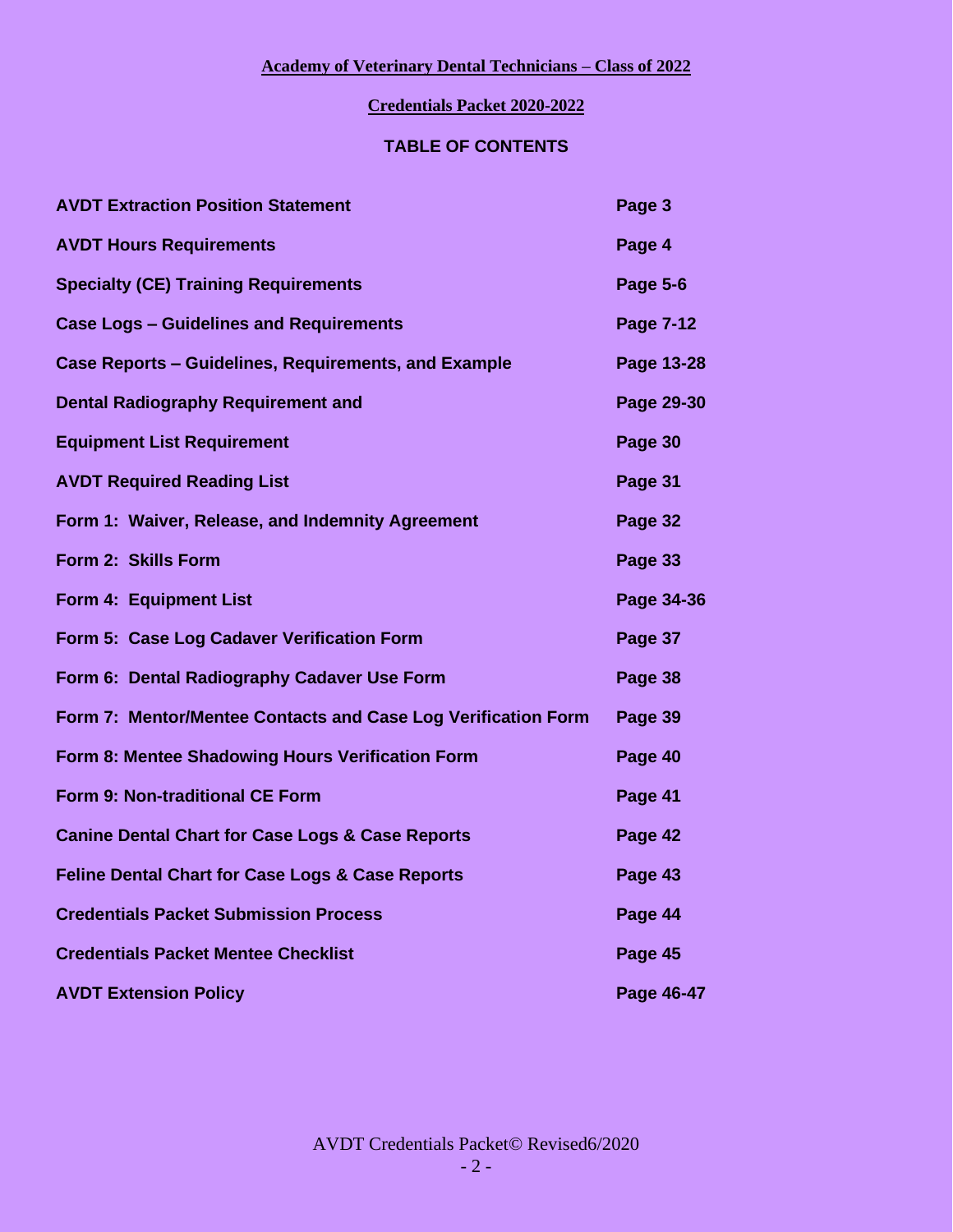### **Credentials Packet 2020-2022**

# AVDT Extraction Position Statement

The AVDT does not condone, endorse nor recommend that veterinary technicians, credentialed or not, perform dental extractions. Extraction of teeth is oral surgery and should be performed by a licensed veterinarian, per the AVMA. Several states allow for veterinary technicians to perform extractions, but the wording is often vague, some stating simple extractions only, others simply list extractions as a task that can be performed by a credentialed veterinary technician.

The duties of a veterinary technician during a dental procedure include charting, performing dental cleaning (subgingival and supra-gingival) and polishing, intraoral radiographs, performing nerve blocks, assisting with the dental procedures and oral surgery. Diagnosing dental disease, prescribing treatment options and medications, and performing oral surgery are duties for the veterinarian. The veterinary technician may and should assist the veterinarian with these duties, thereby ensuring the patient receives the most thorough and efficient dental care.

A Veterinary Technician Specialist (VTS) in Dentistry is a credentialed technician with a special interest in dentistry and oral surgery. They have extensive knowledge and training in these areas (endodontics, exodontics, orthodontics, prosthodontics, and periodontics), however they are not taught nor licensed to perform oral surgery. They may instruct veterinarians on proper extraction techniques under the direct supervision of a licensed veterinarian.

Always refer to your state's veterinary practice act for the duties that you may perform legally.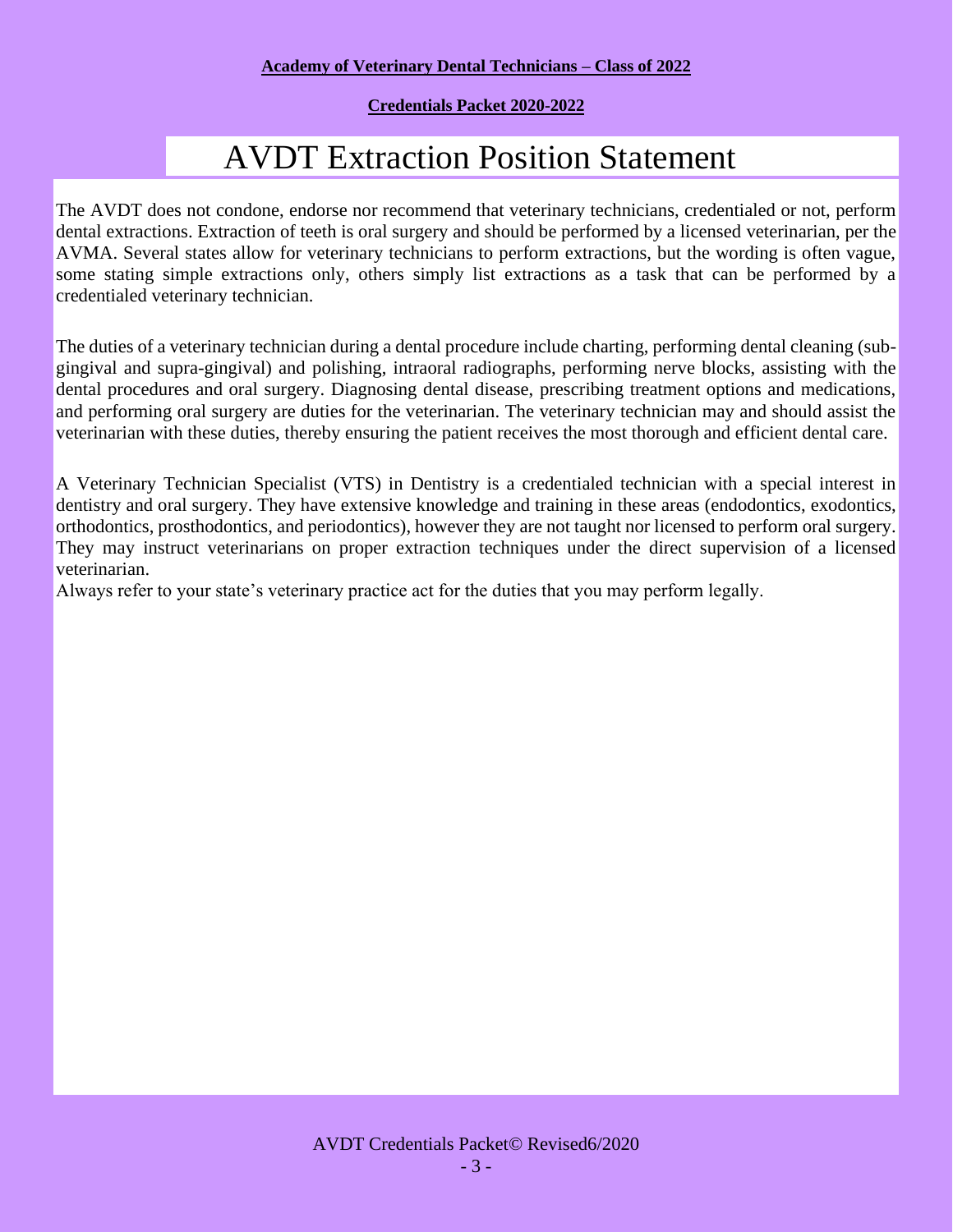### **Credentials Packet 2020-2022**

# **AVDT Hours Requirements**

The mentee must spend at least 3200 hours during the Specialist program practicing veterinary technology. At least 2780 of these hours must be spent within a dental setting. Dentistry hours can be accumulated via any of the following routes:

- $\checkmark$  Providing client education such as: how to brush teeth, explaining a disease process, your clinics treatment recommendations, etc. (anything related to client dental education)
- $\checkmark$  Scheduling/assisting with dental consultations
- $\checkmark$  Performing/assisting dental procedures (this includes holding the mouth while the veterinarian is suturing, running anesthesia on dental patients, etc.)
- $\checkmark$  Performing INTRA ORAL dental radiographs (skull films do not count)
- $\checkmark$  Discharging dental patients and going over homecare instructions
- $\checkmark$  Creating client handouts for dental related topics for your clinic
- $\checkmark$  Shadowing hours required to complete your case logs
- ✓ Dental related CE hours that you have accumulated during your two-year mentorship program
	- o If you plan to include your hours obtained while attending a dental related CE, confirmation of these hours can be incorporated in your letter from a supervising veterinarian and office manager (see below).

When you submit your credential packet on December 31<sup>st</sup>, 2021, you will be required to submit **THREE** -**FOUR** documents along with your packet confirming you have worked a minimum of 3200 hours in veterinary technology, and of those 3200 hours, 2780 hours were spent in the field of veterinary dentistry. **These hours must be accumulated between January 1st, 2020-December 31st, 2021.**

- 1. A letter from a supervising veterinarian who can verify that you've worked 3200 hours in the field of veterinary technology, and that 2780 of those hours were spent in the field of veterinary dentistry
- 2. A letter from your practice manager who can verify that you've worked 3200 hours in the field of veterinary technology, and that 2780 of those hours were spent in the field of veterinary dentistry.
- 3. A summary of time worked from a timesheet printed out from your employer proving your required hours of 3200 hours in veterinary technology have been met.
- 4. The fourth documentation is *only* applicable IF you are including hours while shadowing other veterinary clinics. You must complete and sign Form 8. If this form is not completed and signed by the mentee and supervising veterinary (DAVDC or FAVD), these hours will be null and void. *Note:* If you shadow multiple clinics, you must print one form per a clinic<sup>\*</sup>

### **Any applicant who cannot confirm their hours have been met, or were unable to meet the required hours, will not be allowed to submit their credentials packet on December 31st, 2021.**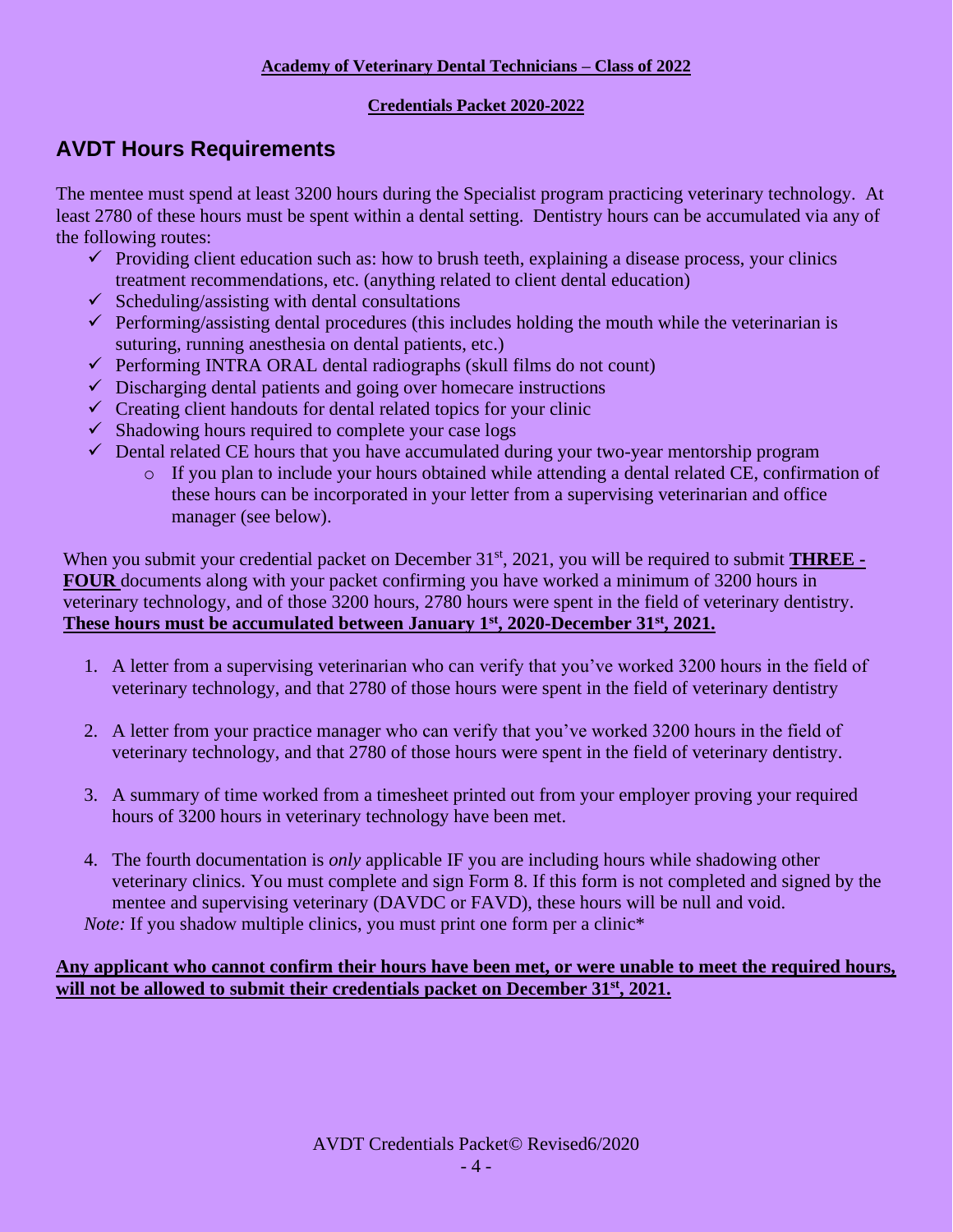### **Credentials Packet 2020-2022**

# **Specialty Training**

In addition to meeting the general requirements, the mentee must successfully complete wet lab training and attend lectures in advanced dentistry procedures. *Teaching a wet lab or lecture or writing a veterinary dentistry continuing education article does not qualify as CE attendance*.

Training and CE credit is accepted from **credentialed** members of the following organizations:

- Academy of Veterinary Dental Technicians [\(www.avdt.us\)](http://www.avdt.us/); Academy of Veterinary Dentistry [\(www.avdonline.org\)](http://www.avdonline.org/); Foundation for Veterinary Dentistry [\(www.f4vd.com\)](http://www.f4vd.com/); American Veterinary Dental College [\(www.avdc.org\)](http://www.avdc.org/)
- Dental local and regional anesthesia CE obtained from a Diplomate of The American College of Veterinary Anesthesia and Analgesia (ACVAA) or Veterinary Technician Specialist (Anesthesia and Analgesia) will be accepted. Any other CE from any other veterinarian, veterinary technician or veterinary technician specialty will NOT be accepted.

A list of CE meetings can be found at each of the above websites, at the Veterinary Dental Forum website [\(www.veterinarydentalforum.com\)](file:///F:/AVDT/AVDT%20Backup/www.veterinarydentalforum.com), the AVDT website [\(www.avdt.us\)](http://www.avdt.us/) or in the *Journal of Veterinary Dentistry.*

The mentee must complete the AVDT CE Hours Log" which consists of **TWO** Tabs: 3a and 3b w/in the excel spreadsheet; and give proof of attendance for each event you attended to show you have completed both the **26 hours** of wet lab training and attended **18 hours** of advanced dentistry lectures. A photocopy of a document provided by the organization or speaker is proof of attendance. Cancelled checks or other documents will not be accepted as proof of attendance. You **must provide detailed course descriptions** provided by the organization presenting the CE as proof that the continuing education was related to veterinary dental care, and the lab or lectures must fit into one of the categories listed below. *Participation and attendance at wet labs and lectures must be completed during the two-year Specialist training program between January 1, 2020 and December 31, 2021.*

\*Within the AVDT CE Hours Log excel spreadsheet, you must assign each CE certificate a letter and number combo (i.e A1, B1, C1, etc.). This will help the Credential Committee cross-reference which certificates go to which labs and how many hours were obtained.

### **Wet Labs**

The mentee must complete a total of **26 hours of wet labs within each of the following disciplines:** 

- Dental Prophylaxis  $-6$  hours
- $\bullet$  Periodontics 6 hours
- Prosthodontics  $-2$  hours
- Radiology 6 hours
- $\bullet$  Endodontics 2 hours
- Dental Local and Regional Anesthesia 4 hours

### **Advanced Dental Procedures Lectures**

The mentee must attend a total of **18 hours of lectures in advanced dentistry procedures:**

- Endodontics –3 hours
- Prosthodontics  $-3$  hours
- Orthodontics  $-3$  hours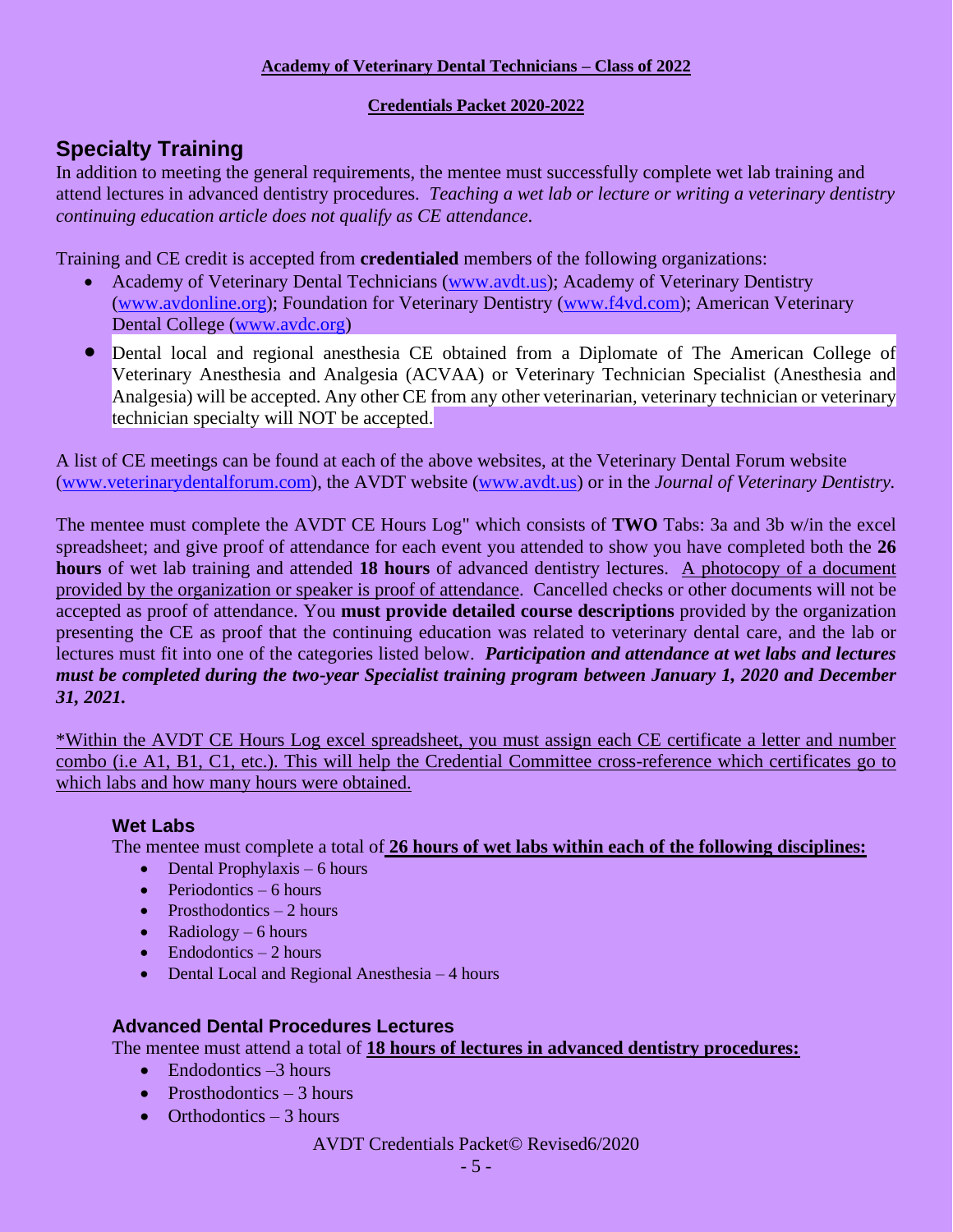### **Credentials Packet 2020-2022**

- Oral Surgery  $-3$  hours
- Oral Pathology 3 hours
- Advanced Periodontal Therapy– 3 hours

*\*Note:* If you are an international mentee and have limited resources and/or are unsure if CE in your country will be accepted, please contact the credential chair for further assistance.

- AVDT approved wet labs and lectures may be available at the following conferences or training centers:
	- 1. National Conference of Veterinary Technician Specialty Academies
	- 2. AnimalDentalTrainingCenter [\(www.animaldentalcenter.com\)](http://www.animaldentalcenter.com/)
	- 3. Veterinary Dental Forum [\(www.veterinarydentalforum.com\)](http://www.veterinarydentalforum.com/)
	- 4. North American Veterinary Conference [\(www.navc.com\)](http://www.navc.com/)
	- 5. Western States Veterinary Conference [\(www.wvc.org\)](http://www.wvc.org/)
	- 6. Central States Veterinary Conference [\(www.thecvc.com\)](http://www.thecvc.com/)
	- 7. American Veterinary Medical Association [\(www.avma.org\)](http://www.avma.org/)
	- 8. AmericanAnimalHospital Association [\(www.aahanet.org\)](http://www.aahanet.org/)
	- 9. AnimalDentalCareTrainingCenter [\(www.vetdentalclasses.com\)](http://www.vetdentalclasses.com/)

### *To receive credit for other courses, a written request to and written approval from the AVDT Credentials Chair is required. All CE obtained at the Veterinary Dental Forum will be accepted if it fits into the categories above.*

### **"Non-Traditional" CE Wet lab & Lecture Hour Option**

- A Non-Traditional CE Form must be completed and signed by both the trainer and the mentee. See page 41
- A maximum of 5 wet lab hours may be obtained in a non-traditional setting.
- A maximum of 3 lecture hours may be obtained in a non-traditional setting.

### **Online CE options**

- A maximum of 2 lecture hours may be obtained through an online source.
- Skype and Facetime are not acceptable methods to obtain CE hours.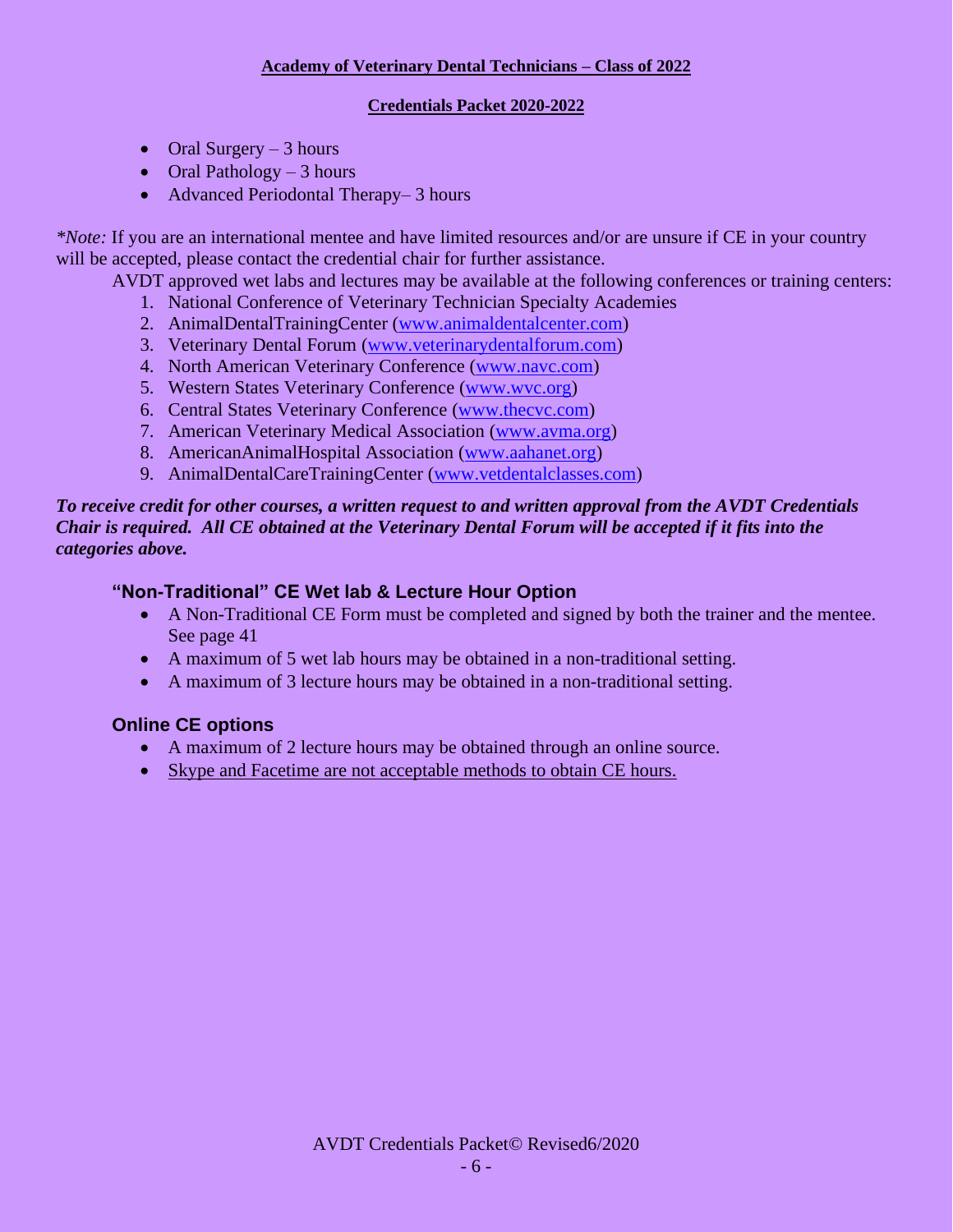### **Credentials Packet 2020-2022**

# **Case Logs**

A completed AVDT Case Log Spreadsheet must be submitted at the end of the two-year mentorship with a **minimum of 75 dentistry cases**. The AVDT Case Log Spreadsheet has been provided to you along with your other acceptance packet materials. Cases that were treated *prior* to the applicant's acceptance into the AVDT twoyear mentorship cannot be included in the case log. Only include cases seen between January 1, 2020 and December 31, 2021.

- Make sure each entry in your log is complete. If the animal's weight (lbs. or kg.), age, or sex is unknown, enter "unknown" in the signalment box. **If you leave any of this information blank, that case will not be accepted,** (please see the Case Log Guidelines section below for additional details explaining how to properly log your cases).
- You will pick **FIVE** cases from your log and write a detailed case report on each. In your case log spreadsheet, please **highlight** the five cases that were used for your case reports using the color blue as indicated at the top of the case log spreadsheet.
- The mentee will use the current, standard diagnostic and procedural abbreviations, as defined by the AVDC. The AVDC updates these abbreviations on an annual basis and it is the mentee's responsibility to use the current abbreviations listed on the AVDC website (www.AVDC.org).
	- o The Credential Committee will alert the mentees of the new abbreviations once they have been posted on the AVDC website. Once the new abbreviations have been posted, it is the mentees responsibility to start using the new abbreviations in their case log. The mentee shall identify the date at which the old abbreviations end and the new abbreviations using the color orange as indicated at the top of the case log spreadsheet.

*\*Note:* If your clinic commonly uses abbreviations that do not appear on the list, please define these at the beginning of your log in the key box at the top of the spreadsheet.

- **If only 75 cases are submitted, a single unacceptable case could result in your credentials packet being rejected; it is recommended that at minimum you include an additional 1-2+ cases per a category.**
- **Along with your case logs, you will be required to pick, and submit, ONE completed dental chart from each case log category that will demonstrate your ability to accurately and properly chart various cases.** 
	- $\circ$  You **WILL NOT** submit a dental chart for all 75+ cases. Please use the generic dental charts provided with your credential packets for each case log.
		- However, a completed dental chart must be available for *all* logged cases but need not be submitted unless requested by the AVDT.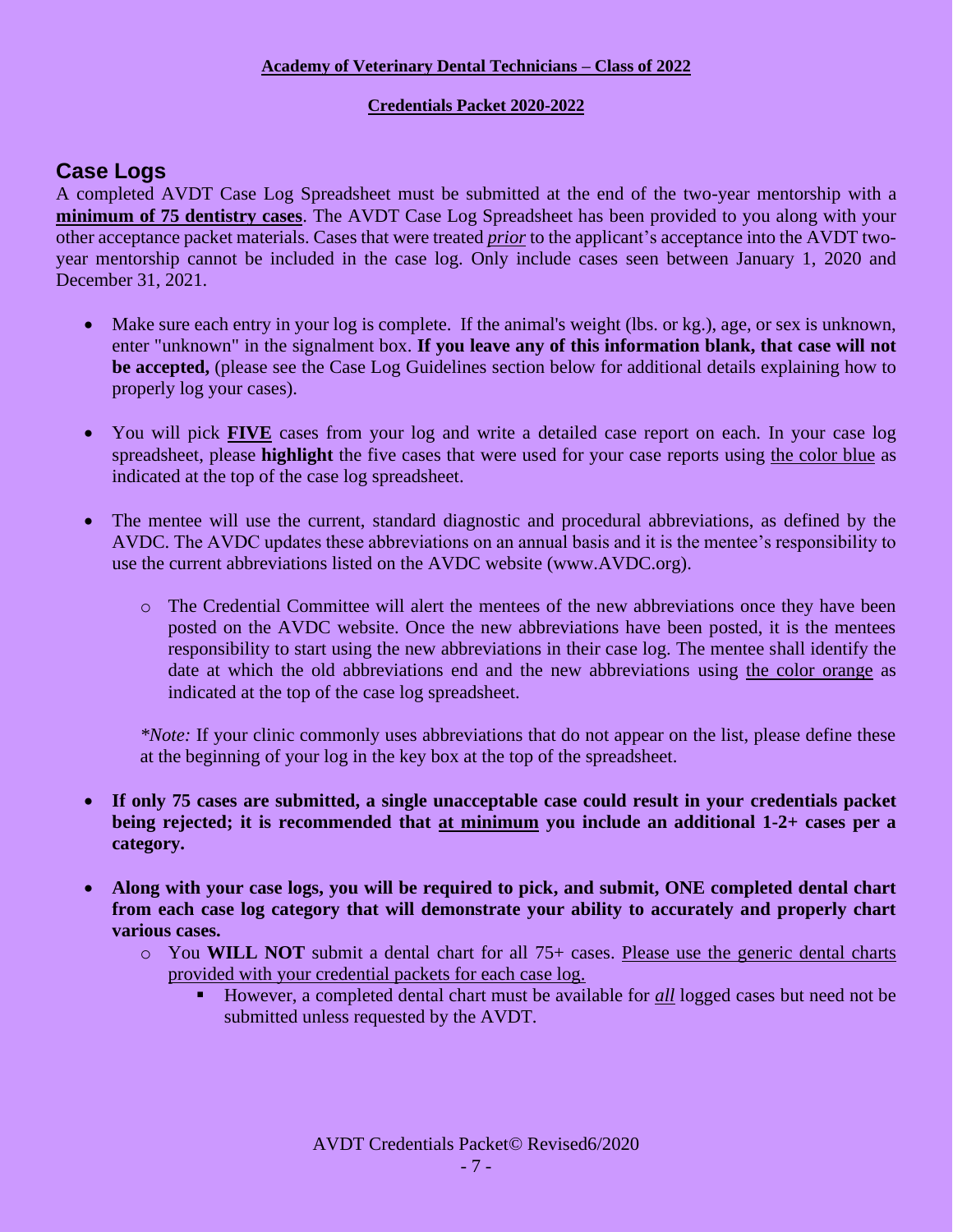### **Credentials Packet 2020-2022**

### **MINIMUM REQUIRED CASELOAD**

- The AVDT prefers the mentee see a live-patient-case with the procedures marked (\*). However, if that is not possible, proof of CE in this area is required.
	- o This must be highlighted in your AVDT Case Log Spreadsheet and indicated on Forms 3a and/or 3b, as appropriate.
- A cadaver may be used in a maximum of two cases from any category marked  $(**)$ .
	- o These cases are left to the discretion of the mentee but must be performed by a Diplomate of the American Veterinary Dental College or a Fellow of the Academy of Veterinary Dentistry (Form 5).

### Oral Medicine

**OM** Cases requiring involved diagnostic tests under anesthesia and not involving treatment procedures that would be logged in any other category. Examples: Incisional biopsy, sialography, masticatory muscle EMG, CBCT, CT, or other tests beyond a CBC/Chem profile. and/or radiographs, sialography, masticatory muscle EMG, CBCT, or where laboratory tests beyond complete blood count and biochemical profile are used..........................5

### Periodontics

**PE1** Complete prophylaxis not requiring involved periodontal treatment....................................12

### *Notes:*

- *a. In the event you are unable to obtain a complete prophylaxis case not involving periodontal treatment, you may use a case from any other category EXCEPT PE2, PE3, or PE4 categories, so long as it's a patient that had a complete dental prophylaxis. In order for this case to count, you will need to log the case appropriately by placing the PE1 diagnostic codes in the 'diagnostic' box and the diagnostic codes related to the treatments performed in the 'other clinical findings' box. Failure to log this case correctly may result in a rejected case.*
- *b. \*If you have a PE1 case with a minor T/FX/UCF or T/FX/EF and the treatment was odontoplasty and universal sealant, or something similar to etching/Optibond® you may log it under this category. Failure to log this case correctly may result in a rejected case. You must log the PE1 diagnostic codes in the 'diagnostic' box and the odontoplasty/dentin sealant diagnostic codes under 'other clinical findings' box. This does not include a true restoration with composite.*
- **PE2** Involved periodontal scaling and root planning; includes complete professional dental cleaning. Includes placement of a perioceutic medication when no PE3 or PE4 procedure is performed, as perioceutic placement is considered an adjunctive treatment...........................................................................................................................5
- **PE3** Simple periodontal surgery. Must include a complete professional dental cleaning Examples: Gingivectomy/gingivoplasty; gingival wedge resection as treatment of a pocket distal to mandibular molar tooth; or a flap procedure such as open root planing, except those combined with bone grafting or (GTR), which are PE4

procedures…………………………………………………………………………………………….3

- **PE4\*** Involved periodontal treatment. Includes complete professional dental cleaning. Examples: Osseous surgery; increasing attachment height; bone augmentation, gingival grafting, guided tissue regeneration [GTR requires placement of a GTR membrane for classification as GTR]; GTR membranes using Doxirobe as the membrane will also be accepted; periodontal splinting; crown lengthening procedure with alveolar bone contouring; ridge augmentation as preparation for implant placement.……………………......1 *Notes:* 
	- *a*) *Extraction followed by placement of a bone substance or bone promoting material is not a PE4 case.*
	- *b) GTR caselog entries are to state the name of the membrane material used.*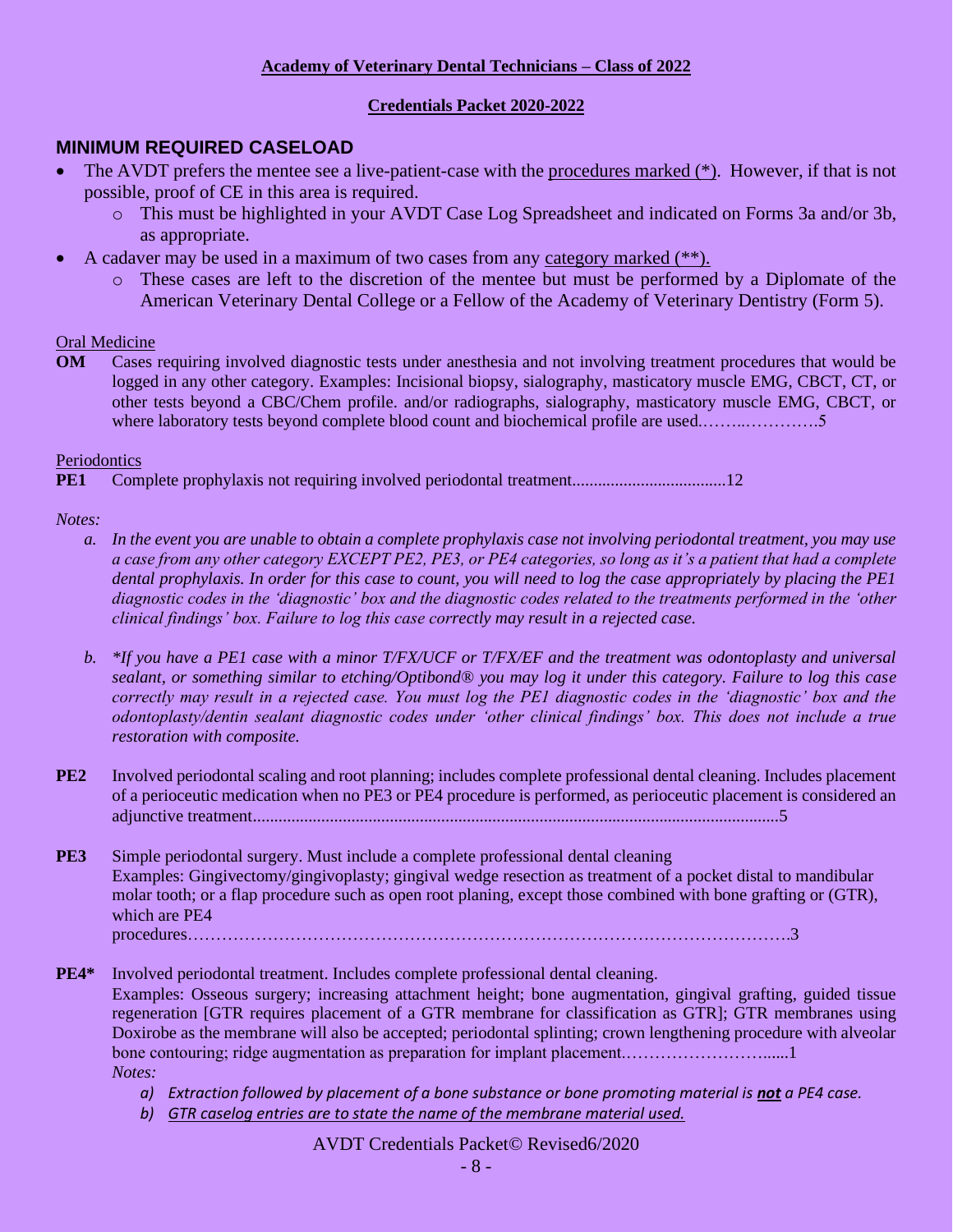### **Credentials Packet 2020-2022**

Endodontics**\*\*** (all including routine restoration of access openings)

- **EN1** Mature canal endodontic obturation, nonsurgical. Case log entries are to include notation of the type of final restoration in the procedure column..................................................................7
- **EN2** Vital pulp therapy (partial vital pulpotomy) Case log entries are to include notation of the type of final restoration in the procedure column....................................................................................2
- **EN3\*** Endodontic treatment other than non-surgical mature canal obturation or vital pulp therapy. Examples: Surgical endodontic treatment (include notation of the apical restorative material); apexification; replacement and endodontic therapy of avulsed or luxated teeth; splinting of tooth with horizontally fractured root with follow up endodontic evaluation. EN3 procedures that include coronal access restoration are to include notation of the type of final restoration in the procedure column....................................................1

Restorative Dentistry**\*\***

**RE** All RE cases require preparation of the defect, placement of a permanent restorative material and finishing the restoration. Example: Permanent restoration of partial loss of crown requiring gingival flap exposure; occlusal table cavity preparation and placement of a permanent restoration. An endodontic access site restoration can be logged as an RE case provided that the case is **not** also logged as an EN case and provided that a full restorative procedure (preparation, placement of permanent restorative material and finishing the restoration) was performed; restorative procedures requiring gingival flap exposure will also

count.…………………………………………..............................................5

*Notes:* 

- *a) Odontoplasty/dentin bonding is NOT considered a RE case*
- *b) Treatment of Enamel hypoplasia lesions can be logged as RE cases if the restoration required placement of a permanent restorative material. Odontoplasty as the only treatment of enamel hypoplasia defects does not constitute an RE case. Restoration of multiple enamel hypoplasia defects on one tooth counts as only one RE case.*

### Oral Surgery

- **OS1** Simple (closed) dental extractions, crown amputations (tooth resorption)..............................15
- **OS2** Involved dental extractions (open or closed, requiring tooth sectioning, bone removal or other procedures in addition to work with elevator and forceps). A "full mouth extraction" patient may be logged as one OS2 case...................................................................................12
- **OS3\*\*** Mandibular or maxillary fracture fixation (using muzzle and/or dental acrylic splint; body of mandible fracture fixation with wire, pins, screws or plate; symphyseal separation wire fixation)................1
- **OS4\*\*** Involved oral surgical procedures. Examples: TMJ condylectomy, repair of existing palatal defects and oronasal fistulas, maxillectomy, mandibulectomy...............................................1
- **OS5\*\*** Miscellaneous soft tissue oral surgery. Examples: Resection of traumatic cheek or sublingual granulomahyperplasia; commissuroplasty, salivary gland surgery, removal of oral masses not requiring maxillectomy or mandibulectomy; operculectomy; laser surgery for stomatitis; closed reduction of TMJ dislocation; creation and fitting of a palatal obturator.................................................................................................1 *Note: Therapy laser treatments that do not directly treat the oral cavity DOES NOT count as an OS5*

#### Prosthodontics

**PR\*** Crown and/or bridge preparation, impression and cementation (including canine, incisor and carnassial teeth).................................................................................................1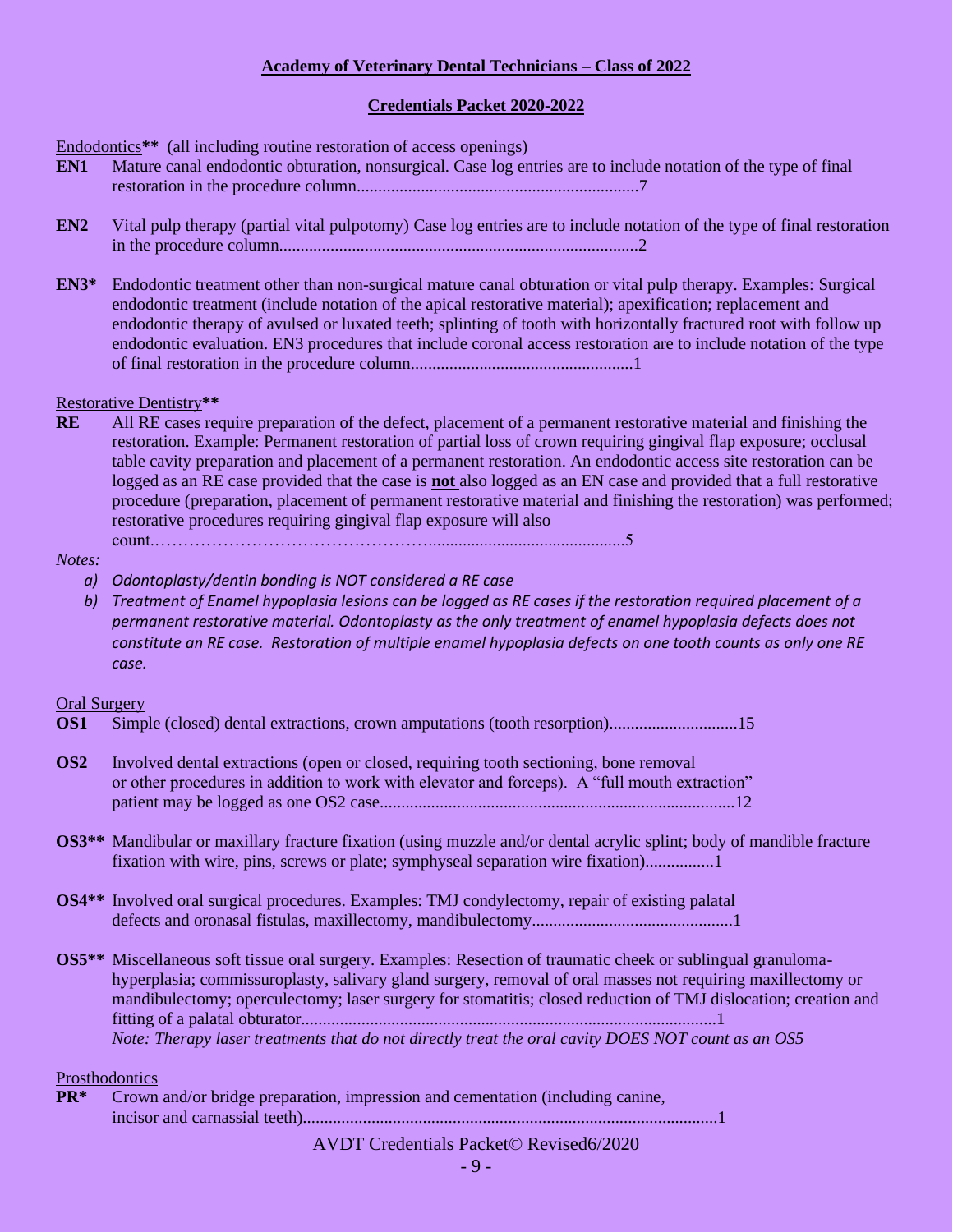### **Credentials Packet 2020-2022**

### **Orthodontics**

**OR\*** Malocclusion diagnosis and treatment plan; the evaluation of the bite must be described in the log (making bite registration, impressions and study models may be included); occlusal adjustment; extraction of deciduous teeth or permanent teeth causing malocclusion; management of clinical malocclusion not requiring use of an active force device (i.e crown amputation, application of an incline plane or coronal extender; gingival wedge resection of the maxillary diastema to treat linguoversion of a mandibular canine tooth), and management of clinical malocclusions requiring use of an active force orthodontic

device………………...........................................................................................................1

### Other Species

- **EX** Other Species: Dental procedures on other species than canine and feline. This does not include beak trims and does include occlusal leveling in equine patients.
- EX1: Herbivores (Horses, Rabbits, Guinea Pigs, Chinchilla, etc.)
- EX2: Carnivores (Ferrets, Lions, Bears, etc.)
- EX3: Insectivores/Omnivores (Reptiles, Sugar Gliders, Hedgehog, Rats, etc.)

Each procedure completed on these animals should also be classified in either Periodontic, Endodontic, Restorative, Oral Surgery, Prosthodontic, or Orthodontic sub class i.e., EX1/OR. Proper terminology is required, generic terms will result in point deductions…………………………………………………………………

### **\*Miscellaneous Cases\***

When a case does not appear to fit into any of the AVDT categories, the applicant is to request clarification and guidance from their mentor. When necessary, the Credentials Chair will forward the query to the Board for consideration.

### **\*Counting Cases Under Multiple Categories\***

Each patient that is anesthetized for a dental procedure equals **ONE** case in your logs. You CANNOT log an anesthetized procedure under two categories, even if it can be categorized as so. If the patient is anesthetized later for a follow up procedure and additional treatment is performed, or another dental procedure is performed, it may be used as an additional entry. For example, if a patient comes in for a root canal treatment and crown preparation, that would be one case. When that patient comes back in for the crown cementation, that would be a second case.

### **Case Logs Guidelines**

Your AVDT Case Log Spreadsheet should conform to the guidelines, nomenclature and abbreviations described below. If at any time you are unsure where a case should be logged, please reach out to your mentor for further guidance.

### **1. Category**

Find the category you are assigning this case to, using the case log categories to determine the category.

### **2. Number**

Each case is assigned a number in consecutive order regardless of what category you're listing your case(s) under. For example, if your first case is an OM case, that case will be labeled as 1; if your second case is an OS5 case, that case will be labeled as case 2. You will not list 1, 2, 3, etc. per a category. \**Please see the examples listed in the case log spreadsheet.*

\*If an applicant remains in the training program for more than two years, cases in the log that are now more than two years old can no longer be counted. Please see 46-47 for additional details on extensions.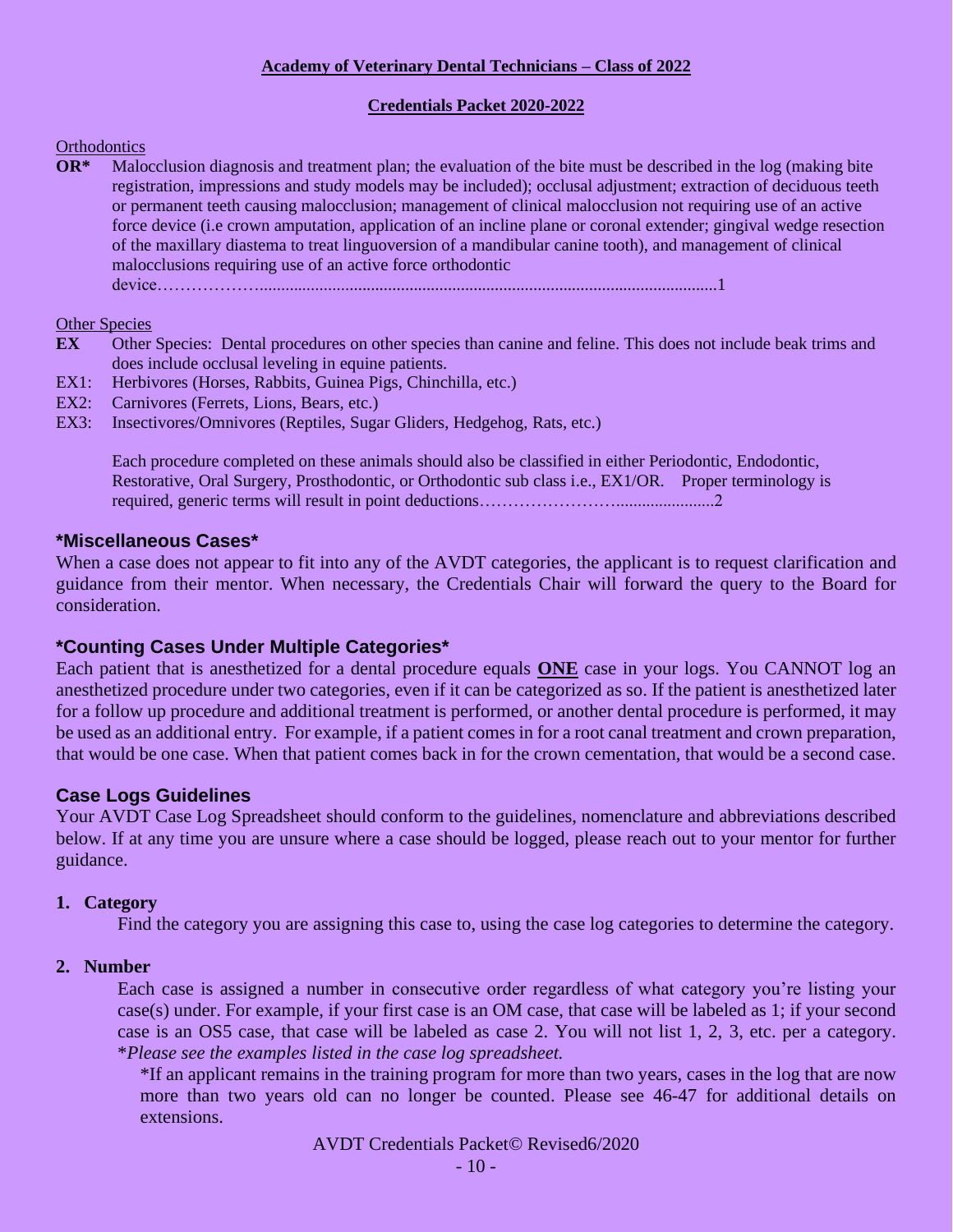### **Credentials Packet 2020-2022**

### **3. Date**

Month, day, and year procedures were performed.

### **4. Patient Name**

List the patient's first and last name. If unsure, please list unknown.

### **5. Signalment**

Species, age, breed, weight (kg or pounds are ok), and gender of the patient. If unsure, please list unknown.

### **6. Diagnosis**

List the diagnosis(es) made using the approved AVDC abbreviations. In this box, **ONLY** include diagnosis(es) that are pertinent to the category you're logging said case under. The box labeled "Other Clinical Findings" will be the box used to listed additional diagnosis(es) that *aren't* pertinent to the category said case is being logged under. *The AVDT requires that the Modified Triadan System of tooth identification be used.* 

### **7. Other Clinical Findings**

List the diagnosis(es) made using the approved AVDC abbreviations. In this box, **ONLY** include the diagnosis(es) that aren't pertinent to the category you're logging said case under. If your case doesn't have any additional diagnosis(es), it is ok to leave this box blank.

*Note:* If a treatment is listed for a tooth that isn't listed in your diagnosis box, that case *will* be rejected since the information listed isn't complete.

### **8. Dental Procedure**

List the treatments performed using the approved AVDC abbreviations. List the treatment(s) starting with the treatment(s) associated with the category you're logging said case under; then log the treatment(s) that aren't pertinent to that category. *The AVDT requires that the Modified Triadan System of tooth identification be used.* 

*Note:* If you use any other abbreviations, a key to these abbreviations must be included at the top of your case log spreadsheet where indicated. Failure to do so may result in a rejected case.

### **9. Anesthesia**

List the gas inhalant used. If a gas inhalant isn't used (i.e. an equine patient that received Midazolam), then you must list the general anesthetic protocol (generic drug names only). **\*DO NOT** list preanesthetic or local anesthetic drugs given.

### **10. Nerve Blocks**

Please check this box if a nerve block was performed. \***DO NOT** include drug names or location.

### **11. Radiographs**

• This column is checked if radiographs were taken. \***Intra oral radiographs are a very important tool used to diagnosis, treat, and document dentistry cases. The AVDT requires all cases obtained over the two-year mentorship have radiographs taken. You will NOT get points for a case if the diagnosis and/or treatment requires a radiograph, and radiographs were not taken,** i.e. stages of periodontal disease, missing teeth, impacted teeth, root fracture, etc.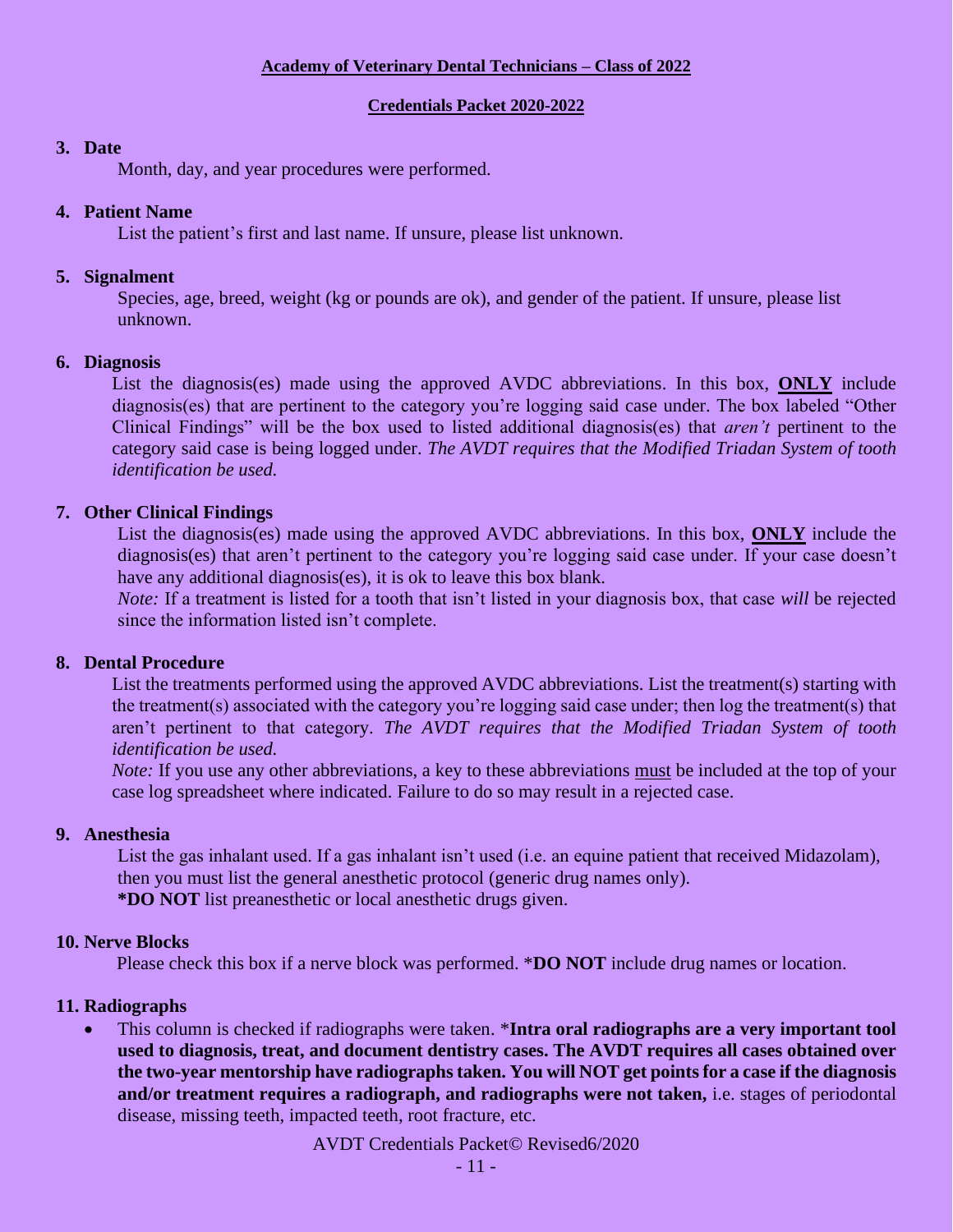### **Credentials Packet 2020-2022**

### **The** *Rules* **to Remember When Logging a Case**

All diagnosis(es) and treatments should be listed and separated as described below. Cases that do not conform to these guidelines will result in a rejected case.

- $\checkmark$  Diagnosis/treatment codes listed are to be separated by a semi-colon (;) **Example: AT 304; T/FX/CCF 108**
- $\checkmark$  When multiple teeth are affected by the same diagnosis or treatment, the diagnosis/treatment must be separated by a comma (,) and the teeth listed are to be separated by a comma (,) and placed in parentheses **Example: GR2, PP4 (104, 204); AB, RR (308, 309)**
- ✓ When multiple teeth are affected by the same diagnosis, or multiple teeth are treated the same way, the teeth should *always* be listed in order starting with the 100's, 200's, 300's, and lastly the 400's. **Example: T/FX/UCF (104, 204, 304, 404); AB (309, 409)**
- $\checkmark$  When logging FOCAL gingival enlargement, you must include the approved gingival enlargement AVDC abbreviation PLUS how many "mm" of growth there is for each tooth. **Example: GE6 108; GE10 208**
- $\checkmark$  When logging generalized gingival enlargement, you must state so by logging it as: **Example: GE (generalized); PP4 107**
- $\checkmark$  When logging gingival recession, you must include how many "mm" of recession there is for each tooth. **Example: GR5 104; GR7 204**
- $\checkmark$  When logging canine and feline tooth resorption, you must include the stages and types as defined on the AVDC nomenclature website. List the stage first and then hyphenate (-) type. **Example: TR4a-T2 304; TR3-T1 404**
- $\checkmark$  The ONLY procedures that require you to list missing teeth in the diagnostic box are stomatitis and mucositis cases. Since it is of the utmost importance to ensure all the teeth (or cheek teeth) have been removed as part of these patient's treatment, these cases are the one exception for when to list missing teeth in your case log spreadsheet.
- $\checkmark$  If a treatment is performed, but it isn't the textbook-treatment-of-choice, you may indicate this by writing the treatment that was performed in the treatment box, followed by "ATO" (alternative treatment option) with the treatment option that is the textbook-treatment-of-choice. Additionally, you may also utilize CDT (client declined treatment), and PPD (dvm elects to postpone treatment) if warranted.

### **Logging Equine/Pocket Pet Procedures:**

• All diagnosis(es) and treatment(s) should conform to the same guidelines as those listed above. You will find equine abbreviations listed on the AVDC website.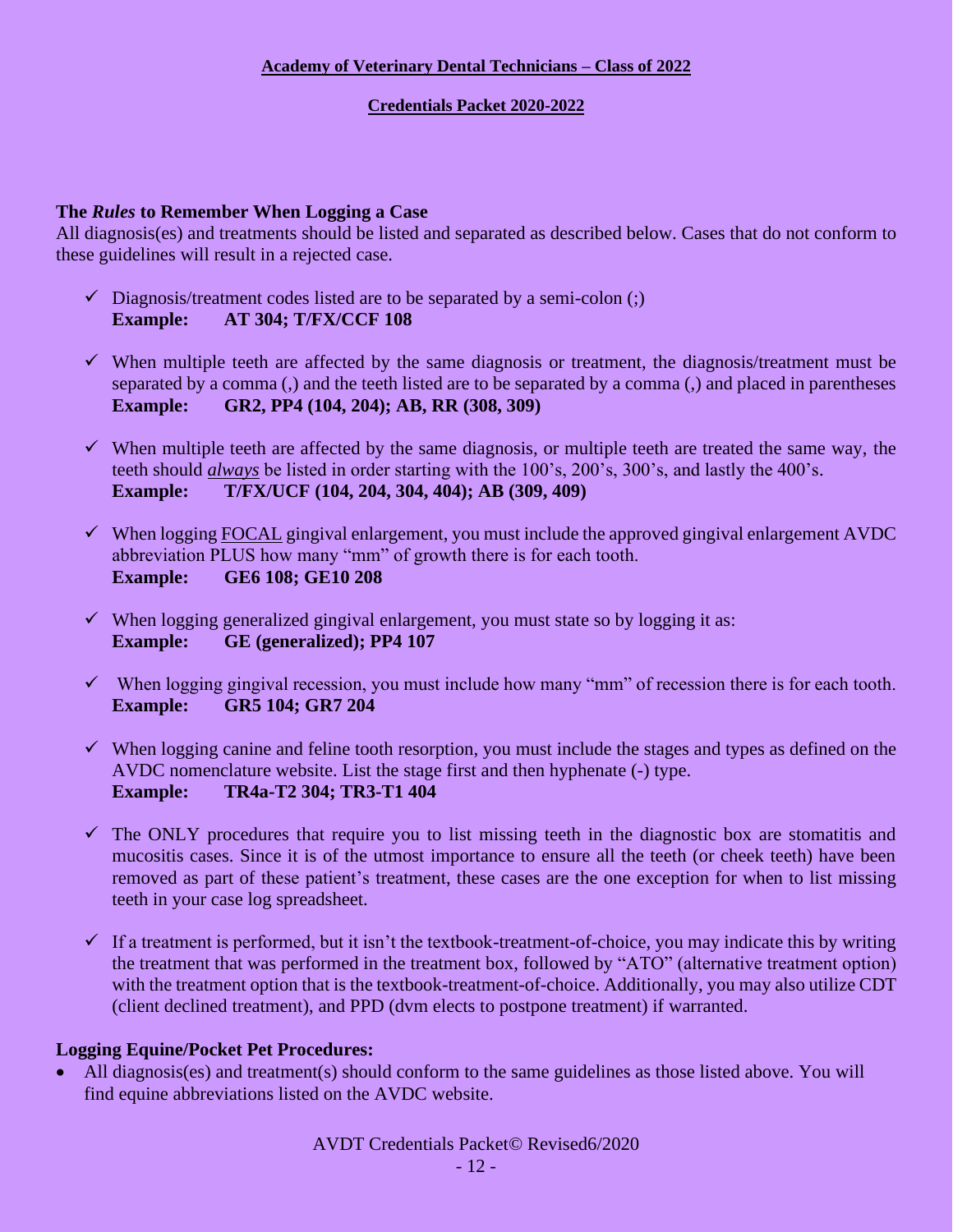### **Credentials Packet 2020-2022**

o Currently, there aren't specific abbreviations for pocket pets. If a pocket pet has elongated enamel points secondary to poor husbandry, you must state this in the diagnostic box.

*\*Note:* If unsure how to log an equine, or pocket pet case, please reach out to your mentor and/or the credential chair for guidance.

# **Case Reports**

You are required to submit five case reports as part of your completed credentials packet. Included in this packet is an example of an approved case report submitted by a successful candidate. Case report guidelines are outlined below.

- Each case report will be a total of 10-12 pages in length.
- The body of the case report(s) must be:
	- o **Typed, double spaced, and no more than 8-10 pages in length.**
	- o **The second-to-last page of the report is designated for the references, required pictures and radiographs.**

\**Note:* Pictures AND radiographs are required. However, *only* the pictures and radiographs associated with the report should be included. Please do not include full mouth radiographs!

- o **The final page will be the dental chart associated with the case report.** Please use the generic dental charts provided with your credential packets for all case reports.
- o **Cases for your reports must appear in your case logs and be highlighted.** *\*Note:* Case reports that are not clearly highlighted in your case logs will not receive points.

### **Case Report Selection**

- Select five various cases from your log that will demonstrate your knowledge and experience in the field of veterinary dentistry.
	- o Subjects such as a routine prophylaxis, periodontal disease, a surgical extraction, a vital pulp therapy, a root canal treatment, or an oronasal fistula repair, etc. can potentially be great options for case reports!
	- \**Note:* Mentee's are encouraged to write five case reports on five *different* subjects.
- These case reports should describe in detail, how the patient was diagnosed and treated.
	- o Pertinent anesthetic information should be included as well.
		- This should include; i.e. route and dose of sedation drugs, induction drugs, maintenance drugs, and any local or regional drugs administered. See specifics under Case Report Guidelines below.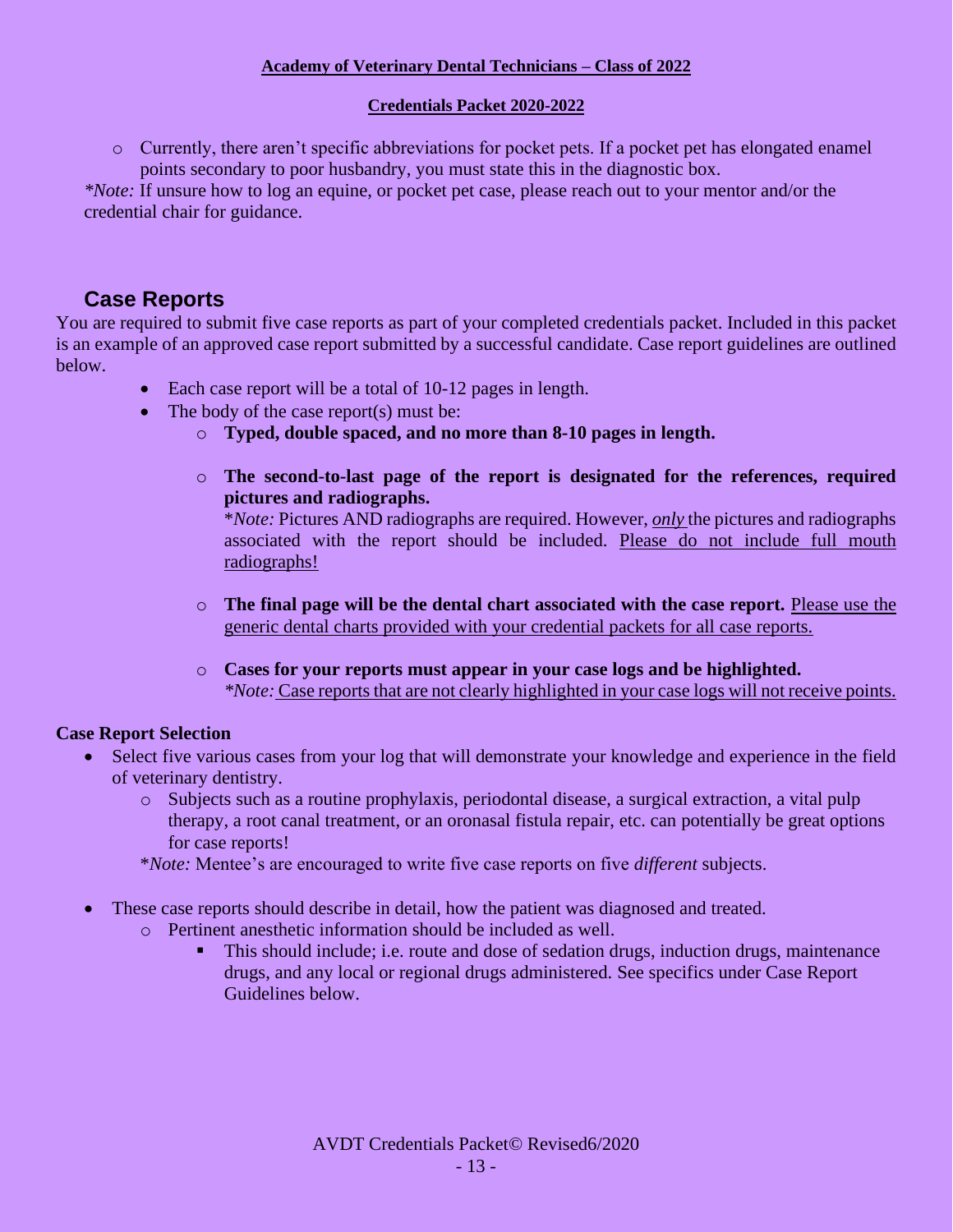### **Credentials Packet 2020-2022**

- If you pick a case that is too complicated, it may not represent your knowledge as gracefully as anticipated, and in turn could result in a lower score. \**Note: "*Complications" include anesthesia complications! If a patient is being described as having hypotension, bradycardia, hypothermia, etc., you *must* include what measures were taken to correct any/all abnormal values. Failure to do so will result in a lower score.
- These case reports *do not* need to be cases that are done at an exotic facility such as a zoo or wildlife sanctuary. Your mentor will be a great resource to help you pick cases that will be successful as case reports.
- Be sure that information such as the patient's first and last name, the assigned case log number, and the date the case was seen is included in the report. This information is used to ensure the case is entered in the case log correctly. It is important that the information in your case reports be clearly understood. Present each case in a logical manner, check spelling and grammar, and define any abbreviations.

### **CASE REPORT GUIDELINES**

A case report is an opportunity to show good dental concepts and the ability to deliver a well written and welldocumented scientific paper about a case performed by current standards. The use of advanced technology or skill in the case reports are not required. Your mentor and the Credentials Committee will evaluate each of the items below.

- $\checkmark$  Read your manuscript while playing the role of a critic.
- ✓ *Keep it technical. Please remember that this is scientific writing, and spelling and grammar are very important. Plagiarism will result in severe penalties.*
- $\checkmark$  Above all, prepare your case reports early enough to seek pre-approval by your mentor, leaving enough time to edit and return it again well before your Credentials Packet deadline.

*\*Note:* **Case reports where a technician is doing any surgical treatments, including surgical extractions, will automatically receive zero points regardless of the mentee's state regulations.** Please refer to our AVDT position statement on page 3 and/or contact the current Credential Chair with any additional questions regarding this guideline.

### **Case Report Title**

The title should include the patient's first name, last name, what type of case it is, the case log number, and the date. **Example:** Katie Burdick A Periodontal Disease Case Case Log #122 - 8/16/2012

### **The Body of the Case Report**

### 1. **History**

• Include a signalment and the presenting problem or chief complaint.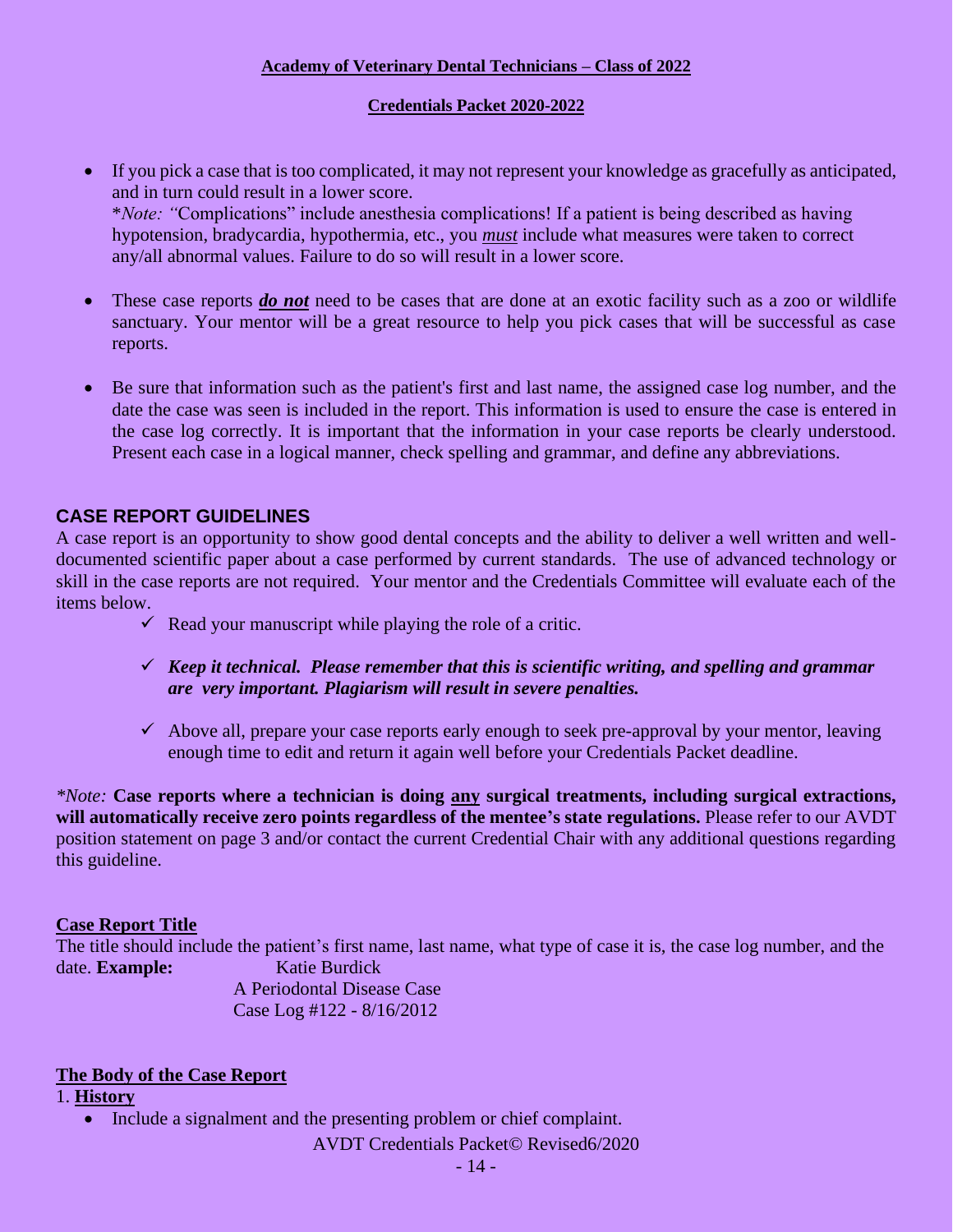### **Credentials Packet 2020-2022**

- o Was the patient referred to your clinic? Why was the patient referred?
- Describe past dental history if relevant.
	- o Has your clinic been monitoring a tooth and up until this dental procedure everything was ok?
	- o Was an epulis removed during last year's dental procedure and now this year it's back?
	- o Does the owner brush the teeth daily and the fractured tooth was noticed at home?
	- o Were pre-operative diagnostics and laboratory tests performed by the referring veterinarian?
- Describe past medical history if relevant.
- Describe any other *relevant* problems.

### 2. **Awake Oral Exam Findings**

- Thoroughly describe the oral exam findings during the consultation.
	- o Describe what was seen: gingivitis index, calculus index, obvious mobile teeth, etc. o Mention all oral lesions observed. \**Note:* You **MUST** refer to teeth in this manner: initially mention the tooth as, "the right maxillary fourth premolar (108)," then subsequently you may refer to the tooth as "108" throughout the rest of the report.

### 3. **Problem List**

- Demonstrate attention to the patient as a whole.
	- o Mention differential diagnosis and the veterinarian's rule-outs.
- If applicable, address any potential genetic component of the condition.

### 4. **Treatment Plan**

- If applicable, discuss different modalities for treatment and their prognosis.
	- $\checkmark$  Why was one "type" of treatment performed over the other?
	- $\checkmark$  Was the owner given two different treatment options and they approved treatment option A, over treatment option B?
- If other lesions are apparent, you should mention them and note if they were treated or not. \**Note:* Points will be deducted from a case report if additional diagnostics are initially mentioned, but treatment is not included.

### 5. **Treatment**

- Describe the procedure including technique, instruments, and materials used **in detail** using proper terminology.
	- $\checkmark$  What was seen during the anesthetized oral exam?
		- o Did you chart your findings?
	- $\checkmark$  Were intra-oral x-rays taken?
	- $\checkmark$  Don't forget to include the bur numbers and suture(s) that were used in the procedure
	- $\checkmark$  If applicable, highlight your involvement in the procedure.
	- $\checkmark$  Include post-operative radiographs and their assessment if indicated.
	- $\checkmark$  Provide adequate photos to support your report. Provide adequate and accurate captions, labeled pre- operative and post-operative radiographs for procedures and intra operative radiographs for root canal therapy. Again, make sure to label your radiographs and photographs.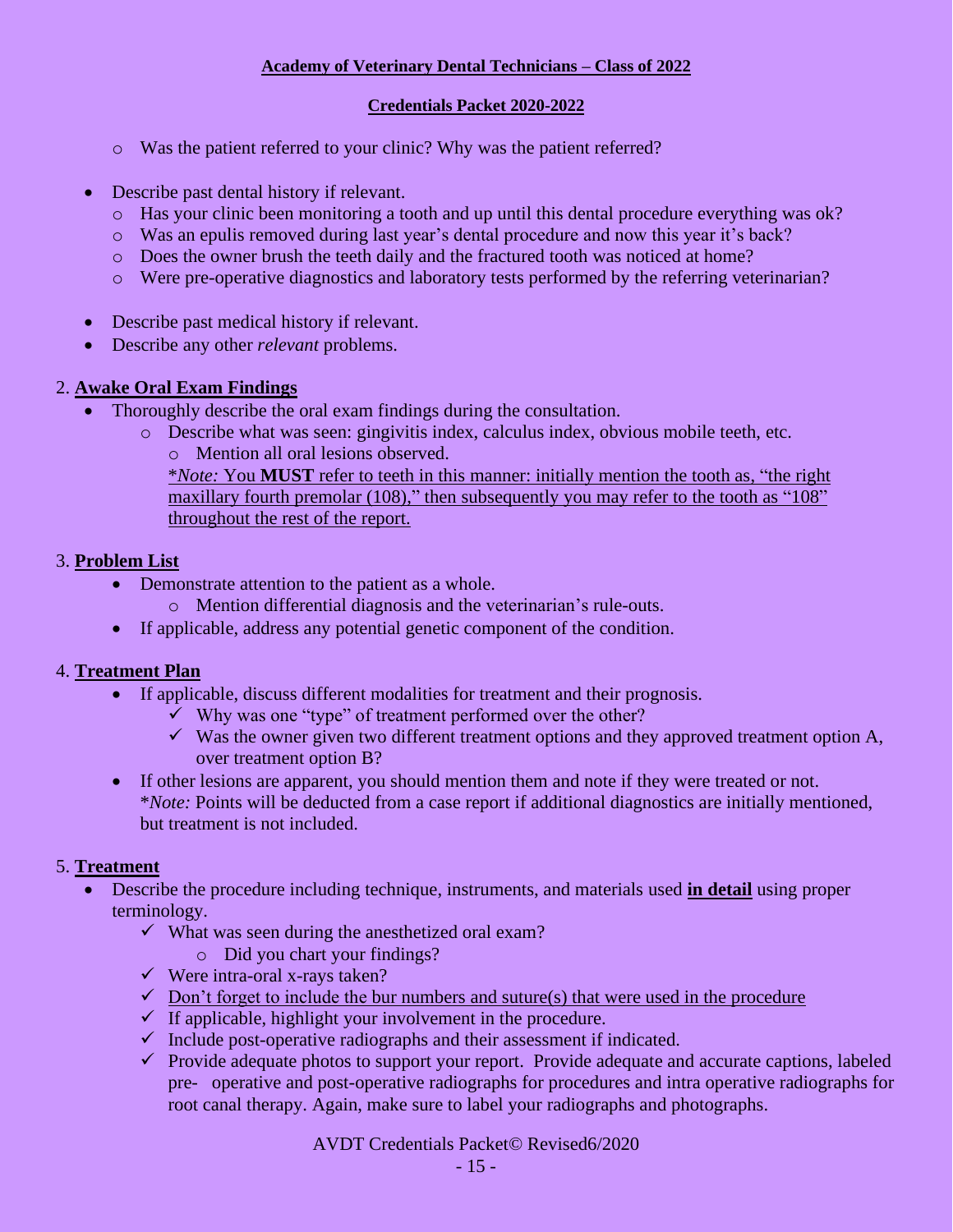### **Credentials Packet 2020-2022**

\**Notes:* Do not list equipment manufacturers.

There is no need to list fine or course prophy paste but if flour pumice is used it should be stated and why.

### • **Local anesthetics:**

- $\checkmark$  -What drug was used (generic name)
- $\checkmark$  -What dose in mg per site
- $\checkmark$  -Did you aspirate prior to injecting, and why?
- $\checkmark$  -Did you apply pressure to the injection site once the needle was removed? Why?

### • **Pre-anesthetic management:**

- o Pre-op vitals should be included.
	- $\checkmark$  Heart rate, respiratory rate, initial temperature, etc.
	- $\checkmark$  Each vital should include their form of measurement, i.e. BPM, RPM,  $\check{P}F$ ,  $\check{C}C$ , etc.

\**Note:* BPM may be used for breaths per minute and beats per minute. If you prefer to state RPM for respirations per a minute and BPM for beats per a minute, that will be accepted too.

### • **Appropriate pre-anesthetic and induction protocol including:**

- $\checkmark$  Generic drug name(s)
	- Dose(ages) in milligrams
	- Route of administration
- $\checkmark$  Monitoring observations (if any).
- $\checkmark$  Catheter gauge and location
- $\checkmark$  Did you give the patient flow by O2 prior to induction?
- $\checkmark$  Did you need to run an EKG prior to anesthesia due to a pre-existing condition? Etc.
- $\checkmark$  You MUST indicate what size endotracheal tube was used AND if the endotracheal tube was cuffed or not.

### • **Demonstrate appropriate peri-operative monitoring**

- ✓ What vitals did you monitor and what support was required (if any)?
- $\checkmark$  Intravenous fluid rate/hour. Was an IVF bolus indicated, and why?
- $\checkmark$  How did you control their body temperature
- $\checkmark$  If any abnormalities were observed, you must include them in your report; i.e. an arrythmia.
- $\checkmark$  Analgesic management is very important. What steps did you take to ensure the pet was comfortable?

### • **Detailed post-operative monitoring**

- $\checkmark$  What was your final post-operative vitals?
- $\checkmark$  Was post-operative monitoring required?
- $\checkmark$  Hypothermic? Hypertheric?
- $\checkmark$  Post-operative pain management?
	- Was the patient on a constant rate infusion pump (CRI)?
		- Why?
		- What drug/dose was used?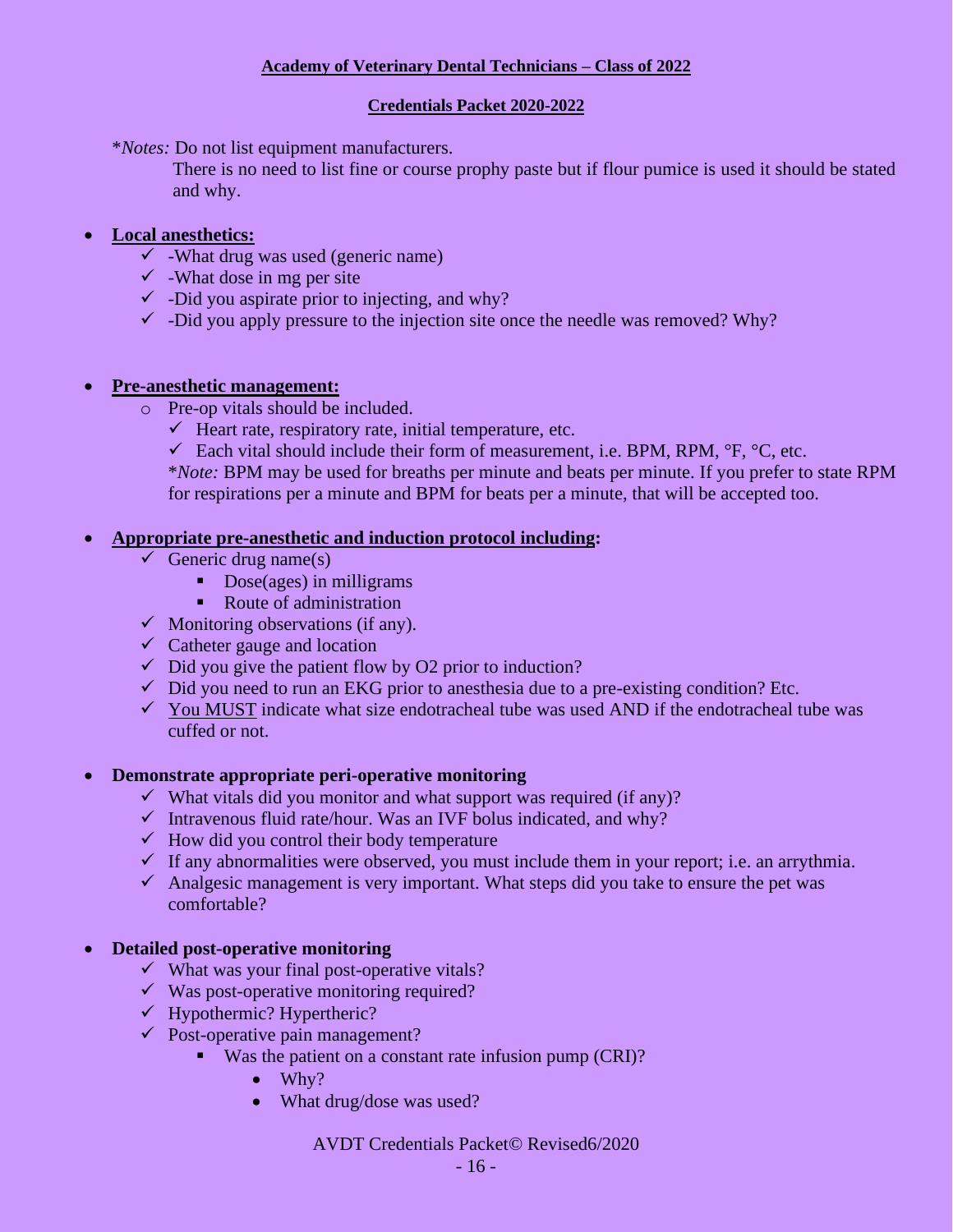### **Credentials Packet 2020-2022**

▪ Include ALL drug names using the generic name, dosages in mg, and route of administration.

### • **Discharge instructions**

- $\checkmark$  What medications were sent home (if any)? What are they used for- anti-inflammatory? Pain control? Antibiotics?
- $\checkmark$  Was soft food indicated? For how long? Why?
- $\checkmark$  Can they chew on hard toys? Why or why not?
- $\checkmark$  Recheck appointment? What are you rechecking? What's the importance of rechecking?
- $\checkmark$  Will there be a follow up procedure? i.e. 6-month perio-recheck? 9-month root canal follow-up?
	- What are you rechecking at this follow-up procedure?
	- What would happen if the root canal failed? Or the tooth that had GTR isn't looking good- now what?
- $\checkmark$  Was an annual COHAT recommended for next year?

### **Discussion**

- Discuss any point relative to your case.
- Review the literature on the disease condition and/or procedure in question.
- If applicable, discuss pertinent aspects of the diagnostic work up.

### **Client Education**

- Include all pertinent client education related to your case.
	- $\checkmark$  How did you educate the owner about this case?
	- $\checkmark$  Are there any preventative measures the owner could take in the future?

### **Conclusion**

• What conclusion, if any, could be drawn from the case?

### **References**

- You must provide references to support your statements. It's recommended that you cite multiple sources.
	- $\checkmark$  At minimum, 2 references per case report.
- Format the references as per the American Medical Association (AMA). Specifics about this type of referencing style can be found at: (<http://library.nymc.edu/informatics/amastyle.cfm>)
	- ✓ You must use Arabic superscript numerals OUTSIDE the use of a period and comma *but*  INSIDE colons and semicolons\*
	- $\checkmark$  Number references consecutively in the order in which they are first mentioned in the text.
	- $\checkmark$  Author's first and middle name(s) are to be initials only. No periods are needed between initials.
- **Any references listed that ARE NOT on the required reading list, must be included and turned in with your completed credentials packet!!!** 
	- $\checkmark$  You must include a copy of the cover/copyright page PLUS a copy of the page(s) you're referencing.

\*Failure to do so may prolong the grading process of your packet and/or you may be asked by the credential chair to make said copies and turn them in during the grading process.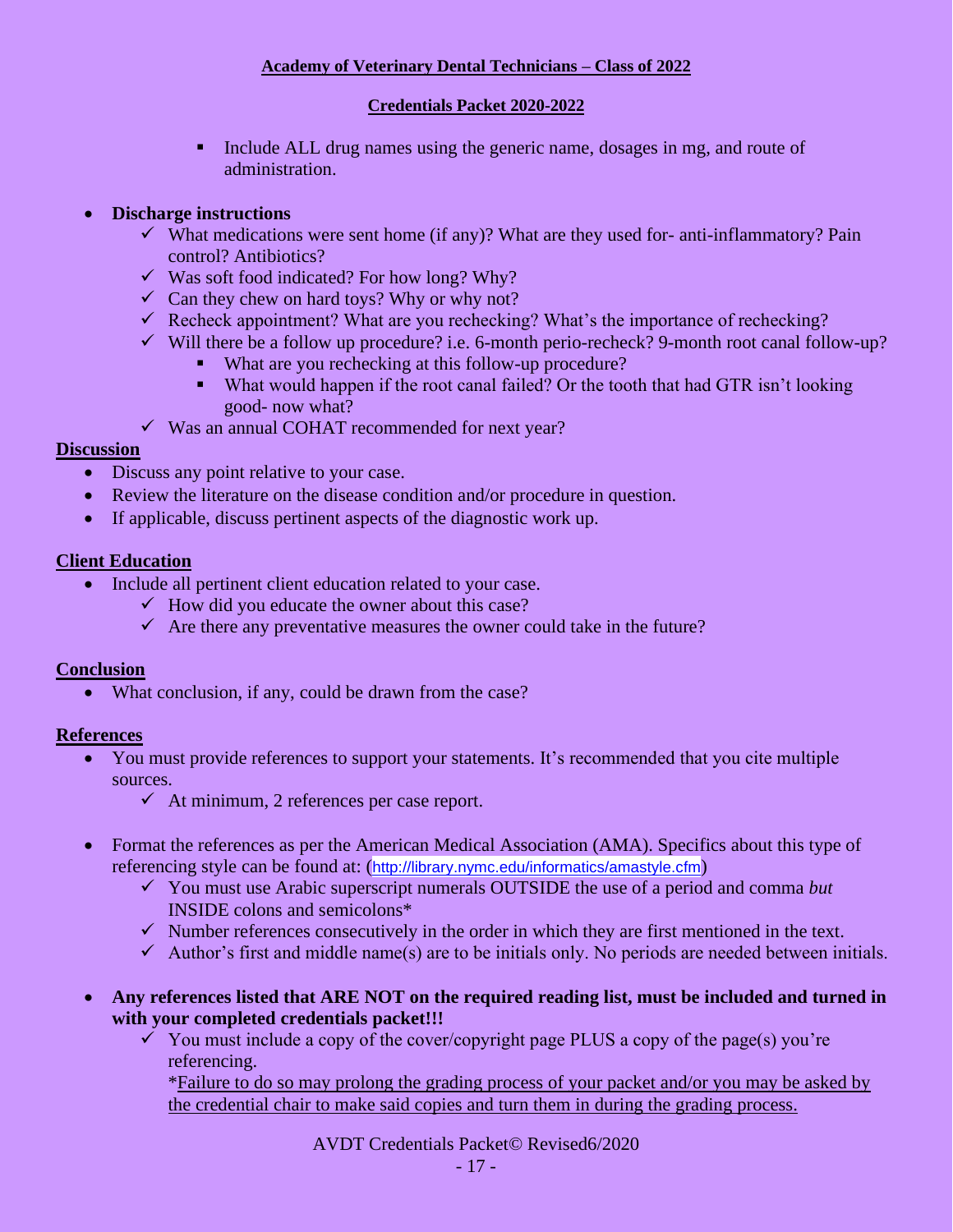**Credentials Packet 2020-2022**

**Case report example #1:** Katie Burdick—a periodontal disease case Case Log #122—8/16/2012

Katie, an 11-year-old, 29.9kg, spayed female Chesapeake Bay Retriever dog, presented for an oral examination due to heavy dental calculus and halitosis. Earlier that week, she had pre-anesthetic laboratory testing consisting of a chemistry panel and a complete blood count; both were within normal limits. Katie was not on any medications and her owner did not provide dental home care. The most recent professional dental cleaning with full mouth radiographs was performed over four years ago. Findings from that procedure included moderate dental calculus (calculus index 2), mild gingivitis (gingivitis index 1), generalized abrasion (AB) on most crown cusps, and a 6mm periodontal pocket between the right maxillary fourth premolar and first molar (108 and 109) that had been treated with closed ultrasonic periodontal debridement and perioceutic application. Radiographically, Katie's teeth looked relatively healthy with less than 25% attachment loss, which was diagnosed as periodontal disease stage 2. At that time, Katie's owner was instructed to return in 6 months for a follow up anesthetized dental cleaning and oral exam to assess the progression of periodontal disease between 108 and 109. However, she had not returned for her recommended re-evaluation later that year.

AVDT Credentials Packet© Revised6/2020 Conscious physical examination revealed no abnormalities. The patient had an ideal body condition score of 3 out of 5 and was normally hydrated. Her heart rate was 82 bpm, respiratory rate was 18 rpm, and body temperature was 100.3°F. Her conscious oral examination revealed an ideal occlusion, severe generalized dental calculus (calculus index 3), moderate gingivitis (gingivitis index 3), and generalized abrasion on most crown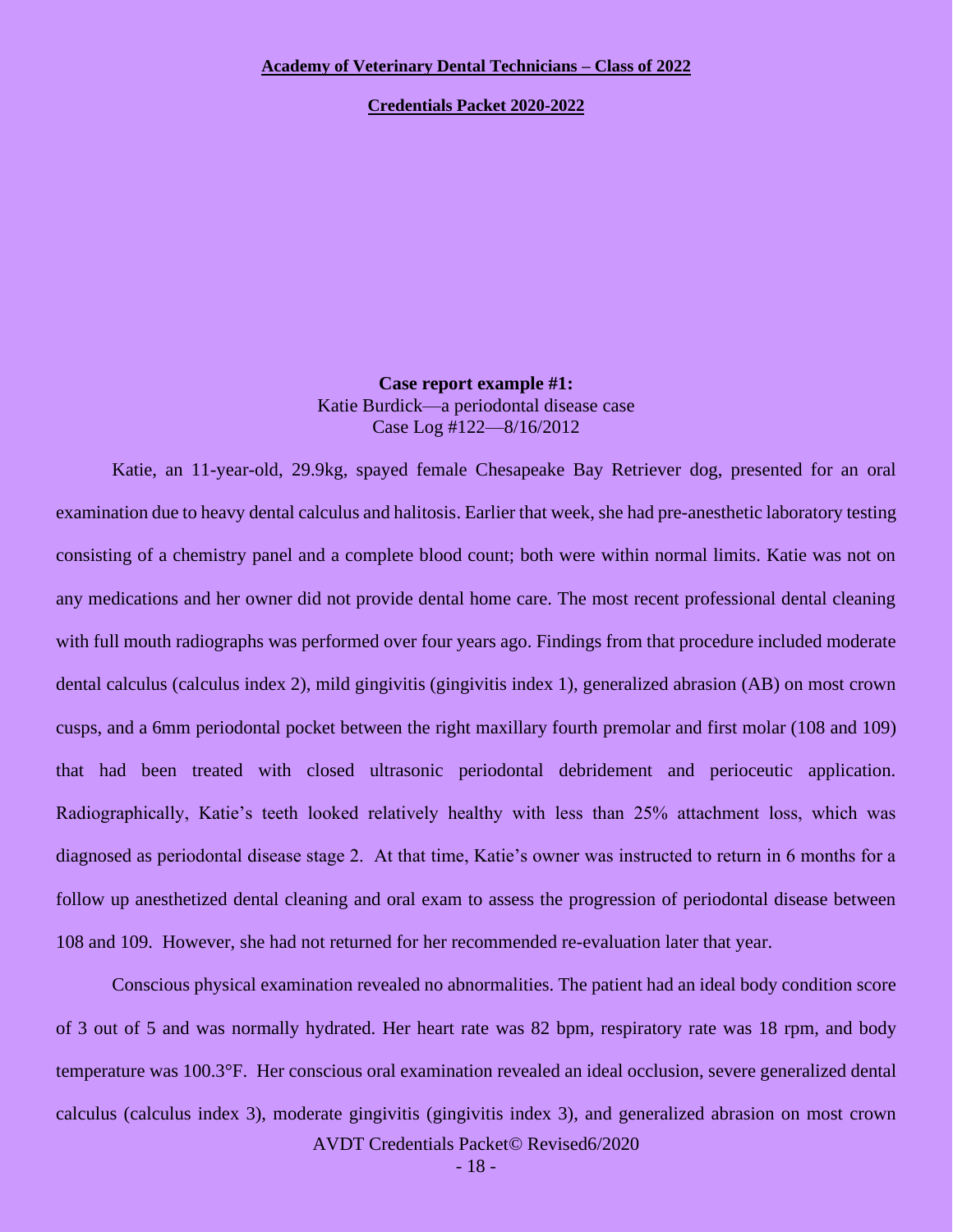#### **Credentials Packet 2020-2022**

cusps. The level of dental calculus on her teeth made it difficult to evaluate the crowns for discoloration or fractures. She had very obvious halitosis. There were no other abnormalities noted on her conscious oral examination. The owner was presented with a treatment plan, which included; general anesthesia for an oral examination, professional scaling and polishing of the teeth, and full mouth dental radiographs. The owner consented to this treatment plan and asked to be called during the procedure if any additional treatments were indicated.

Katie was administered an intramuscular pre-anesthetic sedative consisting of dexmedetomidine (0.1mg) and butorphanol (6.5mg). The technician also administered a subcutaneous injection of carprofen (65mg) as an analgesic. Once the patient was sedate enough to accept 100% oxygen administered through a mask, the technician placed her in sternal recumbency on a circulating warm water blanket and covered her with an additional warm water blanket to maintain body temperature. The technician then aseptically placed a 22-gauge intravenous catheter in the right cephalic vein and administered a balanced electrolyte solution (150ml/hr, at 5ml/kg/hr) throughout anesthesia to support normal blood pressure. Once the patient was connected to intravenous fluids, the technician drew up propofol at 3mg/kg and administered it slowly via the catheter until the patient was relaxed enough to allow intubation (10mg total). The technician then placed a size 14 cuffed endotracheal tube and connected the patient to a rebreathing anesthetic circuit. The patient's eyes were lubricated with a petrolatum ophthalmic ointment and the technician maintained anesthesia with a mixture of isoflurane (1.75% to 2.0%) and oxygen. Isoflurane concentration was adjusted as needed based on the patient's vital signs and response to stimuli. Anesthetic monitoring included visual assessment, reflex activity, body temperature, oxygen saturation (pulse oximetry), heart rate, respiratory rate, blood pressure, and end-tidal carbon dioxide. The technician monitored these values continuously, and recorded the latter five parameters in the patient's anesthetic log every five minutes.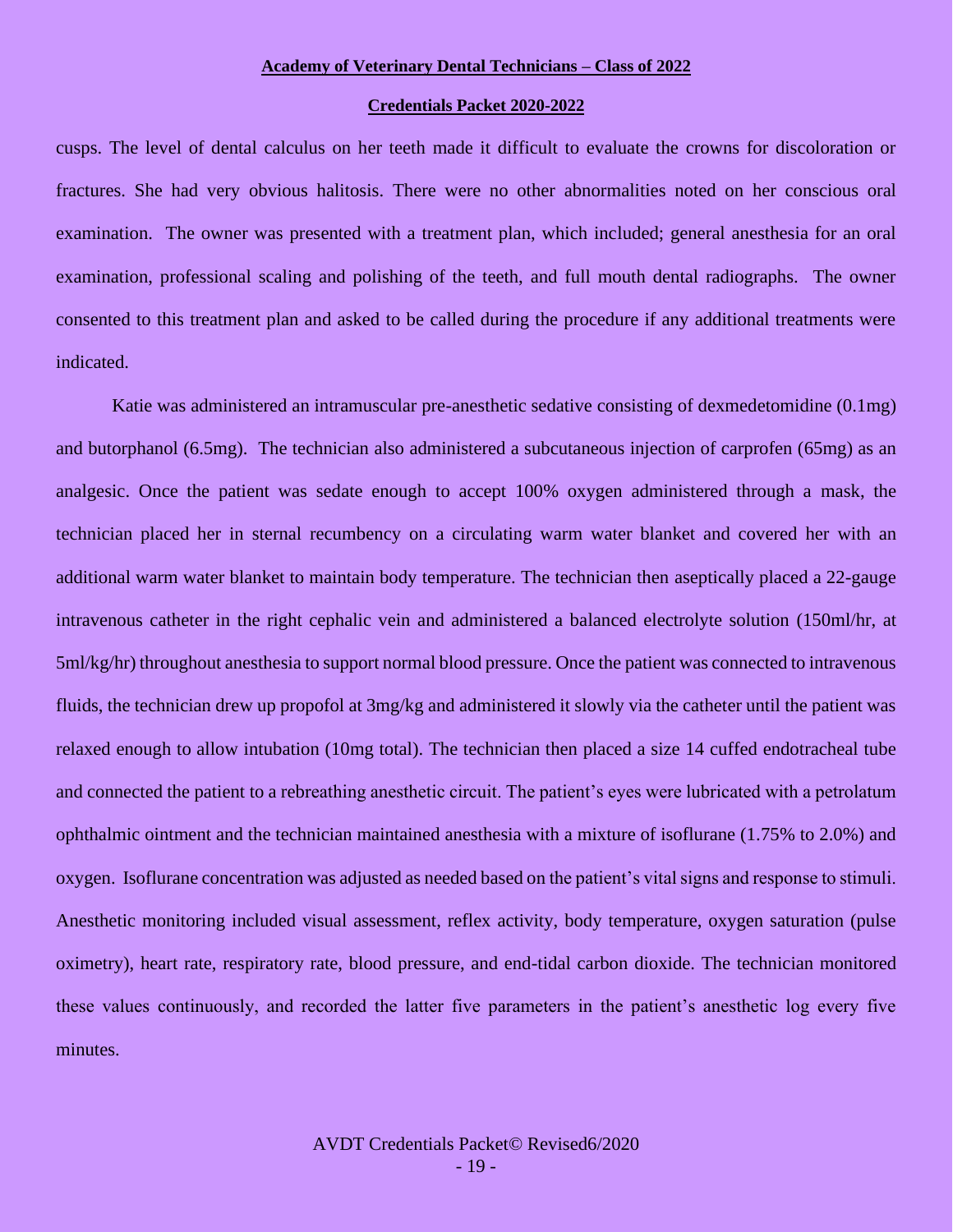#### **Credentials Packet 2020-2022**

Once the patient was at a stable plane of anesthesia, the technician rinsed the patient's mouth with a 0.12% chlorhexidine oral rinse to help decrease the amount of aerosolized bacteria during the dental procedure. The technician then took full mouth dental radiographs using a size 2 direct digital sensor plate. All teeth appeared normal radiographically, including the right maxillary quadrant where the patient had been previously treated with ultrasonic periodontal debridement and perioceutic application. Due to the patient's heavy dental calculus, the veterinarian and technician decided to proceed with the dental cleaning before performing a comprehensive oral examination. The technician performed a complete supragingival and subgingival scaling, using a broadtipped insert for the ultrasonic scaler supragingivally and a periodontal-specific insert on low power subgingivally. While scaling subgingivally, the technician noticed a potentially deep periodontal pocket from the mesiobuccal to the mesiopalatal aspect of the 108. A periodontal probe was used to measure the pocket depth at 9mm. which the technician then recorded on the patient's dental chart and brought to the attention of the veterinarian. Because teeth with periodontal pockets of this depth require either extensive open periodontal surgery or extraction, the technician did not attempt further closed root planing or subgingival scaling of 108.<sup>1</sup> After the technician gently dried all of the teeth using the three-way syringe to check for any chalky-looking calculus deposits left behind, the teeth were polished using a fine-grit prophy paste with an oscillating disposable prophy head. Any leftover paste was rinsed away with distilled water from the three-way syringe.

 The veterinarian and technician performed a comprehensive oral examination. The oral cavity was first examined which included the following: extraoral, mandibular lymph nodes, buccal mucosa, tongue, hard and soft palate, tonsils, and pharynx. No abnormalities were discovered on this visual examination. Because the patient's heavy dental calculus had been removed during her scaling and polishing, all surfaces of her teeth were able to be evaluated for abnormalities. As noted on the conscious oral examination, the patient had generalized abrasion (AB) and moderate gingivitis (GI2). Because her gingiva bled when probed, her gingivitis was considered to be moderate instead of mild or marginal.<sup>2</sup> Other than the 9mm pocket associated with 108,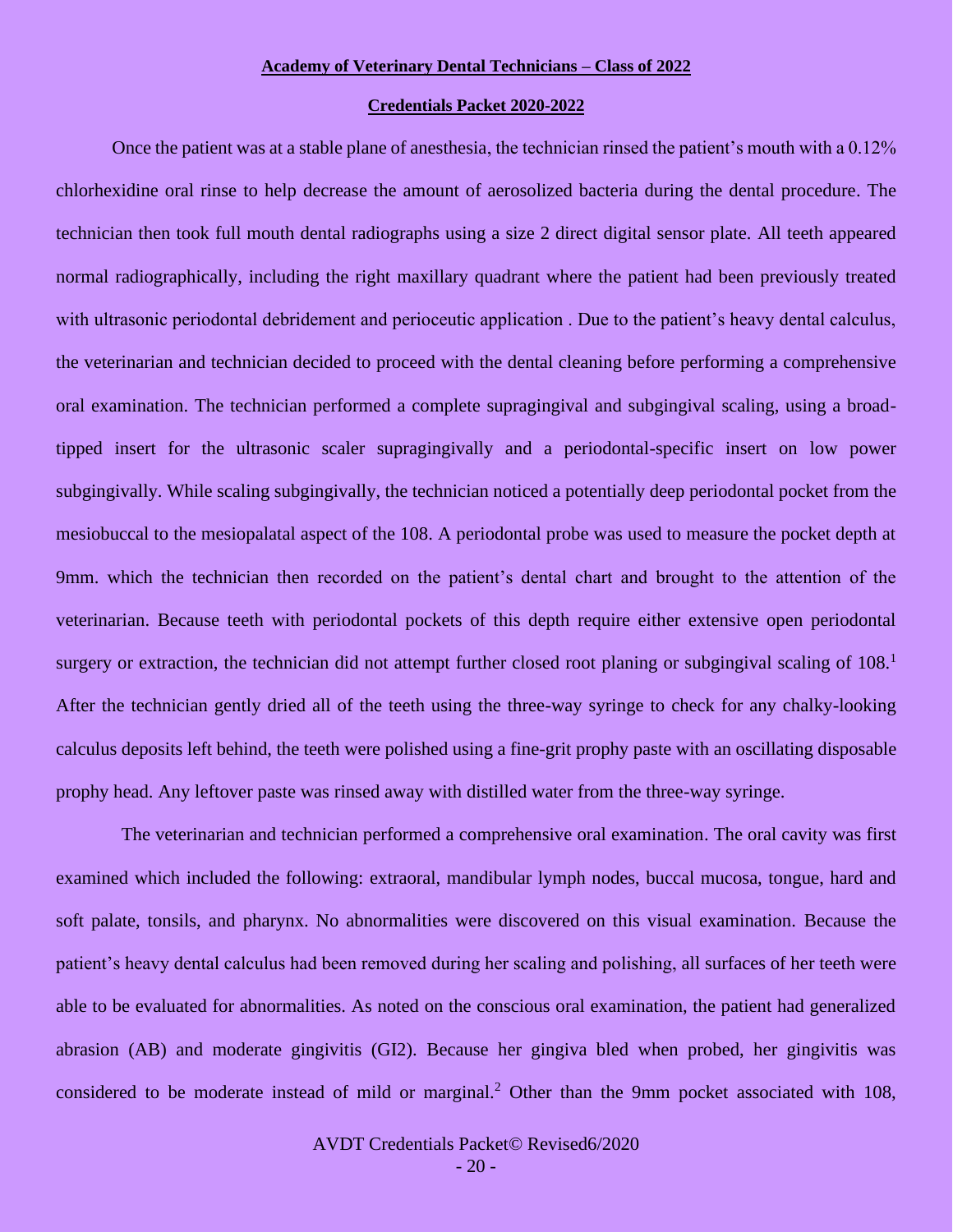#### **Credentials Packet 2020-2022**

periodontal probing did not reveal any sulcal depths greater than 3mm. There was 2mm of gingival recession associated with the mesiobuccal aspect of 109 and the worn teeth all appeared to have intact tertiary dentin with no pulp exposure. No treatment was indicated for these teeth. The patient's halitosis had improved after the scaling and polishing, but had not entirely disappeared. Halitosis associated with periodontal disease is mainly caused by volatile sulfur compounds that are produced during anaerobic bacterial respiration and tissue destruction.<sup>2</sup> Based on the oral examination and gingival probing, the veterinarian was able to make a diagnosis of stage 4 periodontal disease. In stage 4 periodontal disease, the attachment loss between tooth root and alveolar bone is greater than 50%, which in dogs can mean periodontal pockets that exceed 7mm.<sup>3</sup> Periodontal disease is staged by both attachment loss as well as radiographic changes, although in Katie's case there did not appear to be any radiographic abnormalities associated with her 9mm pocket of 108. Because a radiograph is only a twodimensional image, it may be difficult to detect vertical bone loss radiographically, especially on an area with significant bony superimposition such as the palatal aspect of a multi-rooted tooth.<sup>4</sup>

After making the diagnosis of stage 4 periodontal disease, the veterinarian called the owner to discuss treatment options. Surgical extraction of the affected tooth, or teeth is frequently warranted for stage 4 periodontal disease. This level of disease can be addressed with aggressive periodontal surgery to debride the tooth roots and promote tissue reattachment, but it still carries a poor prognosis.<sup>3</sup> To try and preserve a tooth with stage 4 periodontal disease, annual professional dental cleanings will need to supplement with daily home care. Depending on the patient's individual response, reevaluation and follow-up professional care might be needed as often as every 3-4 months.<sup>3, 5</sup> After discussion of all of these factors, the owner chose to have 108 surgically extracted rather than try and preserve it with periodontal surgery and daily home care.

At this point, the technician administered an intramuscular injection of morphine (9mg) to the patient and prepared a mayo stand with instruments and supplies for the surgical extraction of 108. A local nerve block of 0.8ml of a 1:4 mixture of 2% lidocaine to 0.5% bupivacaine was injected into the right infraorbital foramen. The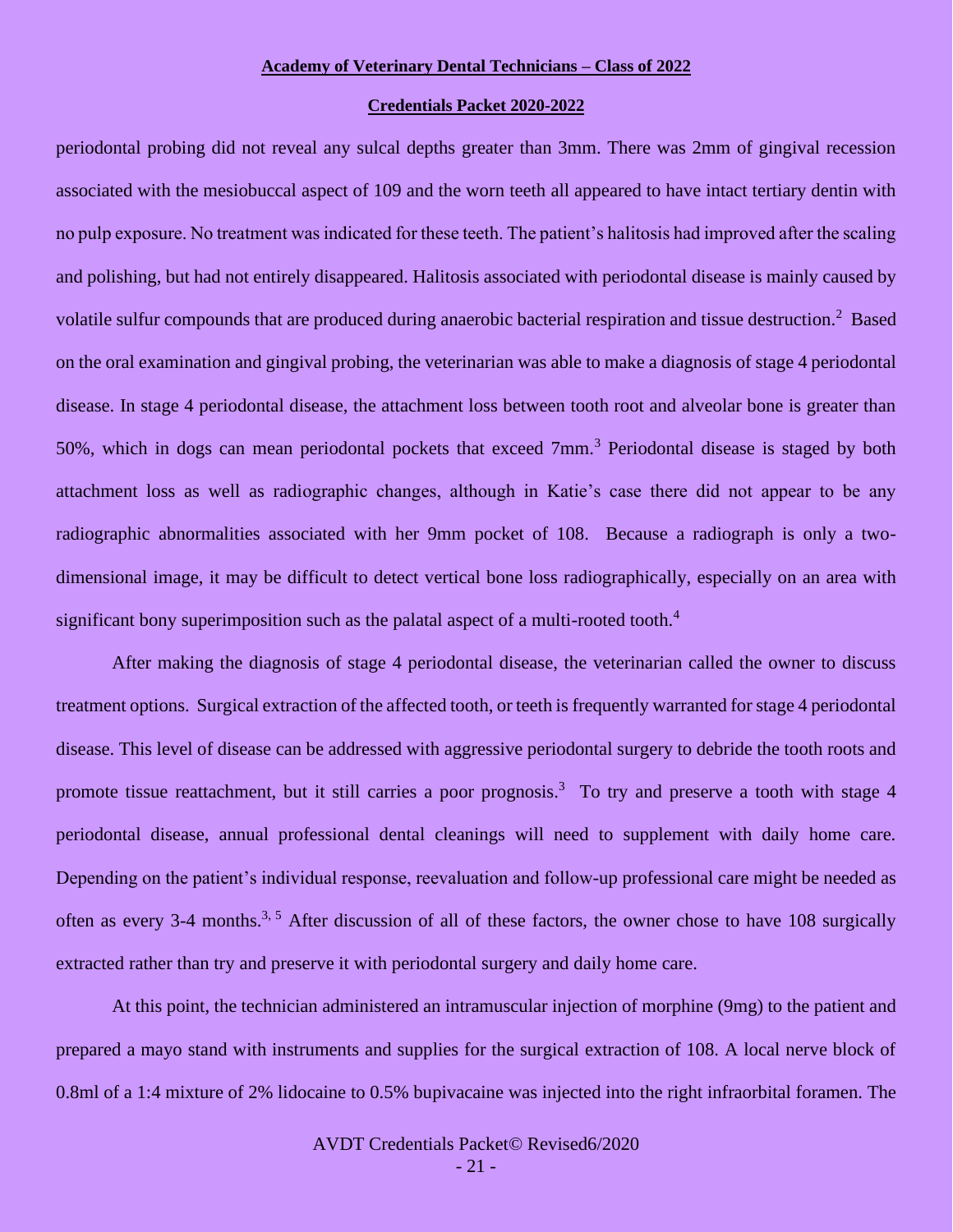#### **Credentials Packet 2020-2022**

technician aspirated prior to injecting the local nerve block to ensure it was not being injected into the patient's bloodstream. The veterinarian used a #15 scalpel blade to gently sever the gingival attachment around 108 to create a full-thickness triangular mucoperiosteal flap. After this, a single vertical releasing incision was made just mesial to the juga of the mesiobuccal root to create a buccal mucoperiosteal flap. Because the maxillary fourth premolars are large, multi-rooted teeth, and two out of the three roots of 108 were still fully surrounded by alveolar bone, nonsurgical extraction was not an option.<sup>6</sup> The gingival tissues were elevated using a periosteal elevator, and 1/3 of the alveolar buccal bone was removed using a #4 round cutting bur. A #557 crosscut fissure bur was then used to section the tooth into three pieces, each with its own root, and the individual roots were elevated using a luxator and surgical elevators in sizes ranging from 1-4. Once the roots were mobile, they were removed with extraction forceps. Alveoloplasty was performed using a diamond round bur to smooth the alveolar buccal bone in preparation for flap closure. After increasing flap elasticity by incising the periosteum with a #15 scalpel blade, the veterinarian sutured the flap closed with 4-0 chromic gut, in a simple interrupted pattern (Fig. 4). The technician took a post-extraction radiograph to confirm complete removal of all tooth and root structures (Fig. 5). As a final step, the technician applied a waxy polymer plaque preventative paste that will remain on the teeth for 14 days and will reduce the amount of plaque build-up during the initial extraction site healing process.

In preparation for recovering the patient, the technician rinsed the patient's mouth using distilled water from the three-way air-water syringe and checked the oral cavity for any remaining gauze or debris. The technician turned the isoflurane vaporizer off, and the patient was left in lateral recumbency on 100% oxygen for five minutes. The patient's post-operative vitals were normal, except for her temperature which was 97.7°F. She remained connected to all aforementioned anesthetic monitoring equipment until she was extubated. After five minutes on 100% oxygen, the patient was disconnected entirely from the anesthesia machine and recovered until extubation on room air. Once the patient's swallowing reflex returned, the patient was extubated and moved into a recovery cage with a heating unit for continued monitoring. Her temperature was monitored post-operatively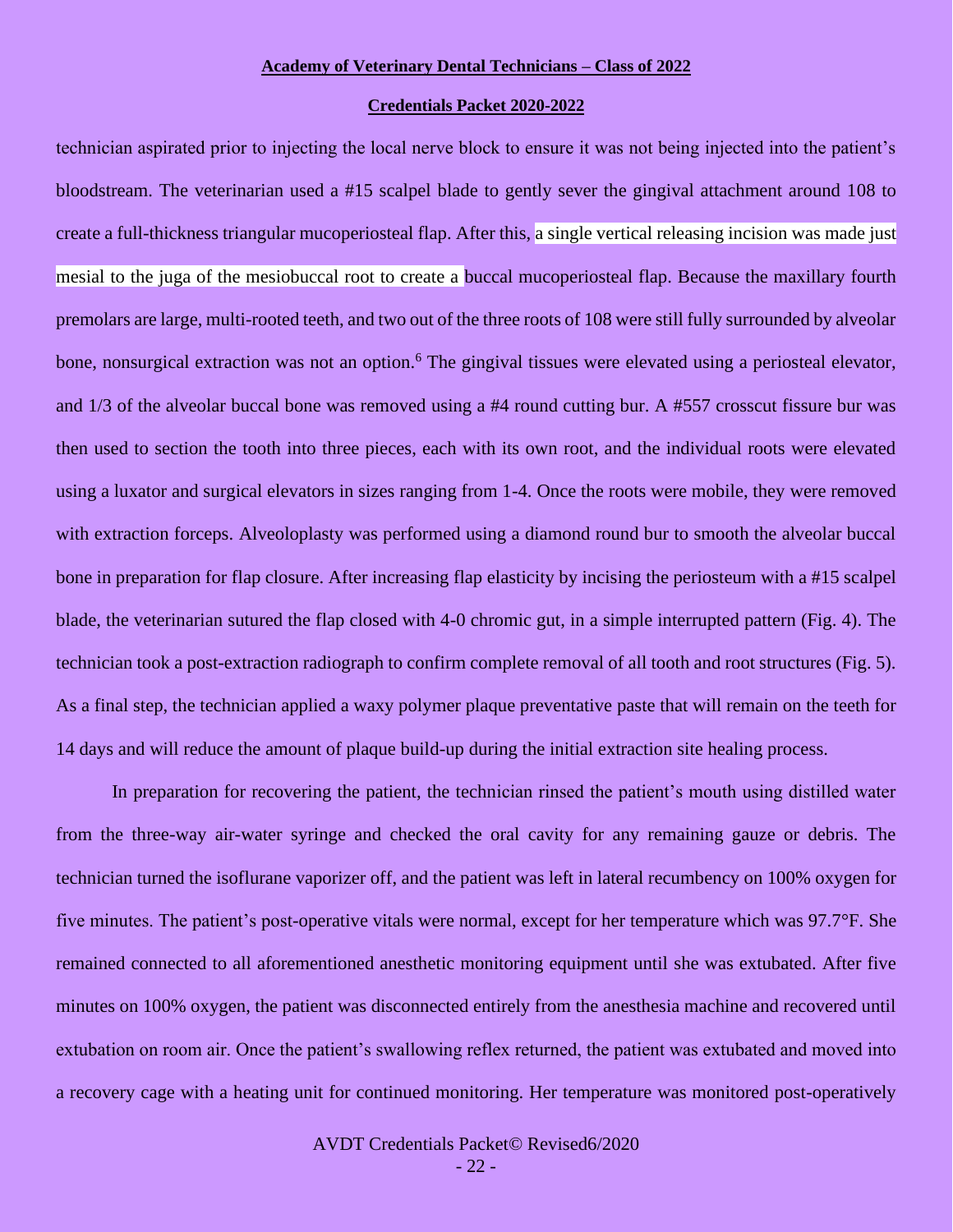#### **Credentials Packet 2020-2022**

until it rose to a more normal body temperature of 100.5°F. She recovered from anesthesia uneventfully, and was bright, alert and responsive and walking on a leash without difficulty at time of discharge. During the discharge appointment, the technician instructed the owner to feed Katie soft food and to avoid hard chew toys and oral play for 10 to 14 days following the surgical extraction to prevent disruption of the sutures. The patient was sent home with carprofen tablets (100mg) PO BID for 5 days and was instructed to give the first oral dose that evening. The patient was scheduled to return for an extraction site recheck 14 days following her procedure.

During the recheck exam in 14 days, once the extraction site is healed, the technician will demonstrate how to provide dental homecare, including proper toothbrush technique and application of the waxy polymer plaque preventative, which should be applied once a week. There are several ways to incorporate a stress-free toothbrush routine. It is a matter of finding the right way for each individual animal and their needs. It is recommended that owner's brush their pet's teeth daily. When first introducing a toothbrush and toothpaste to a pet, it is important to take it one step at a time. The goal is to not struggle and fight with the pet. It should be fun for the pet with positive reinforcement. If the owner is unable to perform daily toothbrushing, it may be recommended that the owner commit to frequent professional, anesthetized dental cleanings to maintain a healthy and comfortable oral status.

It was recommended to Katie's owner to find a Veterinary Oral Health Council (VOHC) approved toothpaste with a palatable flavor. Next, find a schedule that works best for the owner, whether it be every morning, or every night. For the first week, the technician instructed the owner to allow Katie to lick the toothpaste off of her finger, like it's a tasty treat. For the second week, the owner would introduce her finger into Katie's mouth and rub her gums with toothpaste. Once Katie has adapted to her owner's finger rubbing her gums, the owner may introduce a soft bristled toothbrush with toothpaste next. The technician stressed the importance of finding an appropriately sized toothbrush that works best for Katie's" size and to ensure the bristles are not too hard. If the owner brushes the teeth with hard bristles and/or too aggressively, the owner could create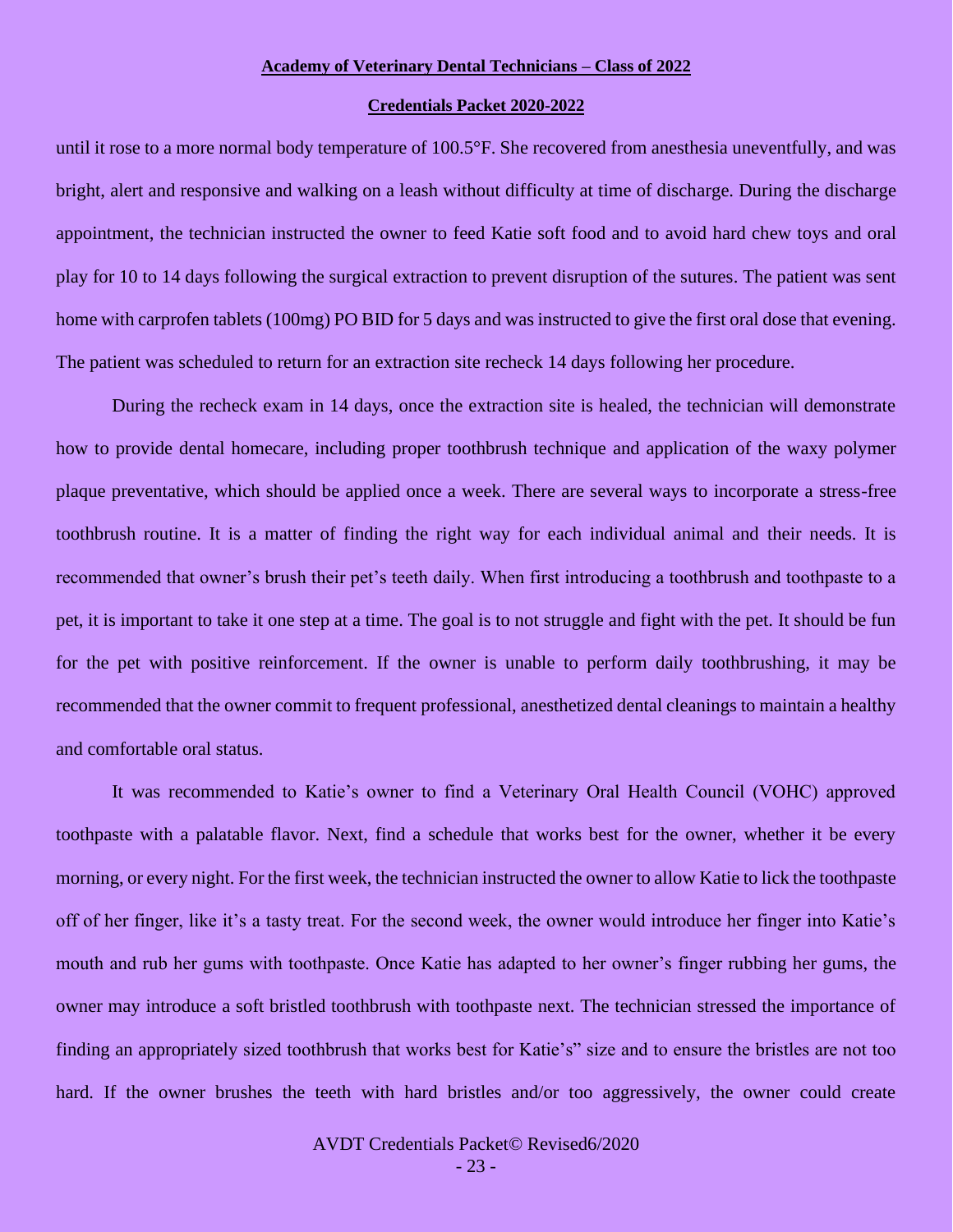#### **Credentials Packet 2020-2022**

pseudopockets, gingival recession, sensitive, bleeding gums. These negative effects of toothbrushing could cause Katie to resist homecare because of the discomfort it's causing. Once Katie and her owner have found a good schedule and Katie is desensitized to the toothbrush, the owner was instructed to focus on brushing the buccal and labial aspects of Katie's teeth, since the palatal and lingual aspects are hard to reach on an awake pet. Starting in the back of her mouth, and moving rostral, the owner should brush 3-5 strokes per quadrant, with the toothbrush directed 45 degrees towards the gingiva to disrupt plaque near the gingival sulcus. Lastly, the technician informed the owner that some areas are harder to reach than others, so not to get discouraged if she is unable to brush the teeth thoroughly. The owner scheduled a 3 month follow up exam with the technician to assess the homecare routine. However, if the owner was having difficulties with homecare prior to the 3 month recheck, the owner was encouraged to come in sooner.

The technician also suggested trying an approved Veterinary Oral Health Council (VOHC) water additive to help control plaque formation. The owner was told that the prognosis for periodontal disease is extremely variable and depends on the patient's own immune response as well as both the professional oral care and home care that the patient receives.<sup>2</sup> Because of this, the owner was encouraged to schedule Katie for an anesthetized oral examination, dental cleaning, and radiographs in 6 months to monitor potential progression of periodontal disease.

Periodontal disease is the inflammation of the supporting structures of the teeth which is defined as the periodontium. The periodontium consists of the attached gingiva, the periodontal ligament, the cementum, and the alveolar bone. Several studies have shown periodontal disease to be the most commonly diagnosed disease of dogs and cats.<sup>3</sup> Although periodontal disease has complex, multi-faceted pathophysiology, it has its beginnings in the bacteria that inhabit the pellicle—the thin layer of glycoproteins deposited on teeth by saliva. As the bacteria count rises, their by-products cause the pellicle to thicken into plaque; this process takes about 24 hours. These bacteria are mostly aerobic and gram-positive.<sup>3</sup> As the plaque thickens, it develops subgingivally, where it causes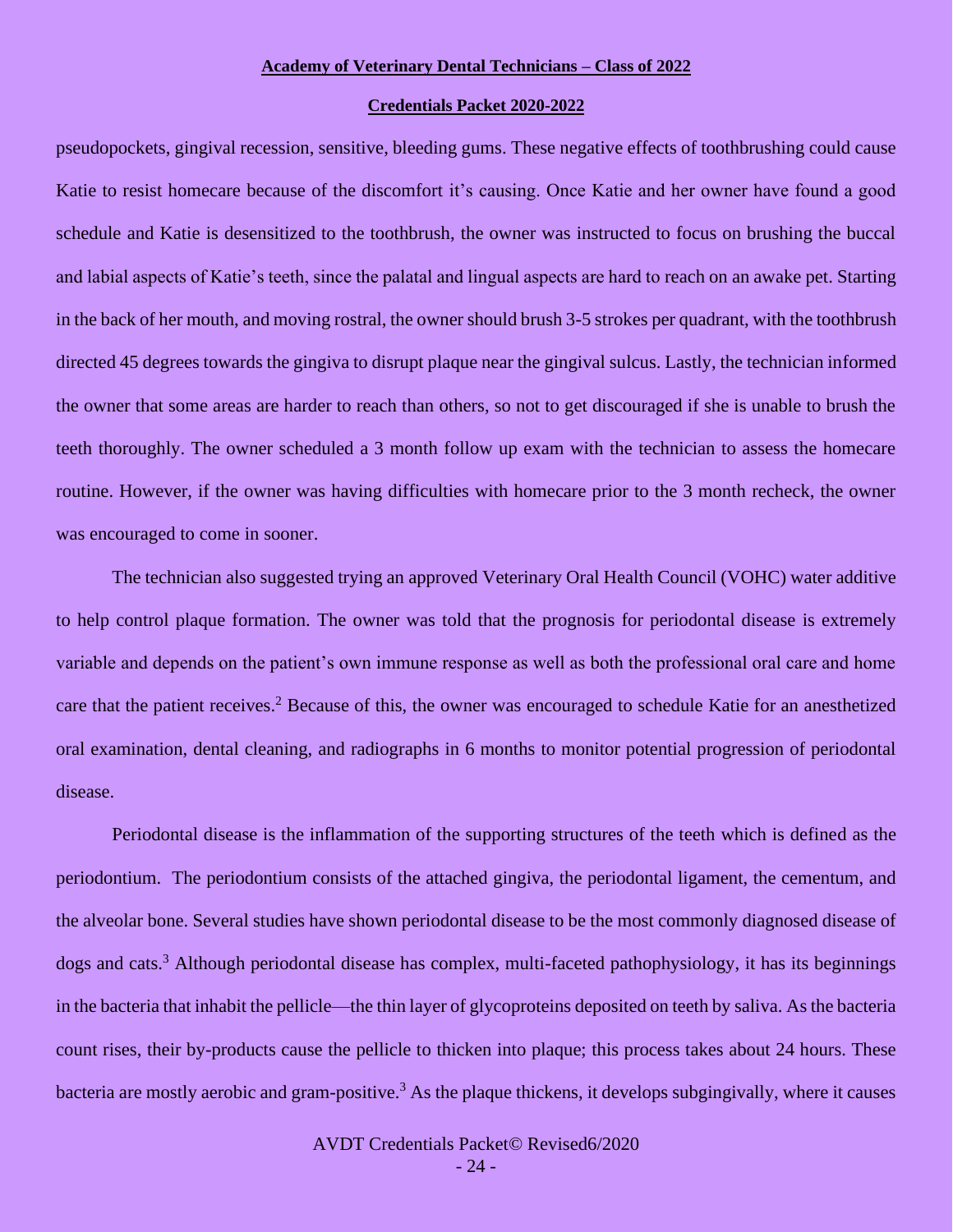#### **Credentials Packet 2020-2022**

inflammation of the tissues which results in gingivitis. Plaque is soft and sticky and can be removed by toothbrushing. Gingivitis is reversible if plaque is removed. If plaque is not removed, over the next 2-3 days, calcium compounds from the saliva mineralize and harden the plaque—at which point it is termed dental calculus. Calculus cannot be removed by toothbrushing.<sup>5</sup> As the calculus thickens, it irritates the gingiva, provides a rough surface for more plaque to adhere, and provides an oxygen-poor environment for new species of bacteria to populate. These bacteria are typically anaerobic and gram-negative, and their metabolic by-products create more severe inflammation and tissue destruction of a tooth's supporting structures. At this point, reversible gingivitis has become irreversible periodontitis—the active destruction of periodontal tissues. Only about 25% of bacteria cultured from healthy canine subgingival tissues are anaerobic, but when periodontal disease is present the anaerobes make up as much as 95% of the bacterial population. There is a host component to this process as well. As the patient's immune system tries to destroy the invading bacteria it may end up damaging the periodontal tissues as well. Because different animals will have different immune responses, two dogs with similar plaque burdens may develop widely differing degrees of periodontal disease.<sup>3</sup> As periodontal disease progresses, the gingiva detaches and recedes from the alveolar bone which form periodontal pockets; this is where more plaque and anaerobic bacteria develop. Eventually, the periodontal ligament and alveolar bone degenerate and the teeth become mobile which ultimately results in tooth loss.<sup>3</sup>

Animals with periodontal disease may present with a wide range of signs and symptoms, depending on the severity of their condition. In earlier stages, gingivitis, halitosis and calculus deposition may be the only signs. As periodontal disease worsens, patients may develop gingival recession, root exposure, purulent discharge around teeth, mobile teeth, oral pain, and ulcerated gingiva.<sup>3,5</sup> Because the disease is often undetected by owners in its early stages, the halitosis associated with advanced periodontal disease is commonly the initiating factor for the visit to the veterinarian, as it was in Katie's case.<sup>5</sup> The goal in treating periodontal disease is to remove all contributing factors of inflammation from the patient's oral cavity and reestablish healthy periodontal tissues.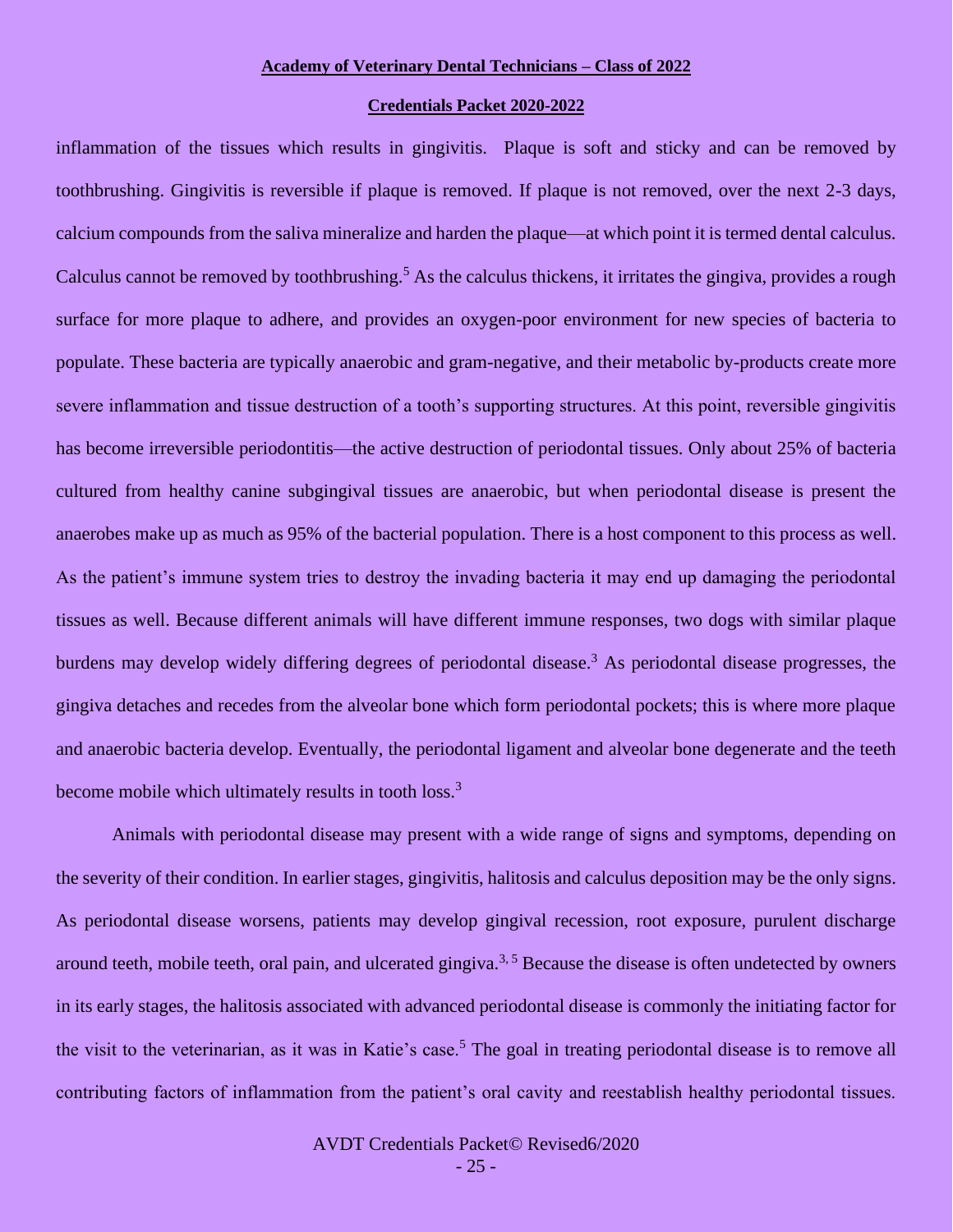#### **Credentials Packet 2020-2022**

This is accomplished by removing all supra- and subgingival plaque and calculus from teeth providing periodontal therapy or oral surgery if indicated by the presence of periodontal pockets or gingival recession, and extracting teeth that cannot be preserved with treatment or surgery.<sup>3</sup> Following professional dental care, there are many products available for owners to use at home to help combat plaque formation. These include specially formulated diets and treats, water additives, plaque preventative gels and waxes, oral rinses, and toothbrushes and pastes.<sup>2</sup> Dedicated home care by the owner will help maintain a healthy periodontium between professional dental cleanings and is an essential component in the long-term preservation of oral health.

### **Pictures and Intra Oral Radiographs**



F*igure 1: radiographs of 108*



*Figure 2: the right maxilla, pre-dental cleaning Figure 3: a 9mm periodontal pocket* 

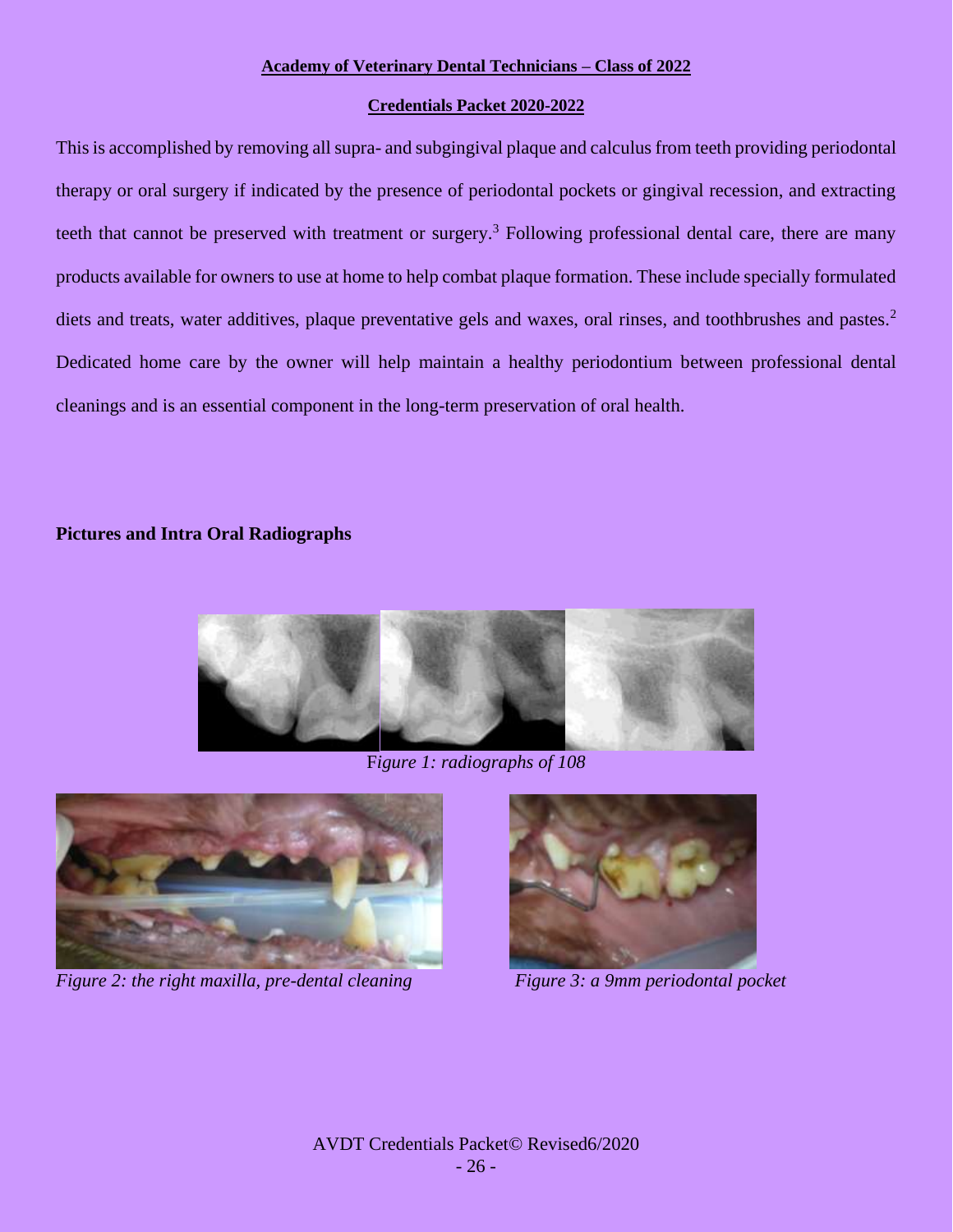**Credentials Packet 2020-2022**



*Figure 4: post-extraction and scaling/polishing Figure 5: post-extraction radiograph* 



### **References**

- 1. Holmstrom SE, Frost P, Eisner ER. *Dental Prophylaxis and Periodontal Disease Stages.* Veterinary Dental Techniques for the Small Animal Practitioner. 3<sup>rd</sup> ed., Philadelphia: Saunders; 2004: 175-232.
- 2. Lobprise, HB. *Blackwell's Five-Minute Veterinary Consult Clinical Companion—Small Animal Dentistry.*Ames: Blackwell Publishing Professional, 2007; 3-13, 163-165, 172-180.
- 3. Wiggs RB, Lobprise HB, *Periodontology. Veterinary Dentistry—Principles and Practice.*  Philadelphia: Lippincott-Raven; 1997: 186-231.
- 4. DuPont G, DeBowes L. *Atlas of Dental Radiography in Dogs and Cats.* St. Louis: Saunders; 2009: 134-141.
- 5. Perrone JR. *Small Animal Dental Procedures for Veterinary Technicians and Nurses.* Ames: Wiley-Blackwell, 2013; 106-115.
- 6. Holmstrom SE, Frost P, Eisner ER. *Exodontics. Veterinary Dental Techniques for the Small*  Animal Practitioner. 3<sup>rd</sup> ed., Philadelphia: Saunders; 2004: 291-338.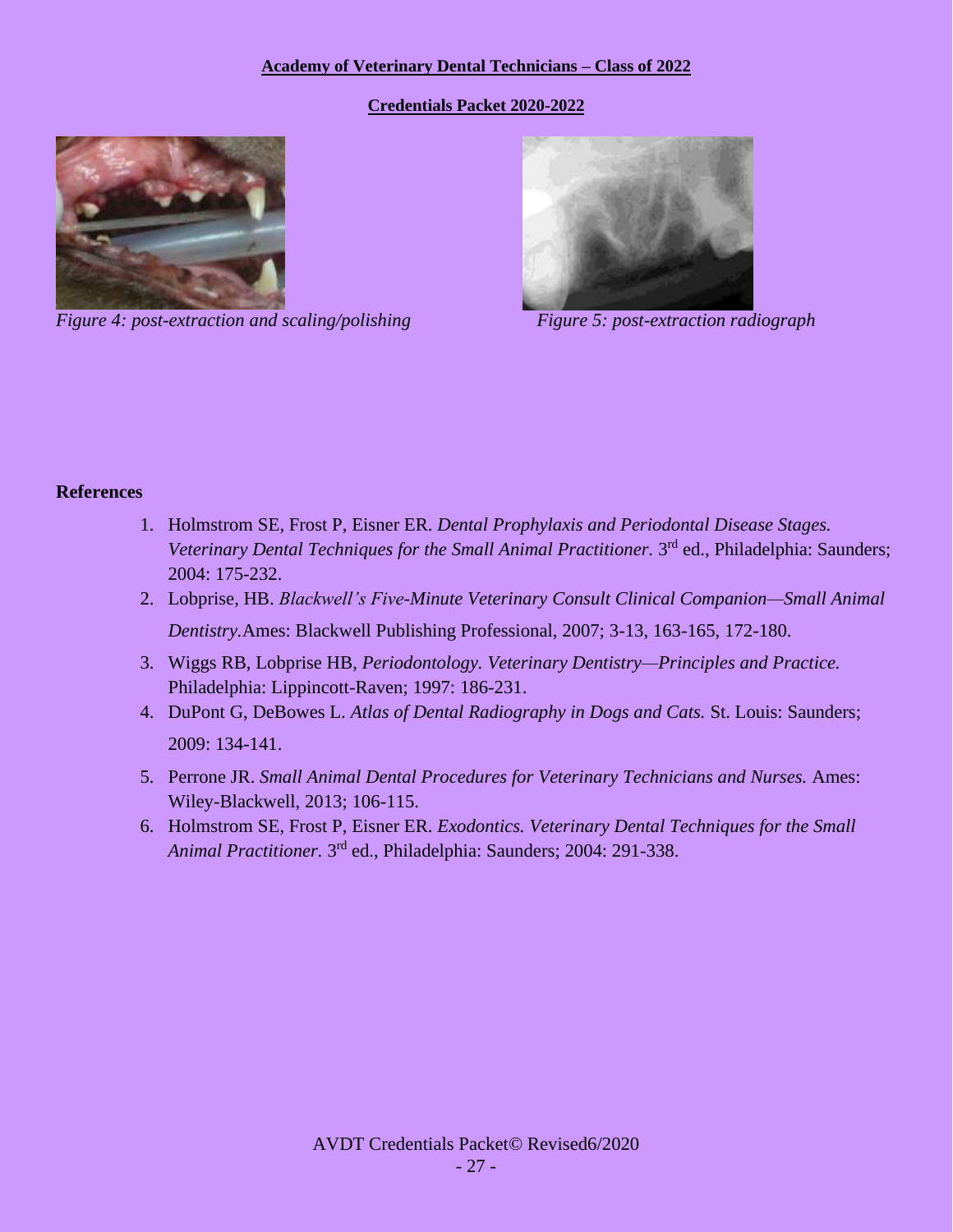**Credentials Packet 2020-2022**

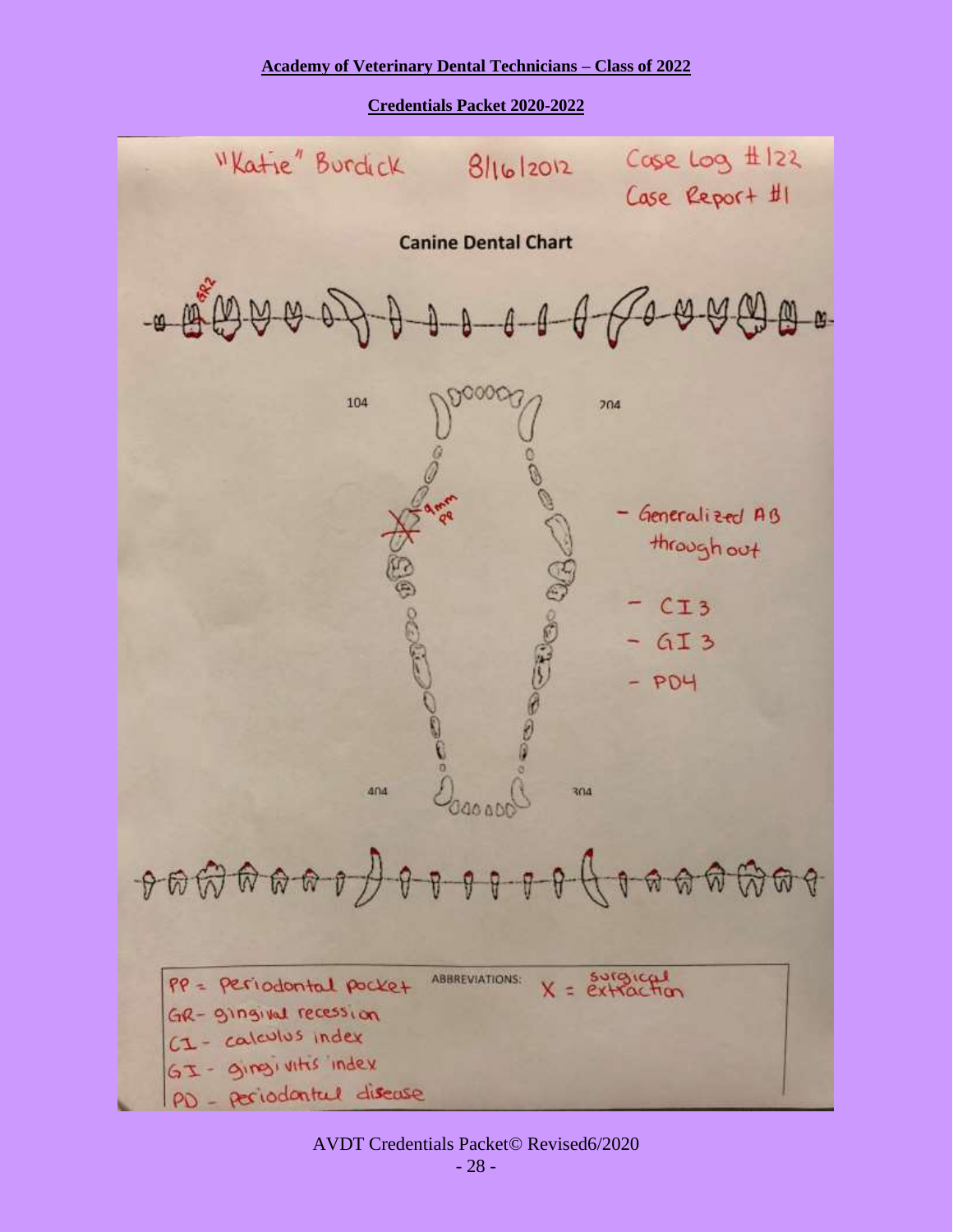### **Credentials Packet 2020-2022**

## **Dental Radiography Requirement**

To show proficiency in dental radiography, the mentee must provide one complete set of **intra-oral** dental radiographs of a dog, and one complete set of **intra-oral** dental radiographs of a cat. Digital radiographs are required.

Guidelines:

- ✓ A full-mouth series of a live dog and cat, or cadaver dog and cat, with *permanent and complete dentition* must be used*. Open apices will NOT be accepted.*
- $\checkmark$  Cadaver radiograph sets do not need to be intubated. Form 6 must be filled out and submitted along with your credentials packet at the end of your two-year credentialing period (see Form 6 on page 38).
- $\checkmark$  Whole skull radiographs are unacceptable.
- $\checkmark$  Radiographs should be mounted and labeled appropriately: identifying client, patient, date, animal age and breed. Labeling requirements are noted in *Veterinary Dental Techniques, 3rd Ed*; (Holmstrom, S.E., Frost P., Eisner E.R., WB Saunders, 2004) and *Small Animal Dental Procedures for Veterinary Technicians and Nurses;* (Perrone, J.R., Wiley-Blackwell, 2013)
- $\checkmark$  High quality .jpg images or images imbedded in a Word.doc are required.
- ✓ *Radiographs must include all roots*.
	- o If necessary, 2 views may be used to show both the crown and root of the following teeth: maxillary canines (104, 204), mandibular canines (304, 404), and mandibular first molars (309, 409). You may also use two views to adequately separate and visualize the two mesial roots on the upper fourth premolars (108, 208). You must label them as so: "Apicies of 309," "Cusps of 309." For the 108, 208 x-rays label them as so depending on which technique was used. Label the roots from left to right: mesial buccal, mesial palatal roots of 108 or mesial palatal, mesial buccal roots of 108.

## **AVDT CHECKLIST FOR SUBMITTING RADIOGRAPHS**

- ✓ All adult teeth to be evaluated are clearly visible. *Radiographs must include complete permanent dentition*.
	- o Deciduous dentition and mixed dentition will not be accepted
	- o Open apices will not be accepted
- $\checkmark$  Radiographs should be mounted and labeled appropriately, identifying client, patient, date, animal age, breed and Triadan number
	- o If using a cadaver, you may identify it as "Canine Cadaver" or "Feline Cadaver," instead of using a client/patient name. For age you must state "unknown," and do your best to identify the cadaver's breed.
- $\checkmark$  The maxillary teeth should have the crowns facing downward and the roots upwards.
- $\checkmark$  The mandibular teeth have the crowns facing upward and the root downwards.
- $\checkmark$  When viewing the right side of the mouth, the anterior teeth are on the right side.
- $\checkmark$  When viewing the left side of the mouth, the anterior teeth are on the left side of the radiograph.
- $\checkmark$  Adequate visualization of crowns and apices–at least 2mm space around each.
- $\checkmark$  Oral pathology will not be accepted
	- o This includes any patients with periodontal disease stage 2 or higher
	- o Type 1 tooth resorption WILL BE accepted- type 2 and type 3 tooth resorption WILL NOT be accepted.
- ✓ Supernumerary roots and supernumerary teeth *will be* accepted so long as all the teeth are independently visible and there is no obvious or excessive crowding.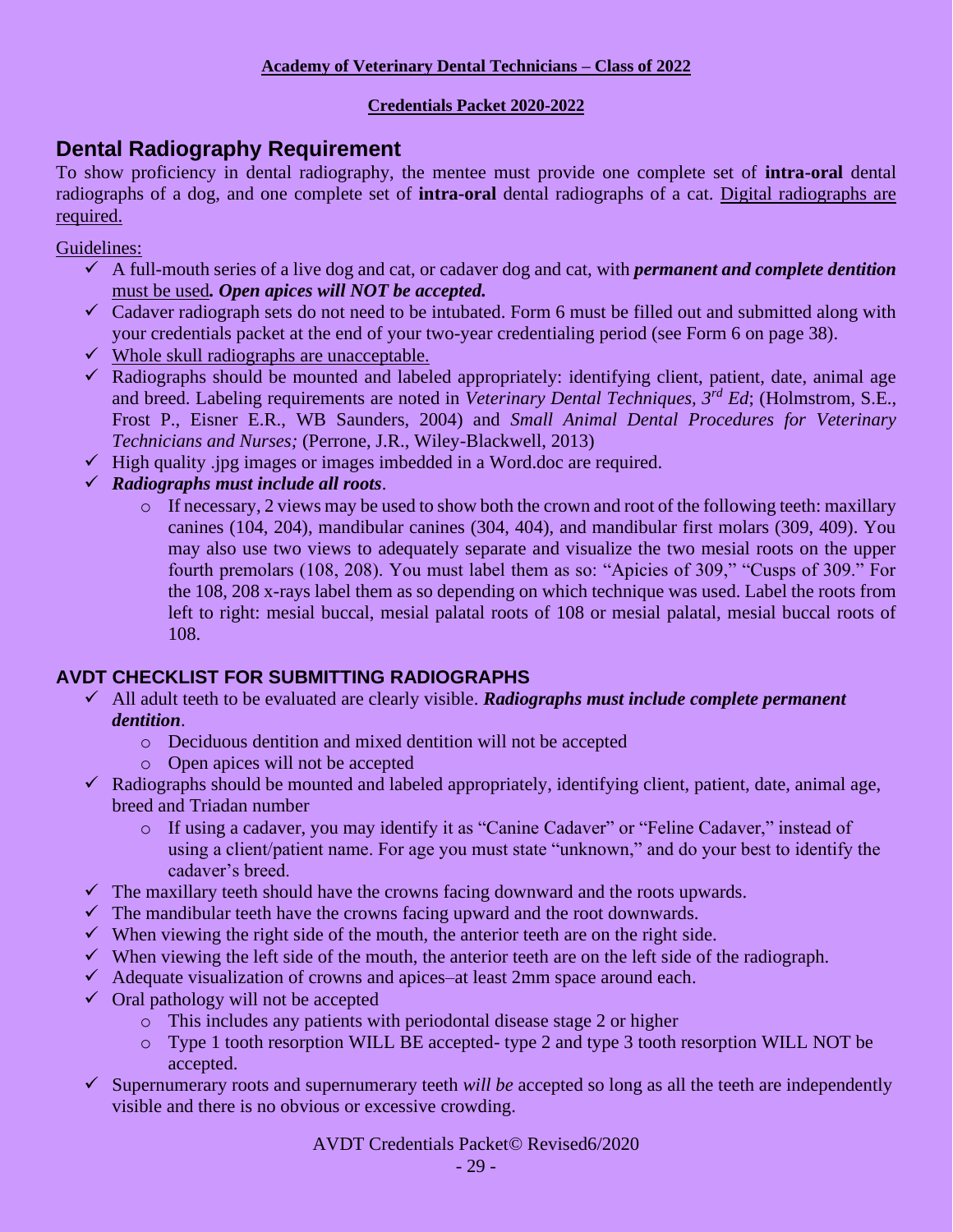### **Credentials Packet 2020-2022**

- $\checkmark$  Proper angulation must be used.
	- o No foreshortening or elongation.
- $\checkmark$  Exposure/developing technique is adequate.
	- o Correct contrast and density of each radiograph.
- $\checkmark$  No artifacts are seen on the image.
	- o This DOES include cone cutting! Cone cutting WILL NOT be accepted regardless of what system you are using. This includes: DR sensors and CR plate sizes 0, 1, 2, 3, 4, or 5.

## **Equipment List Verification Form**

A copy of the equipment list verification form (Form 4) must be completed and signed by the mentee and the mentee's supervising veterinarian.

*\*Note:* If this form is turned in but not signed, the mentee will not receive any points for section.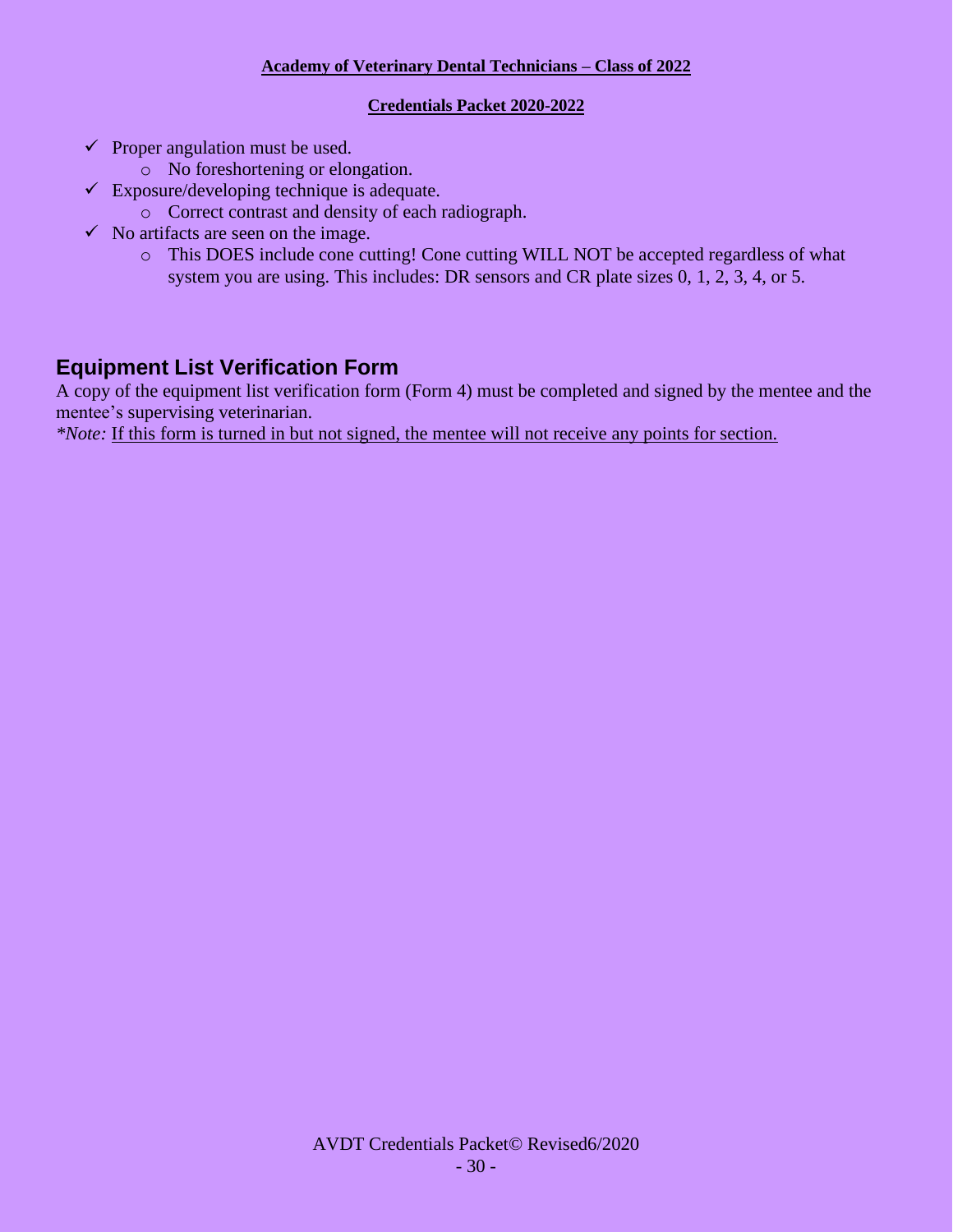### **Credentials Packet 2020-2022**

# **Required READING LIST Class of 2022**

- 1. Heidi B. Lobprise. *Blackwell's Five-Minute Veterinary Consult: Small Animal Dentistry*. Second Edition. Wiley-Blackwell, 2012.
- 2. Niemiec, B. A., Gawor J., & Jekl V. *Practical Veterinary Dental Radiography. CRC Press, 2018*
- 3. Niemiec, B., *Veterinary Periodontology*. First Edition. Wiley-Blackwell, 2013.
- 4. Holmstrom, Steven E. *Veterinary Dentistry: A Team Approach,* Third Edition. Saunders, 2018.
- 5. Niemiec, Brook A. *Small Animal Dental, Oral & Maxillofacial Disease: A Color Handbook*. Second Edition. Manson Publishing, 2011.
- 6. Perrone, Jeanne R. *Small Animal Dental Procedures for Veterinary Technicians and Nurses*. Wiley-Blackwell, 2012.

*Note:* **\* In the event that a mentee cannot find a required reading book via "regular" online or inperson bookstore retailers, it is recommended that the mentee inquire about said book(s) via "in-state borrowing" and/or "out-of-state borrowing" through their local library and/or university.**

### **Suggested reading list:**

- 1. *Journal of Veterinary Dentistry* (previous 2 years prior to exam): F4VD membership required
- 2. Dupont, Gregg A. and DeBowes, Linda J. *Atlas of Dental Radiography in Dogs and Cats*. Saunders, 2009.
- 3. Wiggs, Robert B. and Lobprise, Heidi B. *Veterinary Dentistry Principles & Practice*. Lippincott-Raven, 1997.

*\*Note:* The new version of this book is set to be released in March 2020\*

- 4. Gail E. Marshall. *Companion-Animal Dental and Surgical Instruments: A Reference for Veterinary Technicians and Assistants*. First Edition. AAHA Press, 2011
- 5. Bartolomucci, Linda R. *Dental Instruments: A Pocket Guide, 4th Edition*. Saunders, 2011.
- *6. Step by Step Compendium*. May be ordered through the Foundation of Veterinary Dentistry: [\(http://www.f4vd.com/compendia.html\)](http://www.f4vd.com/compendia.html)
- 7. Niemiec, B. *Feline Dentistry for the General Practitioner*. May be ordered through: [\(https://www.dogbeachvet.com/for-veterinary-professionals/products-bookstore\)](https://www.dogbeachvet.com/for-veterinary-professionals/products-bookstore)
- 8. Dupont, Gregg A. and DeBowes, Linda J. *Atlas of Dental Radiography in Dogs and Cats*. Saunders, 2009.
- 9. Kesel, M. Lynne. *Veterinary Dentistry for the Small Animal Technician, First Edition*. Wiley-Blackwell, 2000.
- 10. Bellows, Jan. *Feline Dentistry: Oral Assessment, Treatment, and Preventative Care*. Wiley-Blackwell, 2010.

\*Mentees should also look at other dental handbooks and periodicals available, including technician magazines, which offer special features on dentistry.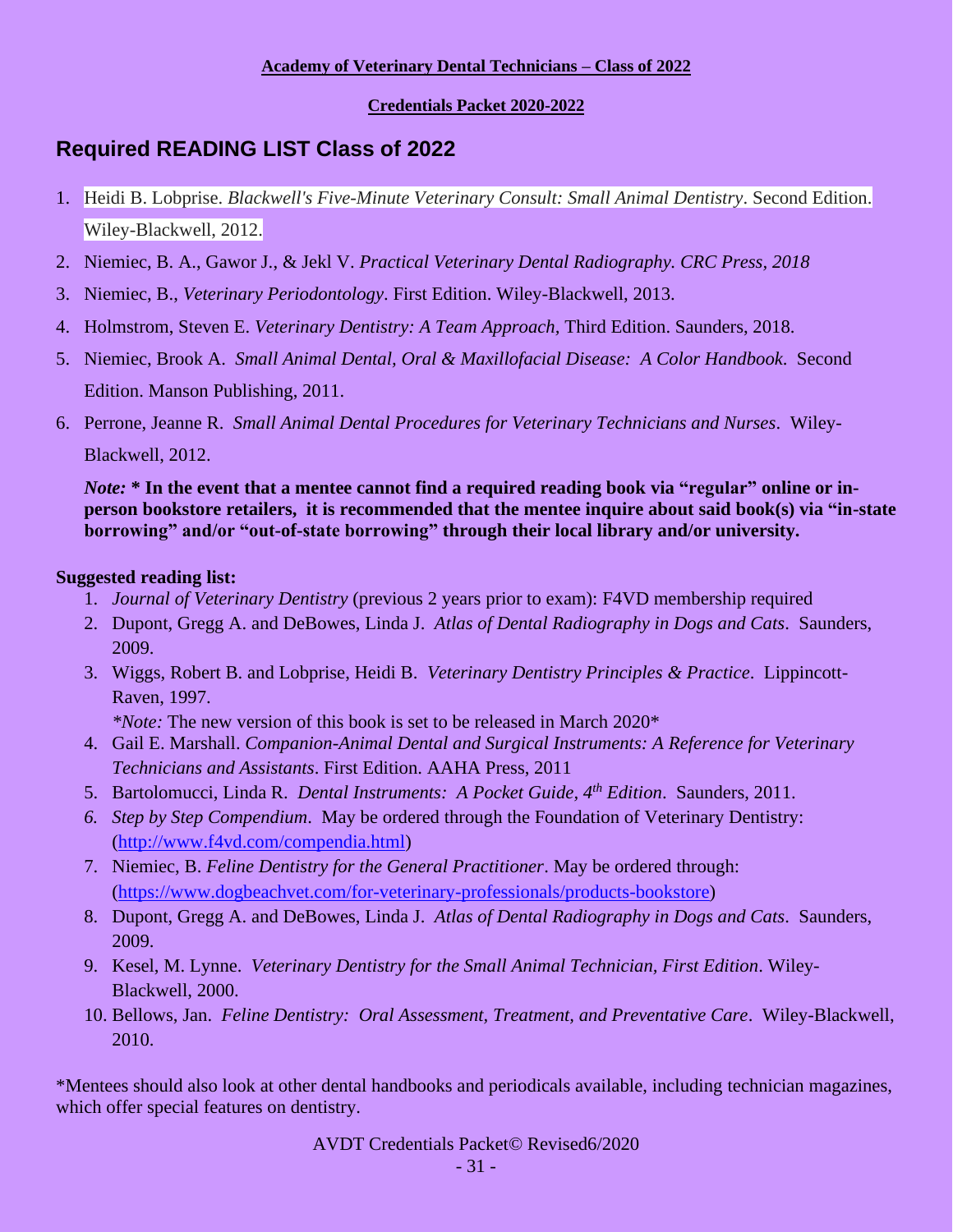### **Credentials Packet 2020-2022**

### **Form 1 WAIVER, RELEASE, AND INDEMNITY AGREEMENT**

I hereby submit my credentials to the Academy of Veterinary Dental Technicians for consideration for examination in accordance with its rules, and enclose the required fee. I agree that prior to, or subsequent to my examination, the Board may investigate my standing as a technician, including my reputation for complying with the standards of ethics of the profession. I understand and agree that the credential fee is nonrefundable.

I agree to abide by the decisions of the Board of Directors of the Academy of Veterinary Dental Technicians and thereby voluntarily release, discharge, and relinquish any and all actions or causes of actions against the Academy of Veterinary Dental Technicians and each and all of its member, directors, officers, examiners and assigns from and against any liability whatsoever in respect of any decisions or acts that they may make in connection with this credentials packet, the grades on such examinations and/or granting or issuance, or failure thereof, of any certificate, except as specifically provided by the Constitution and Bylaws of this organization. I agree to exempt and relieve, defend and indemnify, and hold harmless the Academy of Veterinary Technicians, and each and all of its members, directors, officers and assigns against any and all claims, demands and/or proceedings, including court costs and attorney's fees, brought by or prosecuted for my benefit, extended to all claims of every kind and nature whatsoever whether known or unknown at this time. I further agree that any certificate that may be granted and issued to me shall be and remain the property of the Academy of Veterinary Dental Technicians. Active membership in the AVDT, once accepted, will remain in effect as long as my paid dues are current and I fulfill all recertification requirements.

I certify that all information provided by me in this credentials packet is true and correct. I acknowledge that I have read, understand, and agree to abide by the above two paragraphs.

\_\_\_\_\_\_\_\_\_\_\_\_\_\_\_\_\_\_\_\_\_\_\_\_\_\_\_\_\_\_\_\_\_\_\_\_ \_\_\_\_\_\_\_\_\_\_\_\_\_\_\_\_\_\_\_\_\_\_\_\_\_\_\_\_\_\_\_\_\_

(Signature) (Date)

(Please print your name)

\_\_\_\_\_\_\_\_\_\_\_\_\_\_\_\_\_\_\_\_\_\_\_\_\_\_\_\_\_\_\_\_\_\_\_\_\_\_\_\_\_\_\_\_\_\_\_\_\_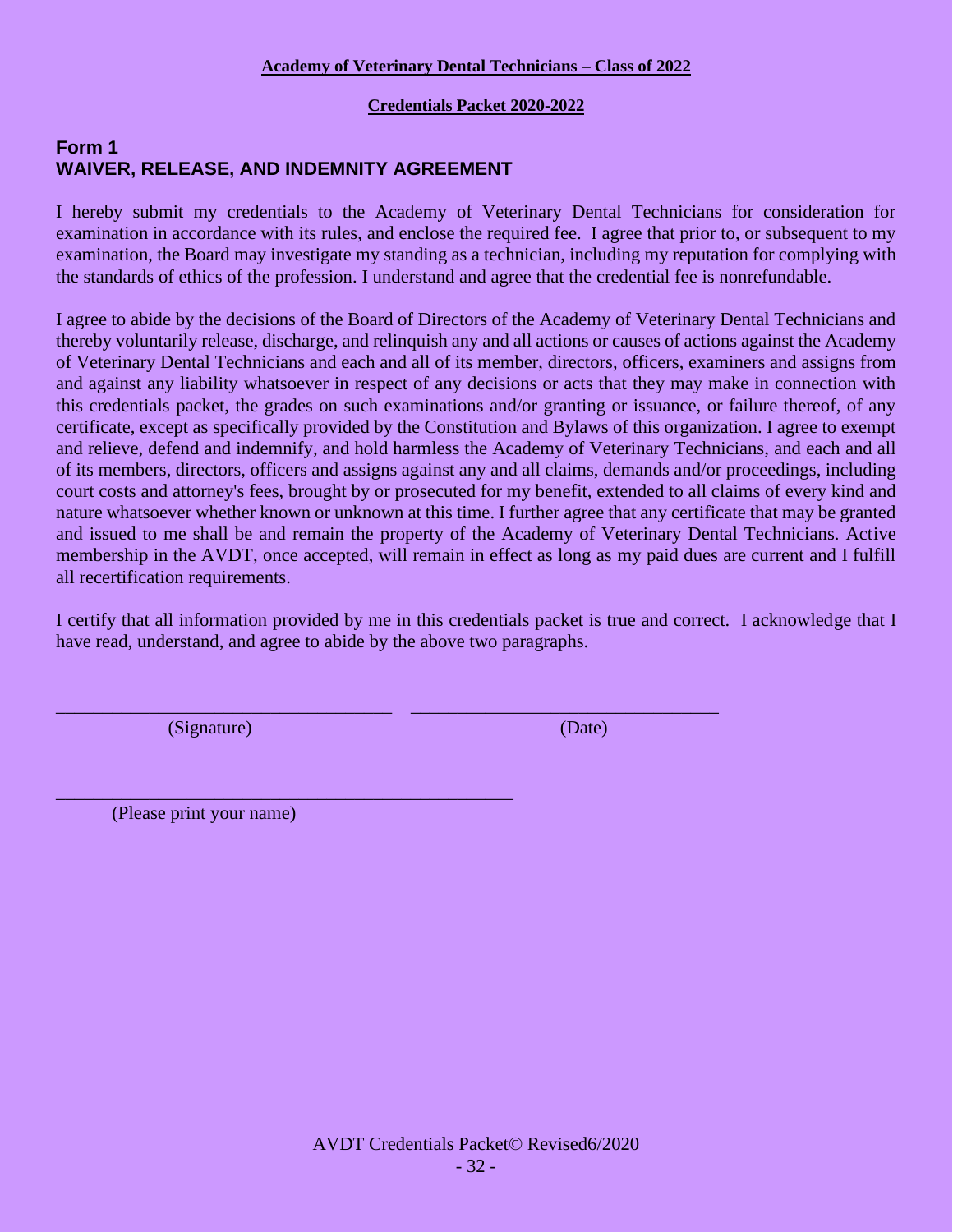### **Credentials Packet 2020-2022**

### **Form 2 SKILLS FORM**

Name\_\_\_\_\_\_\_\_\_\_\_\_\_\_\_\_\_\_\_\_\_\_\_\_\_\_\_\_\_\_\_\_\_\_\_\_\_\_\_\_\_\_\_\_\_\_\_\_\_\_\_\_\_\_\_\_\_\_\_\_

You are required to state whether or not you have mastered the skills on this form. **Mastery is defined as being able to perform the task safely, with a high degree of success, without being coached or prompted. Mastery requires having performed the task in a wide variety of patients and situations.** The AVDT is aware that some states and provinces may not allow a task to be performed by a credentialed veterinary technician. The AVDT requires that a Diplomate of the American Veterinary Dental College or a VTS(Dentistry) attest to your ability to perform the tasks listed below.

| Skill (Applies to both dogs and cats)                                                 | <b>Mastered</b> | <b>Diplomate of AVDC</b><br>or VTS(D) who can<br>attest to mentee's<br>mastery of skill |
|---------------------------------------------------------------------------------------|-----------------|-----------------------------------------------------------------------------------------|
| Identify normal dentition and eruption<br>schedules                                   |                 |                                                                                         |
| Identify abnormal pathology                                                           |                 |                                                                                         |
| Charting techniques                                                                   |                 |                                                                                         |
| Use of hand instruments                                                               |                 |                                                                                         |
| Use of power scaling units                                                            |                 |                                                                                         |
| Subgingival scaling, root planing and<br>curettage                                    |                 |                                                                                         |
| Taking whole mouth alginate impressions.<br>Experience needed - mastery not required. |                 |                                                                                         |
| Making stone laboratory models.<br>Experience desired – mastery not required.         |                 |                                                                                         |
| Instrument identification and use sequence<br>in:                                     |                 |                                                                                         |
| a. Pulpotomy                                                                          |                 |                                                                                         |
| b. Pulpectomy                                                                         |                 |                                                                                         |
| c. Extractions (non-surgical)                                                         |                 |                                                                                         |
| d. Extractions (surgical)                                                             |                 |                                                                                         |
| e. Periodontal surgery                                                                |                 |                                                                                         |
| f. Oral surgery                                                                       |                 |                                                                                         |
| Intraoral Radiology positioning, film<br>processing and mounting                      |                 |                                                                                         |
| Maintenance of hand instruments,<br>equipment and dental delivery systems             |                 |                                                                                         |
|                                                                                       |                 |                                                                                         |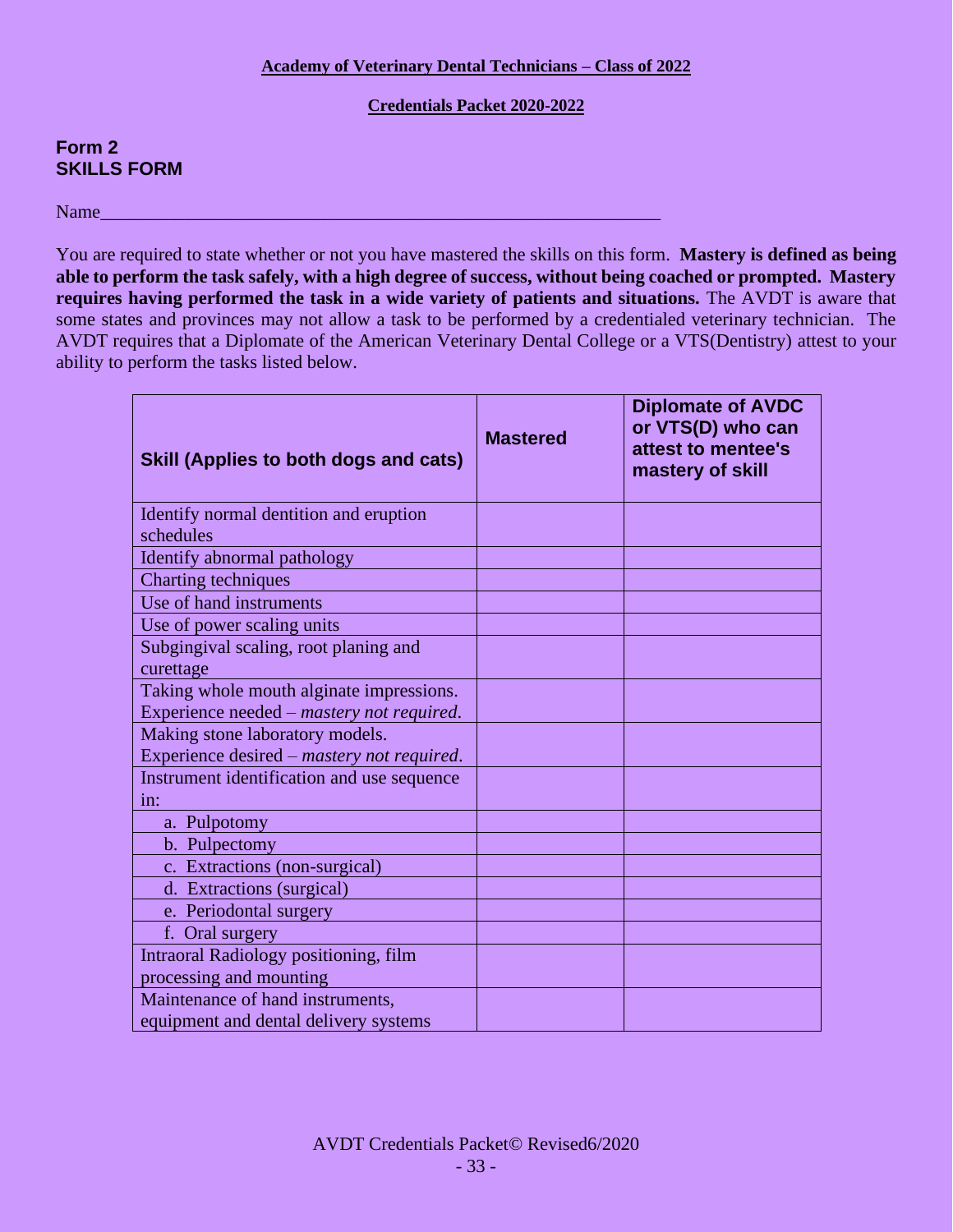### **Credentials Packet 2020-2022**

### **Form 4 AVDT EQUIPMENT LIST**

### Name/Applicant Number: \_\_\_\_\_\_\_\_\_\_\_\_\_\_\_\_\_\_\_\_\_\_\_\_\_\_\_\_\_\_\_\_\_\_\_\_\_\_\_\_\_\_\_\_\_

Below is the "Required Instruments in Your Practice" and the "Knowledge of Equipment List." The required section must be initialed by a Supervising Veterinarian, Diplomate of the American Veterinary Dental College or your mentor who can attest that you have those instruments readily available to you in your practice. **Please be aware, all instruments listed below, even the knowledge of equipment, are considered testing materials. Study ALL instruments below!**

| <b>Required Instruments In Your Practice</b>                                                                                                                                                                                    | <b>Required</b>           | <b>Check if</b><br>present | <b>Supervising</b><br>Veterinarian,<br><b>DAVDC</b> or<br>mentor initials |
|---------------------------------------------------------------------------------------------------------------------------------------------------------------------------------------------------------------------------------|---------------------------|----------------------------|---------------------------------------------------------------------------|
| <b>Safety Glasses/Face Shield</b>                                                                                                                                                                                               | X                         |                            |                                                                           |
| <b>Surgical Mask</b>                                                                                                                                                                                                            | X                         |                            |                                                                           |
| <b>Exam Gloves</b>                                                                                                                                                                                                              | X                         |                            |                                                                           |
| <b>Ultrasonic or Sonic Scaler with Tips</b>                                                                                                                                                                                     | $\boldsymbol{\mathrm{X}}$ |                            |                                                                           |
| Hand Scaler(s): Check those that are present at your<br>clinic:<br><b>Sickle Scaler</b><br>Other:<br><b>Jacquette Scaler</b><br><b>Morse Scaler</b><br>Nebraska Scaler<br>Hand Curette(s): Check those that are present at your | $\overline{X}$<br>X       |                            |                                                                           |
| clinic:<br><b>Barnhart</b><br>Columbia<br>Other:<br>McCall<br>Gracey                                                                                                                                                            |                           |                            |                                                                           |
| Periodontal Probe/explorer                                                                                                                                                                                                      | X                         |                            |                                                                           |
| Dental mirror                                                                                                                                                                                                                   |                           |                            |                                                                           |
| Compressed Air System with high speed, low speed and<br>3 way syringe                                                                                                                                                           | X                         |                            |                                                                           |
| Handpiece cleaning, conditioning spray or lubricating<br>oil                                                                                                                                                                    | X                         |                            |                                                                           |
| Prophy Angle                                                                                                                                                                                                                    | X                         |                            |                                                                           |
| Prophy Cup/paste                                                                                                                                                                                                                | X                         |                            |                                                                           |
| <b>Perioceutic Medication</b>                                                                                                                                                                                                   | $\boldsymbol{\mathrm{X}}$ |                            |                                                                           |
| <b>Bone Graft Material</b>                                                                                                                                                                                                      | X                         |                            |                                                                           |
| Periosteal elevator                                                                                                                                                                                                             | X                         |                            |                                                                           |
| Winged, straight, and/or luxating oral surgical elevators                                                                                                                                                                       | X                         |                            |                                                                           |
| <b>Extraction forceps</b>                                                                                                                                                                                                       | X                         |                            |                                                                           |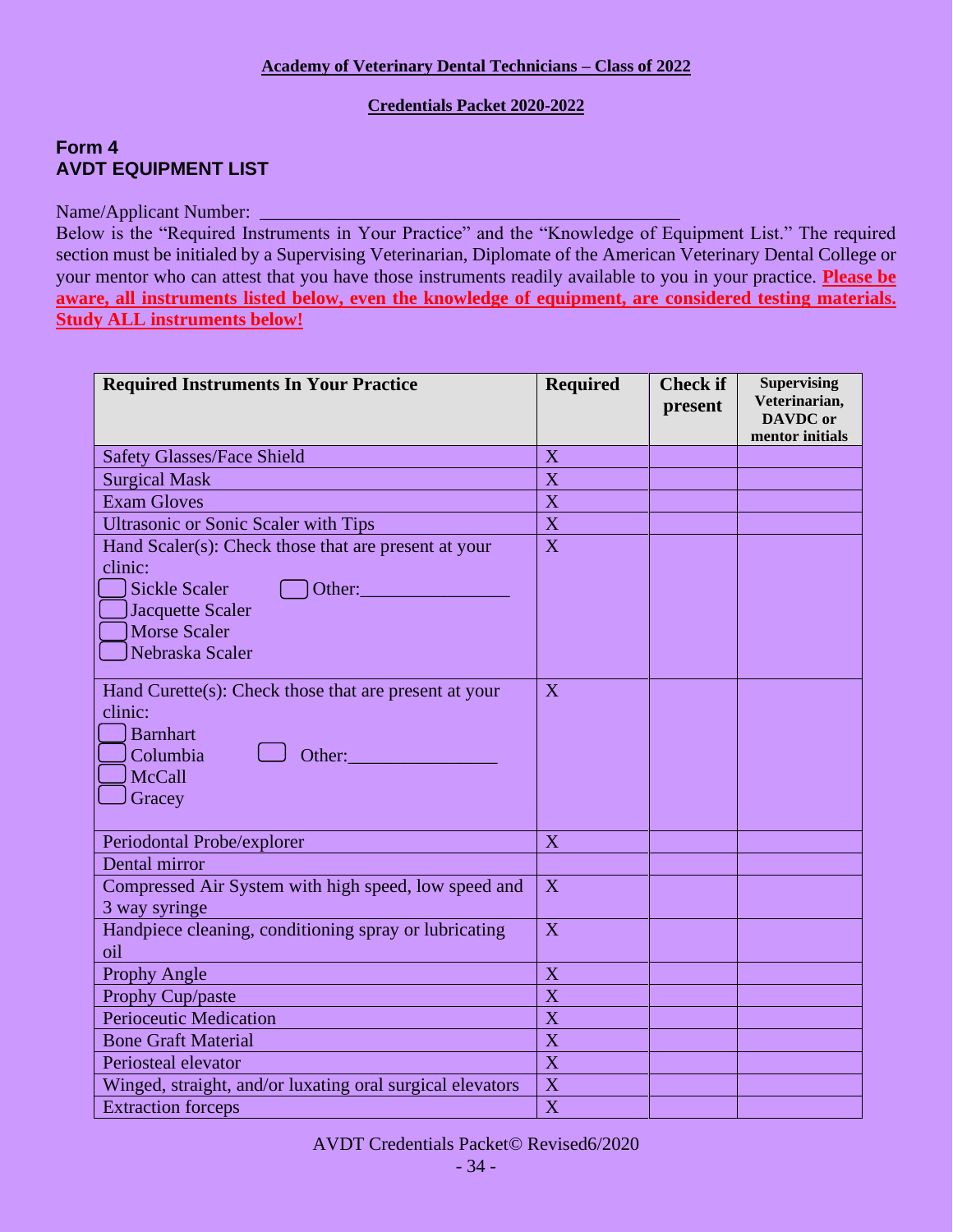### **Credentials Packet 2020-2022**

| <b>Bone Curette</b>                                  | X                         |                            |                            |
|------------------------------------------------------|---------------------------|----------------------------|----------------------------|
| Oral surgery suturing instruments                    | $\boldsymbol{\mathrm{X}}$ |                            |                            |
| Root tip forceps and /or pick (these are different!) | $\mathbf X$               |                            |                            |
| <b>Chlorhexidine Oral Rinse</b>                      | X                         |                            |                            |
| <b>High Speed Cutting burs</b>                       | X                         |                            |                            |
| <b>High Speed Finishing burs</b>                     | X                         |                            |                            |
| Dental X-ray Unit                                    | X                         |                            |                            |
| Digital CR and/or DR system and software             | X                         |                            |                            |
| Arkansas Sharpening Stone, Arkansas Conical Stone    | X                         |                            |                            |
| and Honing Oil                                       |                           |                            |                            |
| <b>Knowledge Of Equipment</b>                        | <b>Required</b>           | <b>Knowle</b><br>dge of    | <b>Check if</b><br>present |
|                                                      |                           |                            |                            |
| <b>Electrosurgical Unit</b>                          |                           | X                          |                            |
| <b>Chairside Developer</b>                           |                           | X                          |                            |
| <b>Automatic Developer</b>                           |                           | X                          |                            |
| <b>Film Clips</b>                                    |                           | $\boldsymbol{\mathrm{X}}$  |                            |
| Size 0 Film                                          |                           | $\mathbf X$                |                            |
| Size 2 Film                                          |                           | X                          |                            |
| Size 4 Film                                          |                           | $\mathbf X$                |                            |
| <b>View Box</b>                                      |                           | $\overline{X}$             |                            |
| <b>Endodontic Equipment</b>                          | <b>Required</b>           | <b>Knowle</b>              | <b>Check if</b>            |
|                                                      |                           |                            |                            |
|                                                      |                           | dge of                     | present                    |
| <b>Endodontic File Organizer</b>                     |                           | $\mathbf X$                |                            |
| <b>Endodontic File Stops</b>                         |                           | $\boldsymbol{\mathrm{X}}$  |                            |
| <b>Endodontic Ruler</b>                              |                           | $\boldsymbol{\mathrm{X}}$  |                            |
| College-tipped pliers                                |                           | X                          |                            |
| <b>Paper Points</b>                                  |                           | X                          |                            |
| <b>Endodontic Broaches</b>                           |                           | X                          |                            |
| Endodontic Files & Reamers:                          |                           | X                          |                            |
| -H-files                                             |                           |                            |                            |
| -K-files                                             |                           |                            |                            |
| -Reamers                                             |                           |                            |                            |
| <b>File Sterilizer</b>                               |                           | X                          |                            |
| <b>Gates Glidden</b>                                 |                           | $\mathbf X$                |                            |
| <b>Peeso Reamers</b>                                 |                           | $\mathbf X$                |                            |
| <b>Finger Plugger</b>                                |                           | $\mathbf X$                |                            |
| <b>Finger Spreader</b>                               |                           | $\mathbf X$                |                            |
| <b>Electronically Heated Spreader</b>                |                           | $\mathbf X$                |                            |
| <b>Irrigation Needles</b>                            |                           | $\overline{X}$             |                            |
| <b>Irrigation Solution</b>                           |                           | $\mathbf X$                |                            |
| <b>Chelating Agent</b>                               |                           | $\mathbf X$                |                            |
| Gutta-percha Heater<br>Gutta-percha Points           |                           | $\mathbf X$<br>$\mathbf X$ |                            |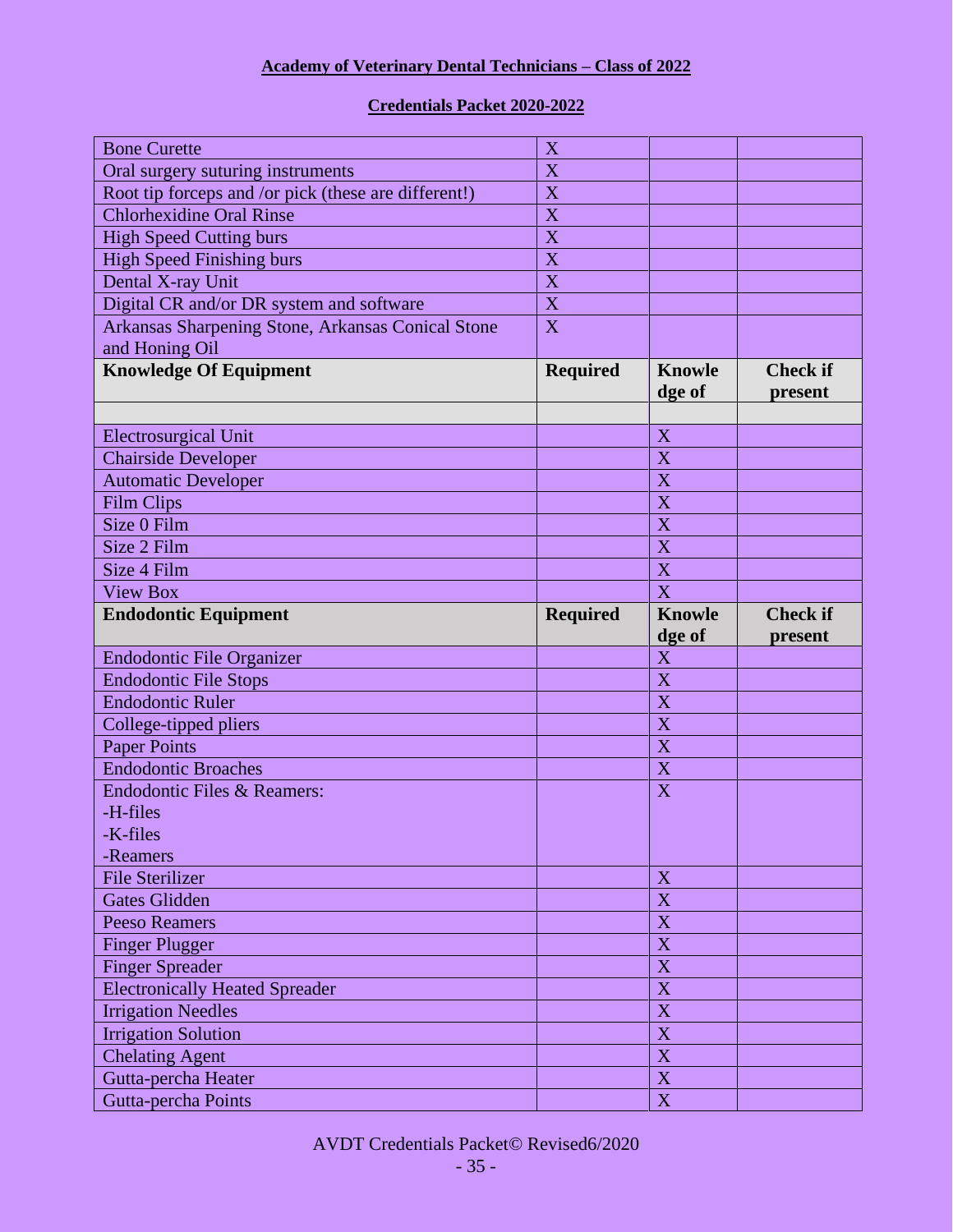### **Credentials Packet 2020-2022**

| Calcium Hydroxide Powder/Cement        |                 | X                         |                 |
|----------------------------------------|-----------------|---------------------------|-----------------|
| <b>ZOE</b> or Other Sealant/Cement     |                 | X                         |                 |
| <b>Spiral Paste Fillers</b>            |                 | X                         |                 |
| <b>Flour Pumice</b>                    |                 | X                         |                 |
| Bonding composite resin(s)             |                 | X                         |                 |
| Calcium Hydroxide Powder/Cement        |                 | X                         |                 |
| <b>Restorative Equipment</b>           | <b>Required</b> | <b>Knowle</b>             | <b>Check if</b> |
|                                        |                 | dge of                    | present         |
| Beavertail/plastic filling instrument  |                 | $\mathbf X$               |                 |
| Shofu discs                            |                 | X                         |                 |
| Mandrel                                |                 | X                         |                 |
| Light Cure Gun                         |                 | X                         |                 |
| <b>Dental Chisel</b>                   |                 | X                         |                 |
| <b>Dental Hatchet</b>                  |                 | X                         |                 |
| Excavator                              |                 | X                         |                 |
| Amalgamator                            |                 | X                         |                 |
| <b>Amalgam Condenser (Plugger)</b>     |                 | X                         |                 |
| <b>Amalgam Carver</b>                  |                 | X                         |                 |
| <b>Mixing Spatula</b>                  |                 | X                         |                 |
| <b>Mixing Pads</b>                     |                 | X                         |                 |
|                                        |                 |                           |                 |
| Dentinal Bonding Agent(s)              |                 | X                         |                 |
| <b>Glass Ionomer Products</b>          |                 | $\overline{\text{X}}$     |                 |
| <b>Orthodontics</b>                    | <b>Required</b> | <b>Knowle</b>             | <b>Check if</b> |
|                                        |                 | dge of                    | present         |
| <b>Impression Trays</b>                |                 | X                         |                 |
| <b>Rubber Mixing Bowl</b>              |                 | X                         |                 |
| <b>Mixing Spatula</b>                  |                 | X                         |                 |
| Vibrator                               |                 | $\overline{X}$            |                 |
| <b>Model Trimmer</b>                   |                 | X                         |                 |
| Alginate and/or putty                  |                 | X                         |                 |
| Polyvinyl siloxane impression material |                 | $\boldsymbol{\mathrm{X}}$ |                 |
| Articulator                            |                 | $\overline{\textbf{X}}$   |                 |
| Orthodontic Wire                       |                 | X                         |                 |
| <b>Orthodontic Buttons</b>             |                 | $\mathbf X$               |                 |
| <b>Orthodontic Chain</b>               |                 | $\mathbf X$               |                 |
| Articulating paper                     |                 | $\mathbf X$               |                 |
| Bite wax                               |                 | $\mathbf X$               |                 |
| <b>Dental Acrylic</b>                  |                 | $\mathbf X$               |                 |
| <b>Surgical Wire</b>                   |                 | $\mathbf X$               |                 |
| <b>Dental Pliers</b>                   |                 | $\mathbf X$               |                 |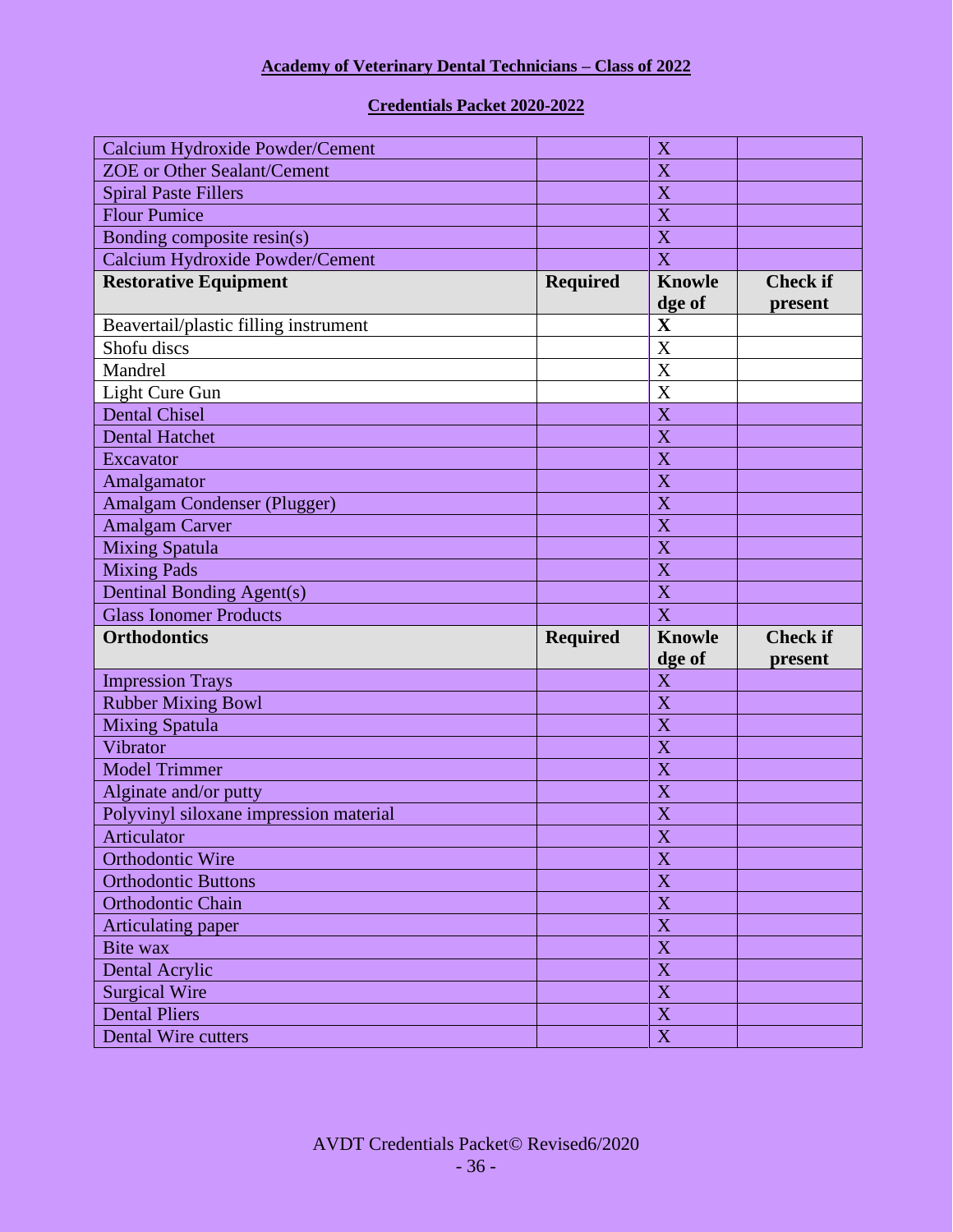### **Credentials Packet 2020-2022**

### **Form 5 Case Log Cadaver Verification Form**

I, \_\_\_\_\_\_\_\_\_\_\_\_\_\_\_\_\_\_\_\_\_\_\_\_, hereby certify that a dog and/or cat cadaver was used to satisfy my case log requirements in lieu of a live patient. *A cadaver may be used in a maximum of two cases from any category marked (\*\*). These cases are left to the discretion of the mentee, but must be performed and/or supervised by a Diplomate of the American Veterinary Dental College or a Fellow of the Academy of Veterinary Dentistry (Form 5).*

| <b>Category</b> | <b>Number</b> | <b>Date</b> | <b>Dental Procedure</b> | Verified by: (signature of DAVDC or<br><b>FAVD</b> ) |
|-----------------|---------------|-------------|-------------------------|------------------------------------------------------|
|                 |               |             |                         |                                                      |
|                 |               |             |                         |                                                      |

| <b>Mentee Signature</b> | Date |  |
|-------------------------|------|--|
| <b>Mentee Name</b>      |      |  |
| <b>Mentor Signature</b> | Date |  |
| <b>Mentor Name</b>      |      |  |

**\*Form is only required if a cadaver was used to satisfy case log requirements.**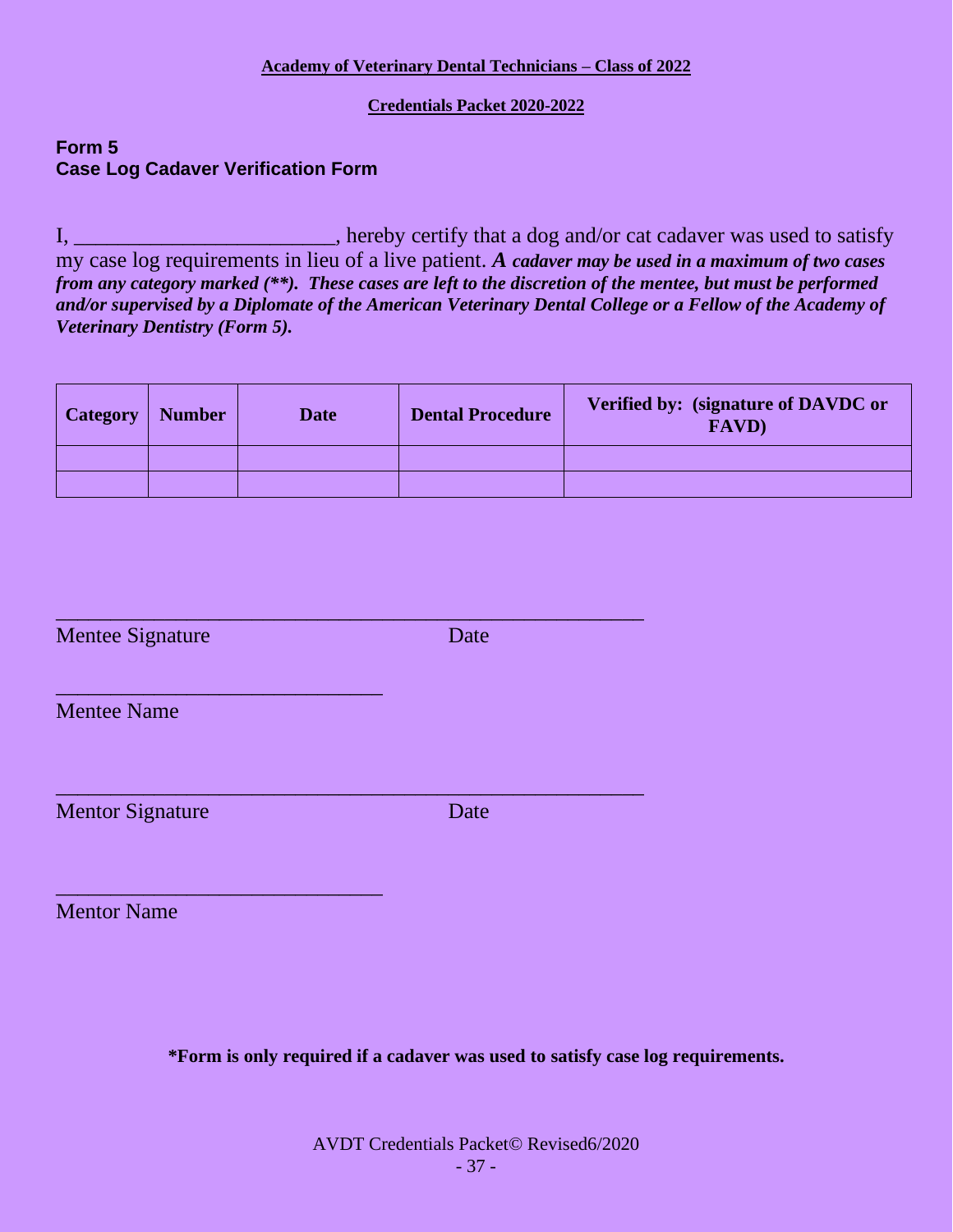**Credentials Packet 2020-2022**

**Form 6\* Dental Radiography – Cadaver Use**

I, \_\_\_\_\_\_\_\_\_\_\_\_\_\_\_\_\_\_\_\_\_\_\_\_\_\_\_\_\_\_\_, hereby certify that a cadaver dog and/or cat cadaver was used in my dental radiography requirement in lieu of a live patient.

| <b>Mentee Signature</b> | Date |
|-------------------------|------|
| <b>Mentee Name</b>      |      |
| <b>Mentor Signature</b> | Date |
| <b>Mentor Name</b>      |      |

**\*Form is only required if a cadaver is used to satisfy radiography requirement.**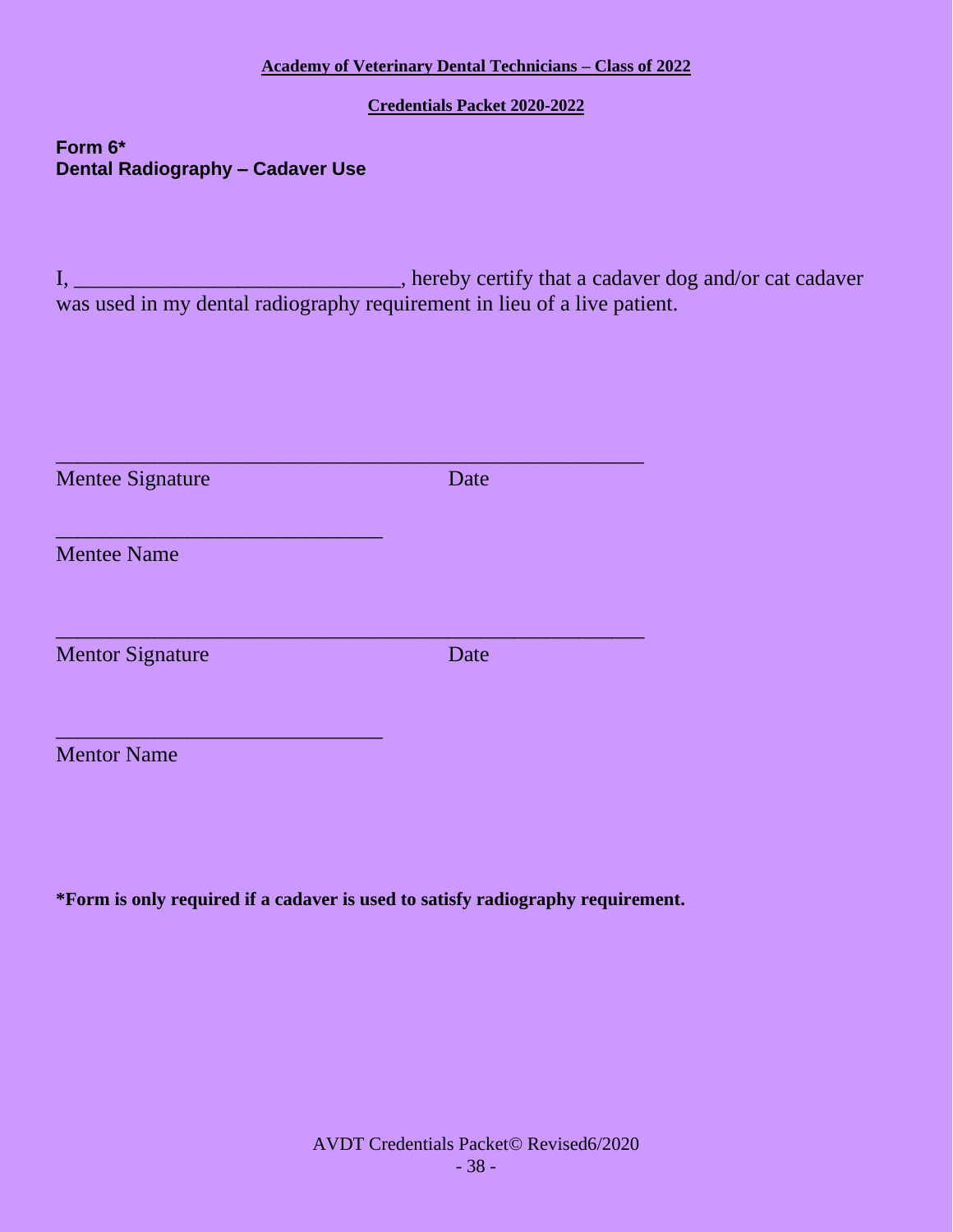**Credentials Packet 2020-2022**

### **Form 7 MENTOR/MENTEE CONTACTS and CASE LOG/CE VERIFICATION**

The mentor and mentee met on the following dates via the following form of communication:

| <b>Date</b> | <b>Mentee</b><br><b>Initials</b> | <b>Mentor</b><br><b>Initials</b> | <b>Method of</b><br><b>Communication</b><br>(i.e.: in person, email,<br>phone, etc.) | <b>Nature of Meeting</b><br>- Topic(s) Covered |
|-------------|----------------------------------|----------------------------------|--------------------------------------------------------------------------------------|------------------------------------------------|
|             |                                  |                                  |                                                                                      |                                                |
|             |                                  |                                  |                                                                                      |                                                |
|             |                                  |                                  |                                                                                      |                                                |
|             |                                  |                                  |                                                                                      |                                                |
|             |                                  |                                  |                                                                                      |                                                |
|             |                                  |                                  |                                                                                      |                                                |
|             |                                  |                                  |                                                                                      |                                                |
|             |                                  |                                  |                                                                                      |                                                |
|             |                                  |                                  |                                                                                      |                                                |

**Mentee Signature Mentor Signature** 

**Mentee Name Mentor Name** 

**± By signing this form, the Mentor is verifying regular contact with the Mentee,** *as well as verifying having reviewed the Mentee's Credentials Packet (including all logs) and CE documentation.*

**\_\_\_\_\_\_\_\_\_\_\_\_\_\_\_\_\_\_\_\_\_\_\_\_\_\_\_\_\_\_\_ \_\_\_\_\_\_\_\_\_\_\_\_\_\_\_\_\_\_\_\_\_\_\_\_\_\_\_\_\_\_\_**

**\_\_\_\_\_\_\_\_\_\_\_\_\_\_\_\_\_\_\_\_\_\_\_\_\_\_\_\_\_\_\_ \_\_\_\_\_\_\_\_\_\_\_\_\_\_\_\_\_\_\_\_\_\_\_\_\_\_\_\_\_\_\_\_**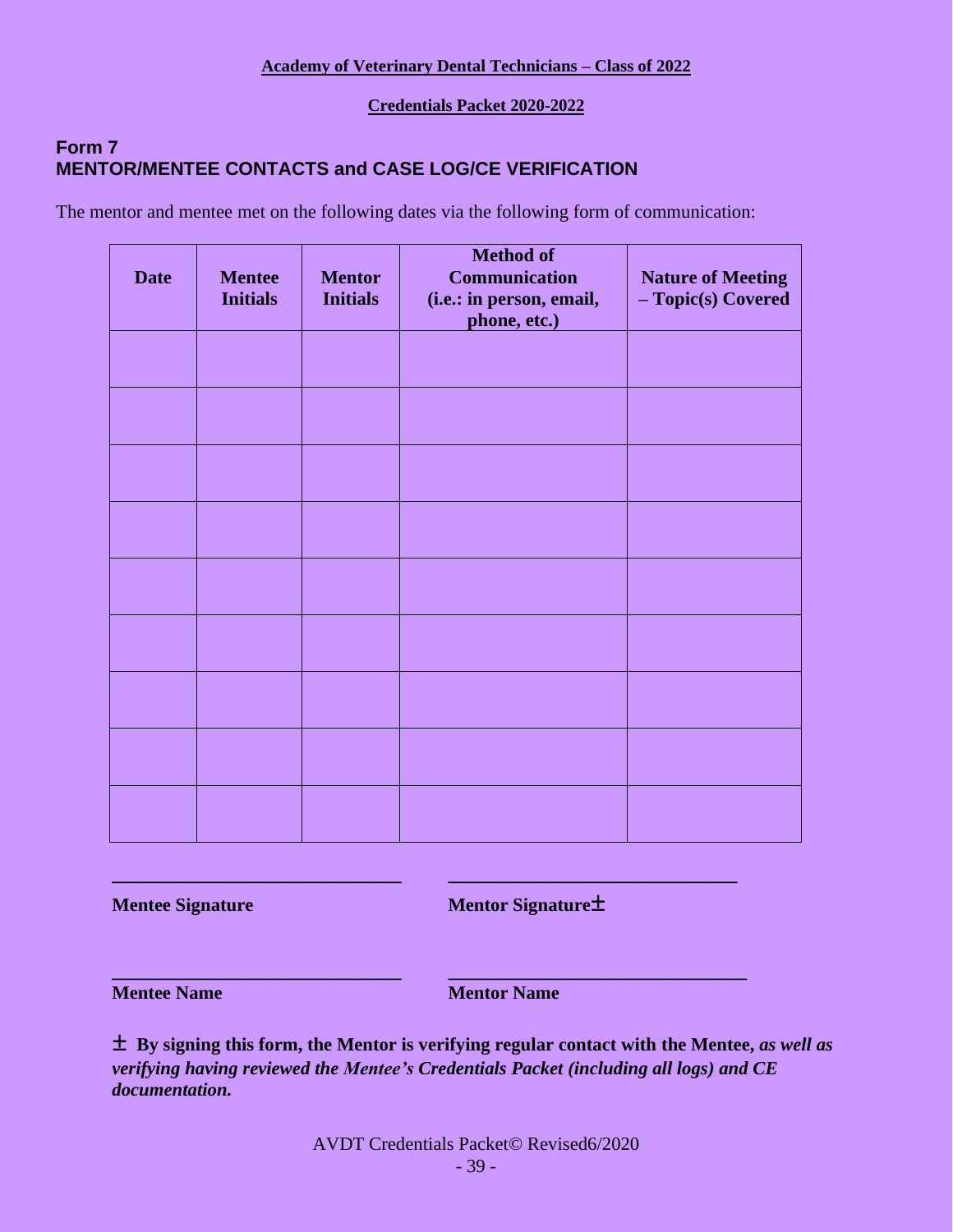### **Credentials Packet 2020-2022**

### **Form 8 Mentee Shadowing Hours Verification Form**

The mentee must complete this form if they'd like their shadowing hours to count towards their total hours at the end of their two year mentorship. The mentee AND supervising veterinarian (DAVDC or FAVD)at the clinic to which these hours were accumulated at must sign this form. If a signature is not present when the mentee turns in this form these hours will be null and void.

| <b>Date</b> | <b>Clinic name</b> | <b>Shadowing hours</b><br>obtained |
|-------------|--------------------|------------------------------------|
|             |                    |                                    |
|             |                    |                                    |
|             |                    |                                    |
|             |                    |                                    |
|             |                    |                                    |

**\_\_\_\_\_\_\_\_\_\_\_\_\_\_\_\_\_\_\_\_\_\_\_\_\_\_\_\_\_\_\_ \_\_\_\_\_\_\_\_\_\_\_\_\_\_\_\_\_\_\_\_\_\_\_\_\_\_\_\_\_\_\_**

**\_\_\_\_\_\_\_\_\_\_\_\_\_\_\_\_\_\_\_\_\_\_\_\_\_\_\_\_\_\_\_ \_\_\_\_\_\_\_\_\_\_\_\_\_\_\_\_\_\_\_\_\_\_\_\_\_\_\_\_\_\_\_\_**

**Mentee Signature Verified by: (signature of DAVDC or FAVD)±**

**Mentee Name DAVDC** or **FAVD** Name

**±By signing this form, the supervising veterinarian (DAVDC or FAVD) is verifying the mentee obtained shadowing hours at their clinic.** 

*\*\*\* IF you've obtained shadowing hours at multiple clinics, please make copies of this form- do not have multiple clinics on one form. \*\*\**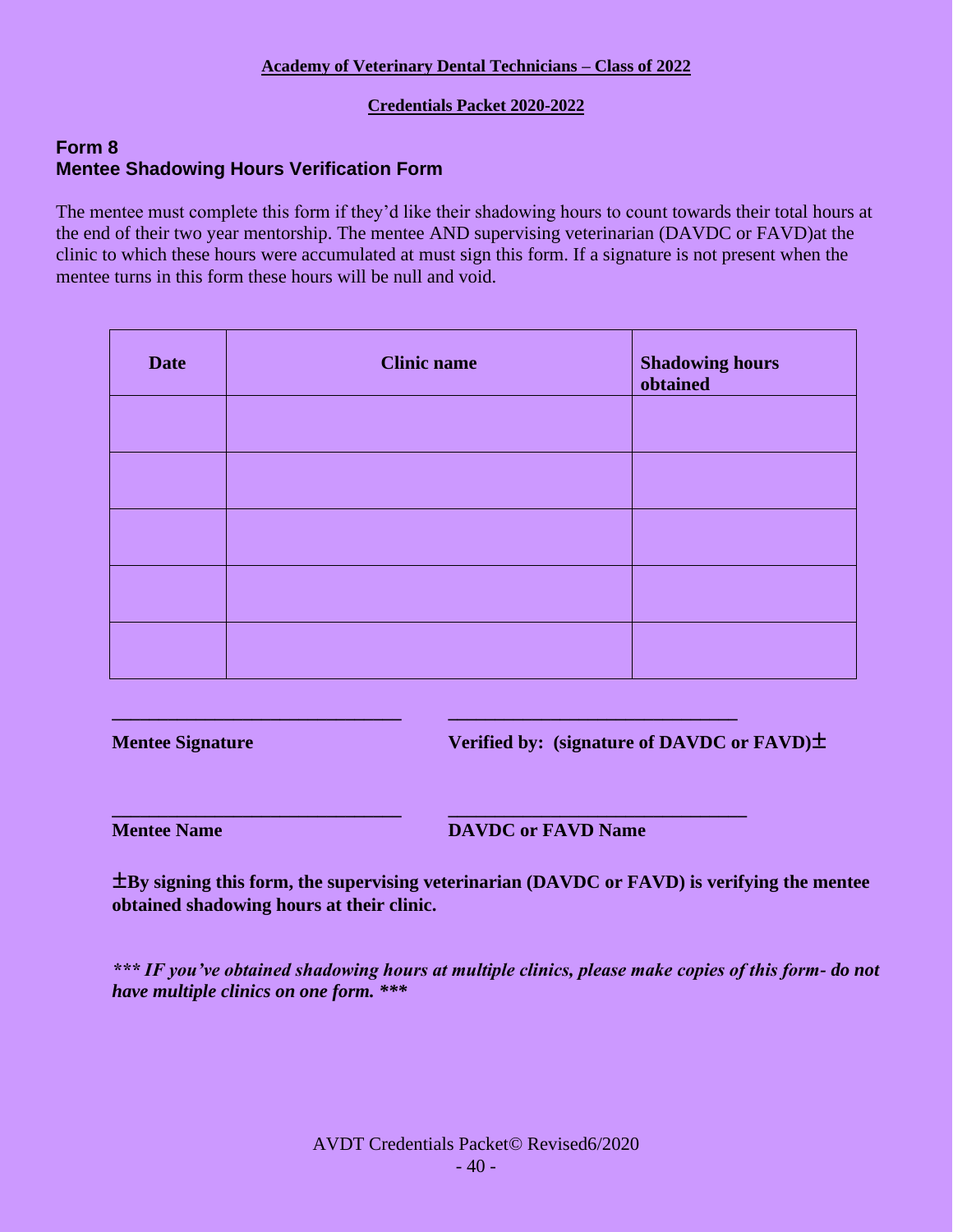**Credentials Packet 2020-2022**

**Form 9 Non-Traditional CE Form**  (fill in the blank)

> **\_\_\_\_\_\_\_\_\_\_\_\_\_\_\_\_\_\_\_\_\_\_\_\_\_\_\_\_\_\_\_\_\_\_\_\_\_\_\_\_\_\_\_\_\_\_\_\_\_\_\_ Continuing Education Title**

**\_\_\_\_\_\_\_\_\_\_\_\_\_\_\_\_\_\_\_\_\_\_\_\_\_\_\_\_\_\_\_\_\_\_\_\_\_\_\_\_\_\_\_\_\_\_\_\_\_\_\_\_\_\_\_\_\_\_\_\_\_\_\_\_\_\_\_\_\_\_\_\_\_\_\_\_\_\_\_\_ Continuing Education Description**

> **\_\_\_\_\_\_\_\_\_\_\_\_\_\_\_\_\_\_\_\_\_\_\_\_\_\_\_\_\_\_\_\_ Continuing Education Date**

**\_\_\_\_\_\_\_\_\_\_\_\_\_\_\_\_\_\_\_\_\_\_\_\_\_\_\_\_\_ \_\_\_\_\_\_\_\_\_\_\_\_\_\_\_\_\_\_\_\_\_\_\_\_\_\_\_\_\_\_\_**

**Mentee Name Trainer's Name Trainer's Name** 

**\_\_\_\_\_\_\_\_\_\_\_\_\_\_\_\_\_\_\_\_\_\_\_\_\_\_\_\_ \_\_\_\_\_\_\_\_\_\_\_\_\_\_\_\_\_\_\_\_\_\_\_\_\_\_\_\_\_\_\_ Mentee Signature Trainer's Signature** 

> AVDT Credentials Packet© Revised6/2020 - 41 -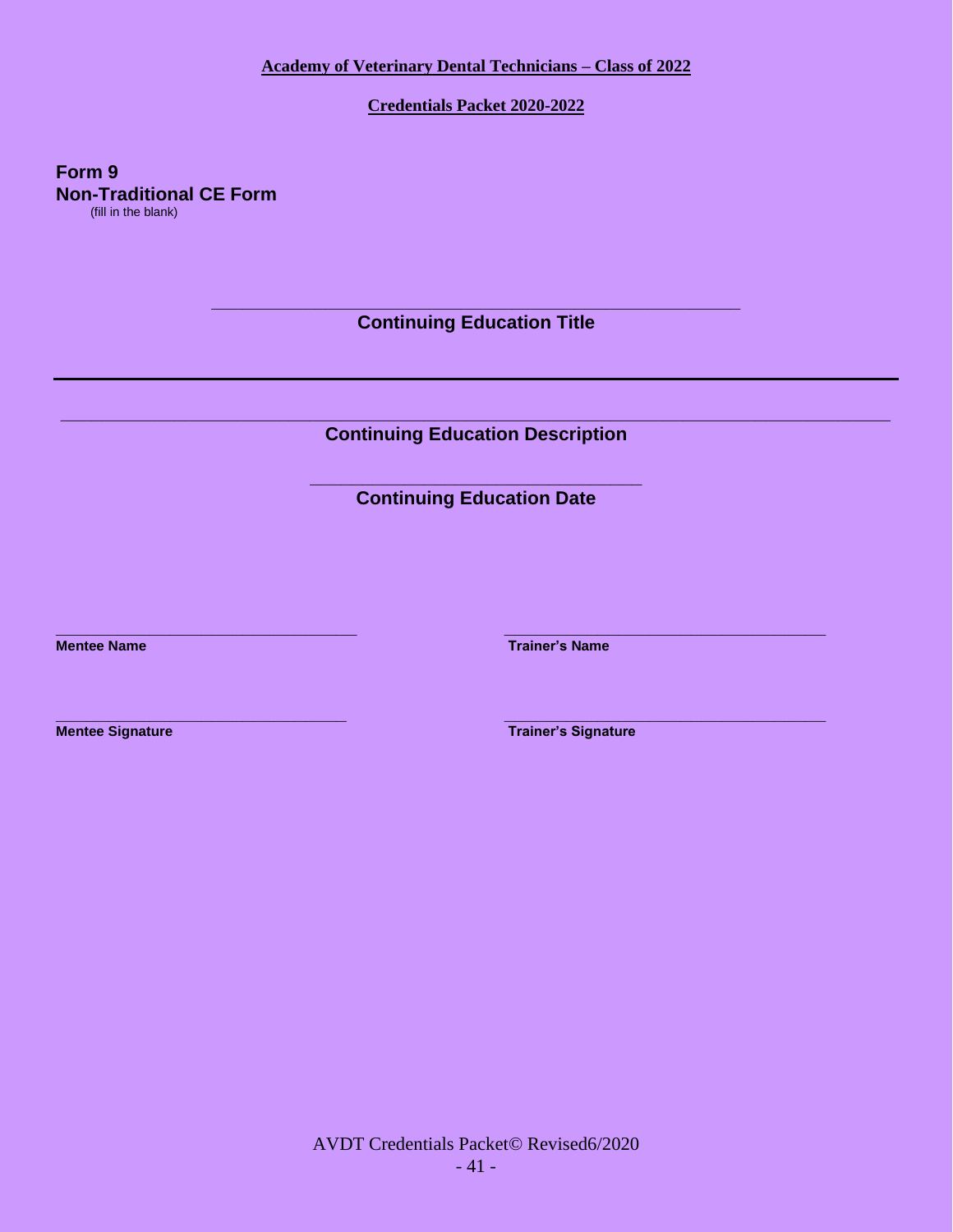**Credentials Packet 2020-2022**

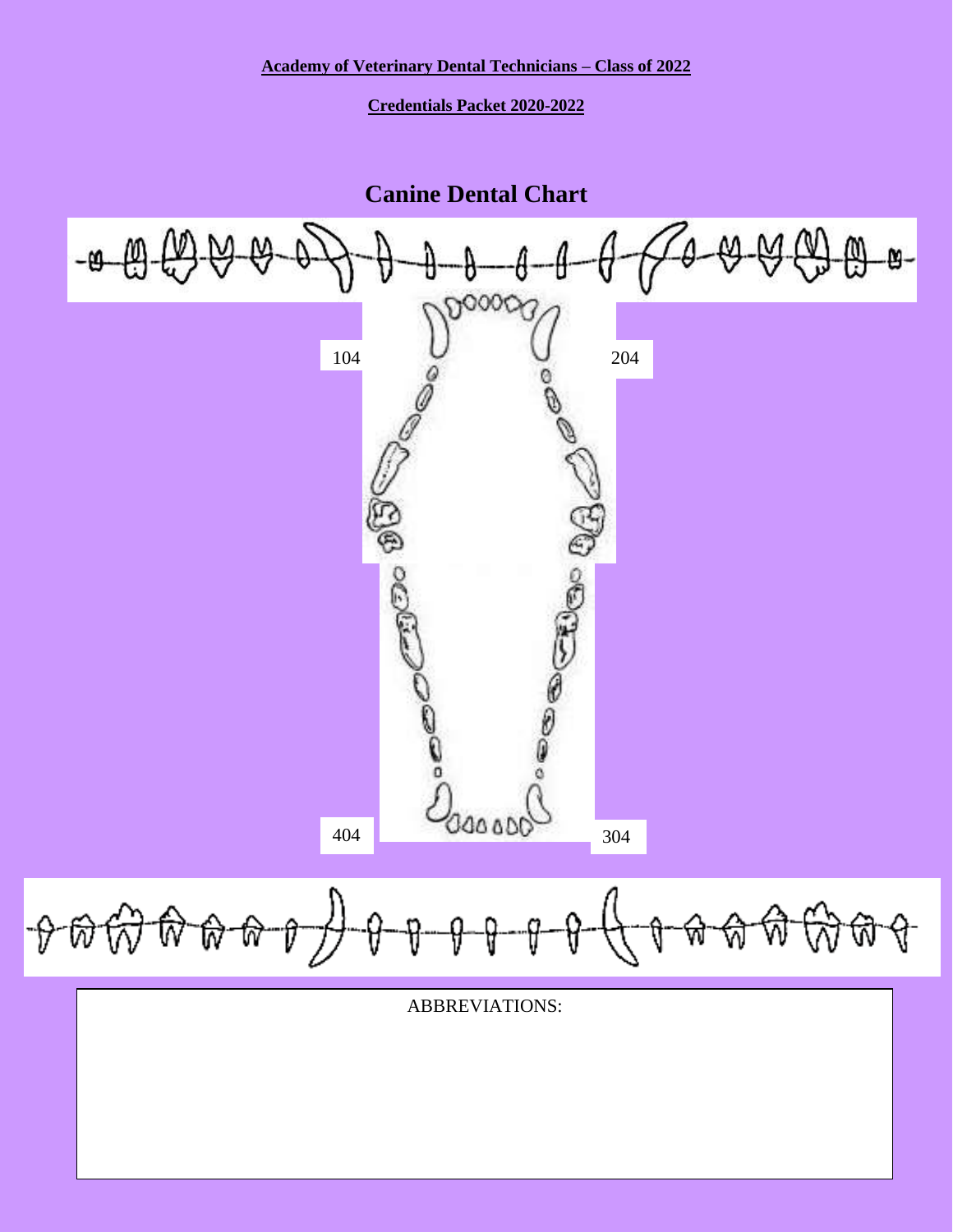**Credentials Packet 2020-2022**

# **Feline Dental Chart**

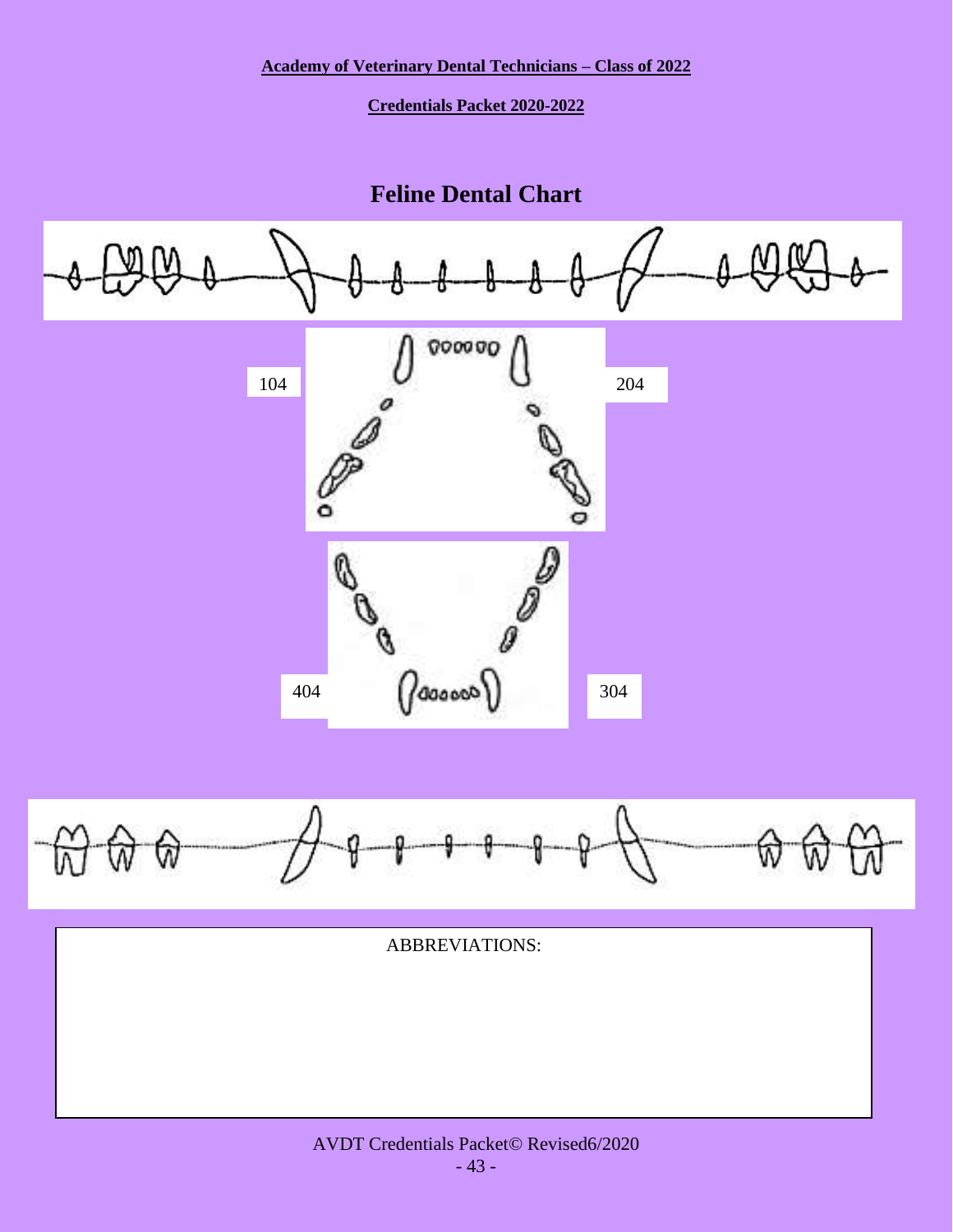### **Credentials Packet 2020-2022**

# **CREDENTIAL PACKET SUBMISSION PROCESS**

At the end of the two-year credentialing period, the AVDT Credentials Chair will send each candidate a submission letter. In this letter, you will have specific instructions on how to submit your completed credentials packet by the deadline of January 31<sup>st</sup>, 2022. Along with these instructions, you will also find your assigned anonymous candidate number. This number will be used to submit an anonymous version of your credentials packet for review to the Credentials Committee. It's imperative that the AVDT keep anonymity during the grading process, so it will be important for you to ensure your name is not on any documents that will be submitted in your anonymous folder. Each candidate will submit TWO versions of their packet in *two* separate folders: one master folder, and one anonymous folder. The master folder will only be seen by the AVDT Credential Chair, and the anonymous folder will be sent out for review to two Credential Committee members.

If you choose to duplicate any form using a word processing program, use the same size and style of font, and the same number of pages. **It is required that you keep a back-up copy of your credentials packet in case of technology failure and for your own reference.** All information included in the original packet should be included in your back-up folder. No packets will be returned to you at the end of the review process. All packets will be destroyed after review.

The credentials packet must be received on or before **January 31, 2022.** Packets received after this date will not be considered for the 2022 exam. *Please keep the Credentials Chair and your mentor up to date on your email address, as this will be used as our primary source of communication.*

Your final score will be an average of the two scores. A perfect score is 100. If an applicant receives  $95 - 100$ points they will automatically become a candidate for the exam. An applicant receiving 85 – 94 points will be given **two weeks** to correct any needed changes to their credentials packet. Any applicant receiving less than 85 points will be asked to resubmit their packet after an additional year in the program.

Those applicants who are asked to resubmit in January 2023, will need to reacquire everything that they obtained from their first year of credentialing. For the Class of 2022, this will be all material obtained from the year 2020. This does include all case logs, case reports, continuing education, and any x-ray sets obtained in 2020.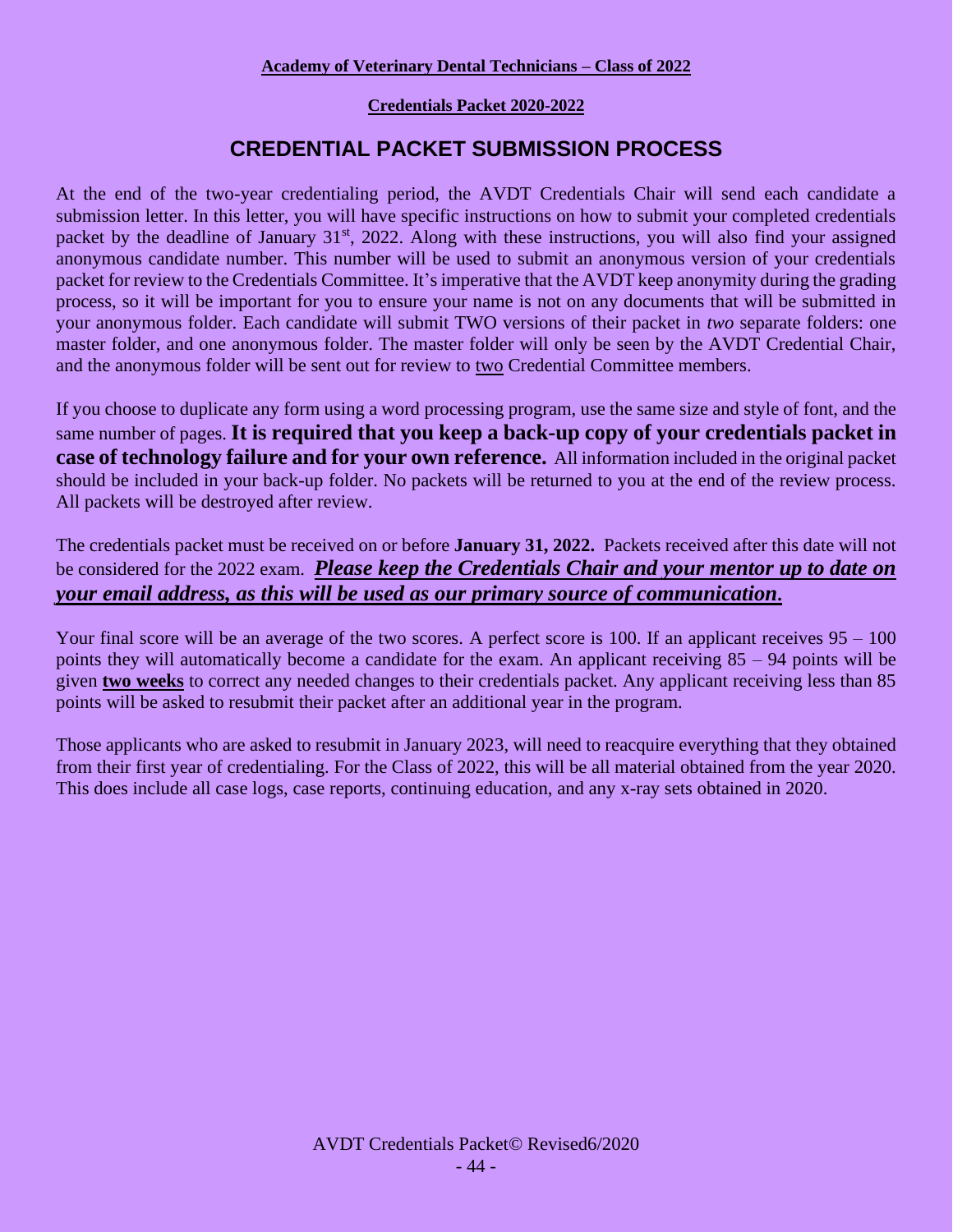### **Credentials Packet 2020-2022**

### **Mentor/Mentee Checklist**

**Master Folder Only (all forms below must also be in the Master Folder with original signatures):**

Form 1: Waiver, Release, and Indemnity Agreement **Signed by Mentee**

- Form 7: Mentor/Mentee Contacts and Case Log Verification Form **Signed by Mentor and Mentee**
- Form 4: Equipment List

### **Signed by Mentee and Supervising veterinarian**

AVDT Program Hours Documentations:

- a. A letter from a supervising veterinarian who can attest that 75% of your time was spent in dentistry & confirming your total hours of 2780.
- b. A letter from your practice manager who can attest that 75% of your time was spent in dentistry & confirming your total hours of 2780.
- c. A summary of time worked from a timesheet printed out from your employer proving your required hours have been met
- d. The fourth documentation is only applicable IF you are including hours while shadowing. You must complete and sign **Form 8**. If this form is not completed and signed by the mentee and supervising veterinary (DAVDC or FAVD), these hours will be null and void.

Blank Dental Records (Canine and Feline) from the clinic the candidate works at

Letter of Recommendation from supervising veterinarian

### **Anonymous Folder:**

Form 2: Skills Form

### **Signed by supervising DVM**

Form 3a: Specialty Training Wet Lab Form

Form 3b: Specialty Training Lecture Form

Proof of CE Attendance- all required CE certificates must be scanned in and sent in with packet Form 5: Case Log Cadaver Verification Form (if applicable)

### **Signed by Mentor, Mentee, and supervising DAVDC or FAVD**

Form 6: Dental Radiograph Cadaver Form (if applicable)

### **Signed by Mentor and Mentee**

Form 9: Non-Traditional CE Form (if applicable)

### **Signed by presenter (DAVDC, FAVD, or VTS-Dentistry) and Mentee**

AVDT Case Log Spreadsheet

### Five Case Reports

Plated Dental Radiograph Sets (Canine and Feline)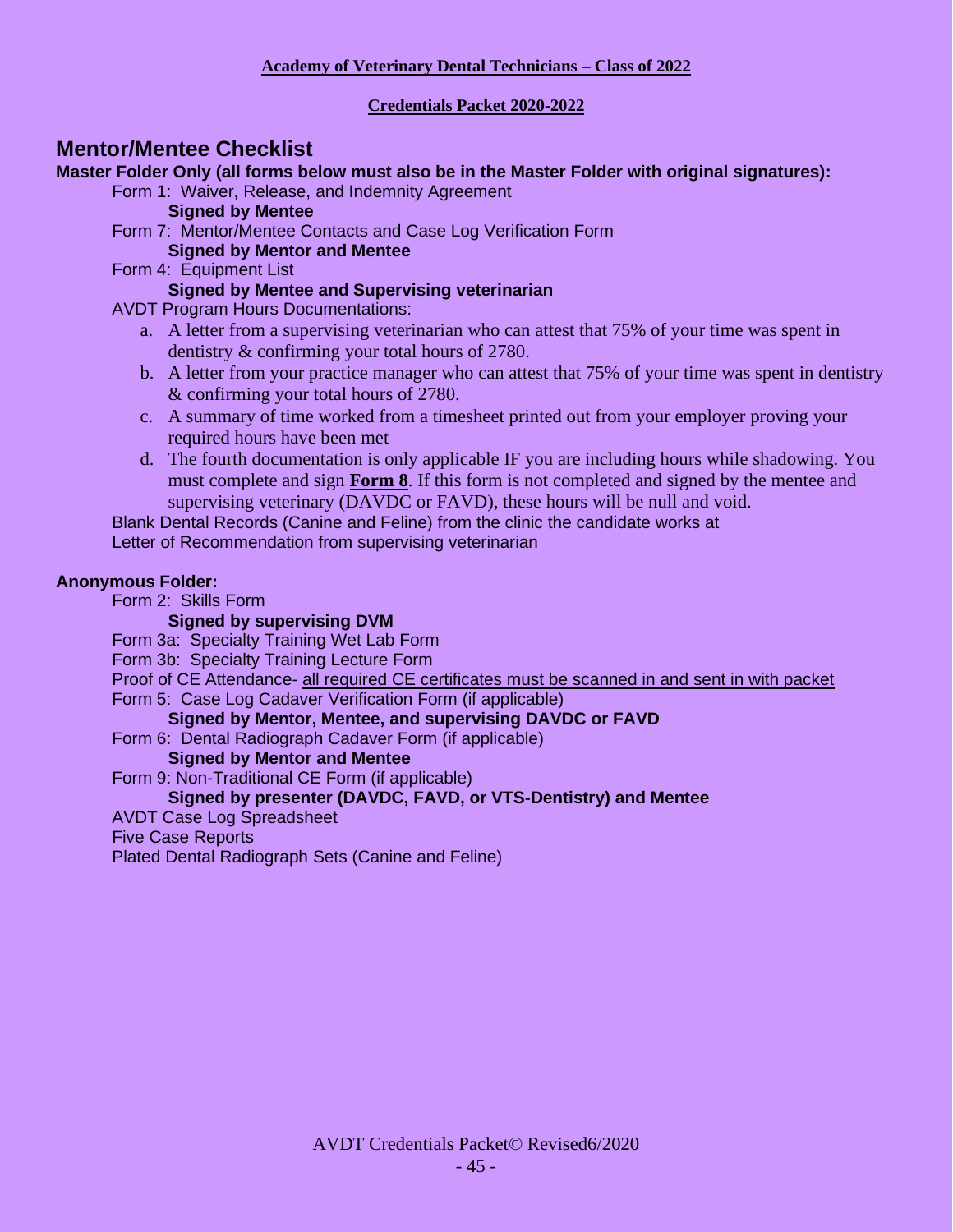### **Credentials Packet 2020-2022**

### **AVDT Extension Policy**

The AVDT understands unforeseen circumstances can occur while a mentee is credentialing. A maximum of two extensions may be granted to each candidate over the course of the mentee's two-year credentialing period. The mentee must submit a formal written request and said request must be approved by the AVDT Credentials Chair to be valid.

The AVDT offers two types of extensions (see below). Both extension types will impact the mentee's credentialing process differently; so it is important for the mentee to understand how both types of extensions work prior to submitting an extension request.

Upon an extension approval, the AVDT Credentials Chair will email the mentee with any/all important documents that may be necessary to continue-on through the credentialing process. Credentialing packets can vary from class to class and a mentee should not assume the same material is in the "new" class that the mentee has been moved into.

If an unusual circumstance arises that does not fit into either category, the Credential Chair may require guidance from the AVDT Executive Board. Board decisions are made through an anonymity process and are considered on a case-by-case basis.

### **Extension Type I (Non-FMLA)**

- Requirements:
	- $\checkmark$  An unforeseen circumstance that does not fall into the FMLA category.
- Documentation needed:
	- $\checkmark$  A formal written request must be submitted to the Credentials Chair via email
- Following an extension approval, how will this impact the mentee?
	- $\checkmark$  The mentee will be moved "back" one year- i.e. moving from the Class of 2022 to the Class of 2023.
	- ✓ All materials collected within the mentee's first year of credentialing will be null and void. This DOES include everything including: credentialing hours, case logs, case reports, continuing education, etc., i.e. if you moved from the Class of 2022 to the Class of 2023, all materials obtained in 2020 (when said mentee started) will need to be acquired again.
	- $\checkmark$  The mentee will now reference and study from the materials listed in the "new" credentials packet.
		- \*Do not reference the original packet any longer\*
		- Any material that has changed, such as the required reading list, case report formatting/referencing, minimum number of cases, hours, etc. will need to be updated to the "new" credentials packet guidelines.

### **Extension Type II (FMLA)**

- Requirements:
	- $\checkmark$  An unforeseen circumstance that falls into the FMLA category (medical issues, death in the family, etc.).
- Documentation needed:
	- $\checkmark$  A formal written request with proof of FMLA must be submitted to the Credentials Chair via email